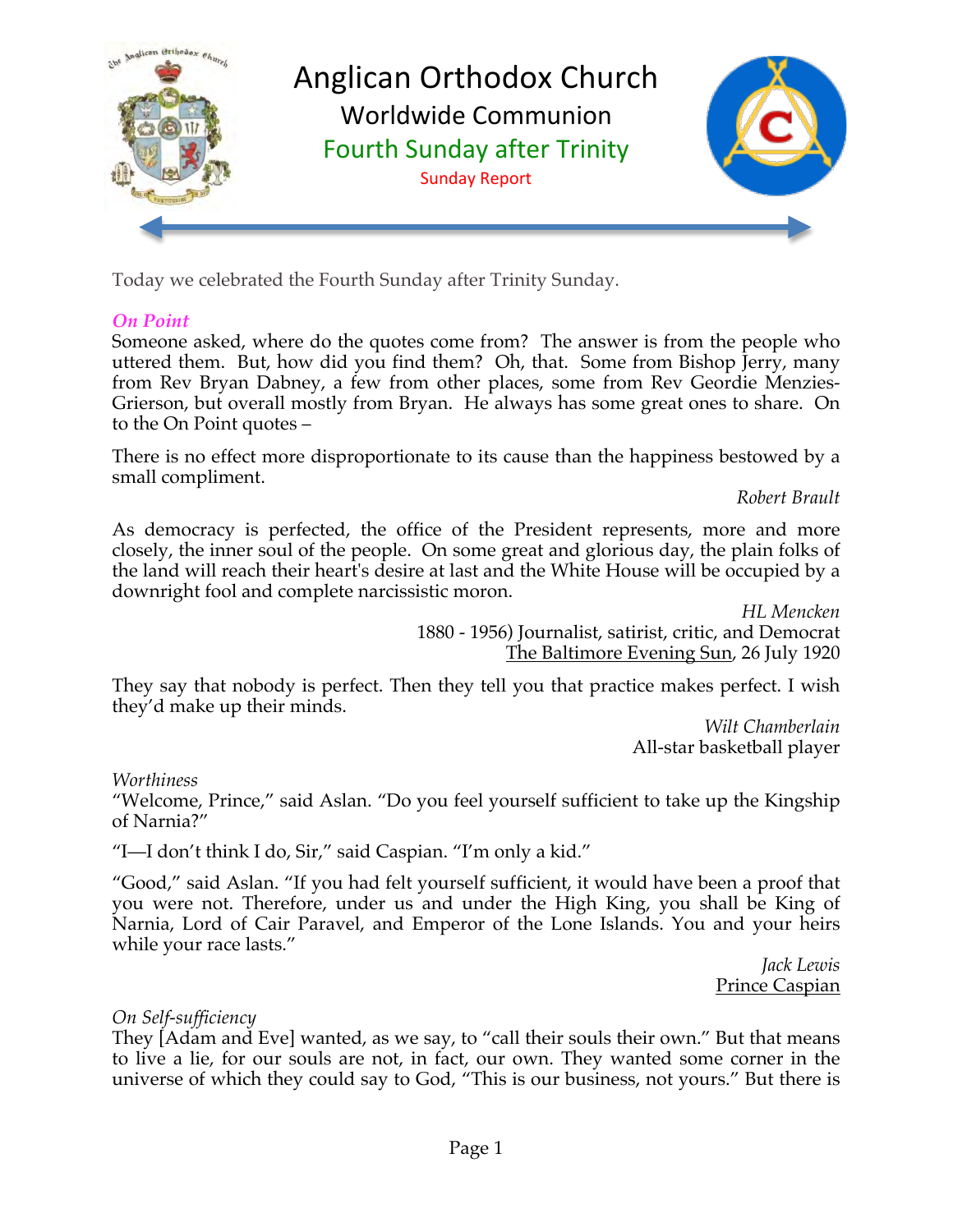no such corner. They wanted to be nouns, but they were, and eternally must be, mere adjectives.

*Jack Lewis* The Problem of Pain

I will extol thee, O LORD; for thou hast lifted me up, and hast not made my foes to rejoice over me.

*Psalm 30:1*

I saw in the night visions, and behold, one like the Son of man came with the clouds of heaven, and came to the Ancient of days, and they brought him near before him. And there was given him dominion, and glory, and a kingdom, that all people, nations, and languages, should serve him: his dominion is an everlasting dominion, which shall not pass away, and his kingdom that which shall not be destroyed.

*Daniel 7:13-14*

Fear not them which kill the body, but are not able to kill the soul: but rather fear him which is able to destroy both soul and body in hell.

*St. Matthew 10:28*

I came not to call the righteous, but sinners to repentance.

*St. Luke 5:32*

Good words will not do without good works. The more fruitful we are in good works the more we shall increase in the knowledge of God.

*Matthew Henry*

 $17<sup>th</sup>$  and  $18<sup>th</sup> - 17$ th and 18th century English pastor and author

The unconverted heart hates God and will show its hatred whenever it dares and has a favourable opportunity. It will persecute God's witnesses. It will dislike all who have anything of God's mind and are renewed after his image. Why were so many of the prophets killed? Why were the names of the apostles cast out as evil by the Jews? Why were the martyrs slain? Why were so many Reformers burned? Not for any sins they had committed. They all suffered because they were godly men. And human nature, unconverted, hates godly men because it hates God.

*JC Ryle* 19<sup>th</sup> century Anglican bishop and author

We have been made for eternity! Yet though such a belief exists in every ancient religion from the Egyptians to the Persian to the Assyrian and Babylonian, the Chinese and the Hindu, everywhere it has waited for Jesus Christ to give to it a certitude nothing else could grant.

*D. James Kennedy* 20<sup>th</sup> and 21<sup>st</sup> century American theologian, teacher and author Why I Believe, p.65

If you want a vision of the future, imagine a boot stamping on a human face - forever. *George Orwell*  $20<sup>th</sup>$  –century English author

 [America is] no longer a nation of laws, we're a nation of men, specifically those... who were first to figure out [that] legitimacy is no longer a serious constraint, and there are no other constraints... The populace is just now noticing all enterprises are, or becoming, criminal enterprises, "non-profit" and "faith based" organizations not excepted. It's no mystery how to adapt to lawlessness. Absent legitimacy, it's a sprint to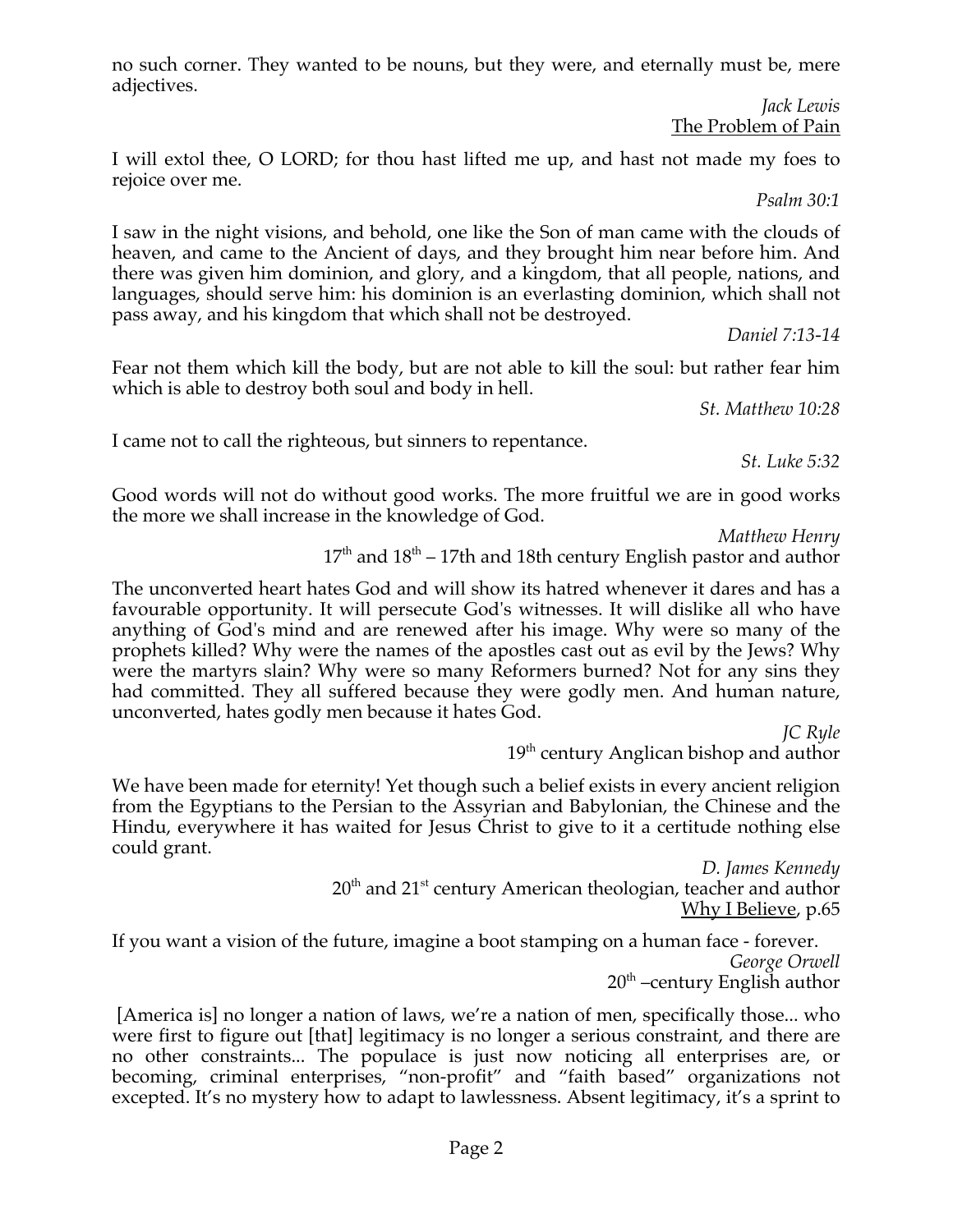whatever irreducible power center [that] presents itself. As in any other no-rules fight, the violent prevail over the peaceful and homicidal prevail over the violent. This isn't mere looting, major assets... are in play... The middle class is the designated prey in all this. This is unwise. Middle Class America is no less violent than any other people, They seem passive because they're results-oriented. They rise not out of blood frenzy but to solve the otherwise insoluble. Their methods of choice are good will, cooperation, forbearance, negotiation and finally, appeasement... Only when these fail to end the abuse do they revert to blowback. And they do so irretrievably. Once the course is set and the outcome defined, doubt is put aside. The middle class is known— condemned actually— for carrying out violence with the efficiency of an industrial project where bloody destruction at any scale is not only in play, its metric. Remorse is left for the next generation; they'll have the leisure for it. We'd like to believe this is merely dark speculation. History says it isn't... When good people arrive at the bottom they'll find it already populated with masters of lawlessness and violence... Chances are they aren't you, but don't despair, the learning curve is no more steep than the descent. Should societal norms give way altogether, should there be a catastrophe, it won't matter much who or what you are only what you'll do or not do. And we'll all find out together.

> *Old Remus*  www.woodpilereport.com Default of a different kind, 7- 22-14

#### *Propers*

Each Sunday there are Propers: special prayers and readings from the Bible. There is a Collect for the Day; that is a single thought prayer, most written either before the refounding of the Church of England in the 1540s or written by Bishop Thomas Cranmer, the first Archbishop of Canterbury after the re-founding.

The Collect for the Day is to be read on Sunday and during Morning and Evening Prayer until the next Sunday. The Epistle is normally a reading from one of the various Epistles, or letters, in the New Testament. The Gospel is a reading from one of the Holy Gospels, Matthew, Mark, Luke and John. The Collect is said by the minister as a prayer, the Epistle can be read by either a designated reader (as we do in our church) or by one of the ministers and the Holy Gospel, which during the service in our church is read by an ordained minister.

The propers are the same each year, except if a Red Letter Feast, that is one with propers in the prayerbook, falls on a Sunday, then those propers are to be read instead, except in a White Season, where it is put off. Red Letter Feasts, so called because in the Altar Prayerbooks the titles are in red, are special days. Most of the Red Letter Feasts are dedicated to early saints instrumental in the development of the church, others to special events. Some days are particularly special and the Collect for that day is to be used for an octave (eight days) or an entire season, like Advent or Lent.

The Propers for today are found on Page 194-194, with the Collect first:

#### Fourth Sunday after Trinity. *The Collect.*

**GOD**, the protector of all that trust in thee, without whom nothing is strong, **O** GOD, the protector of all that trust in thee, without whom nothing is strong, nothing is holy; Increase and multiply upon us thy mercy; that, thou being our ruler and guide, we may so pass through things temporal, that we finally lose not the things eternal. Grant this, O heavenly Father, for the sake of Jesus Christ our Lord. *Amen.*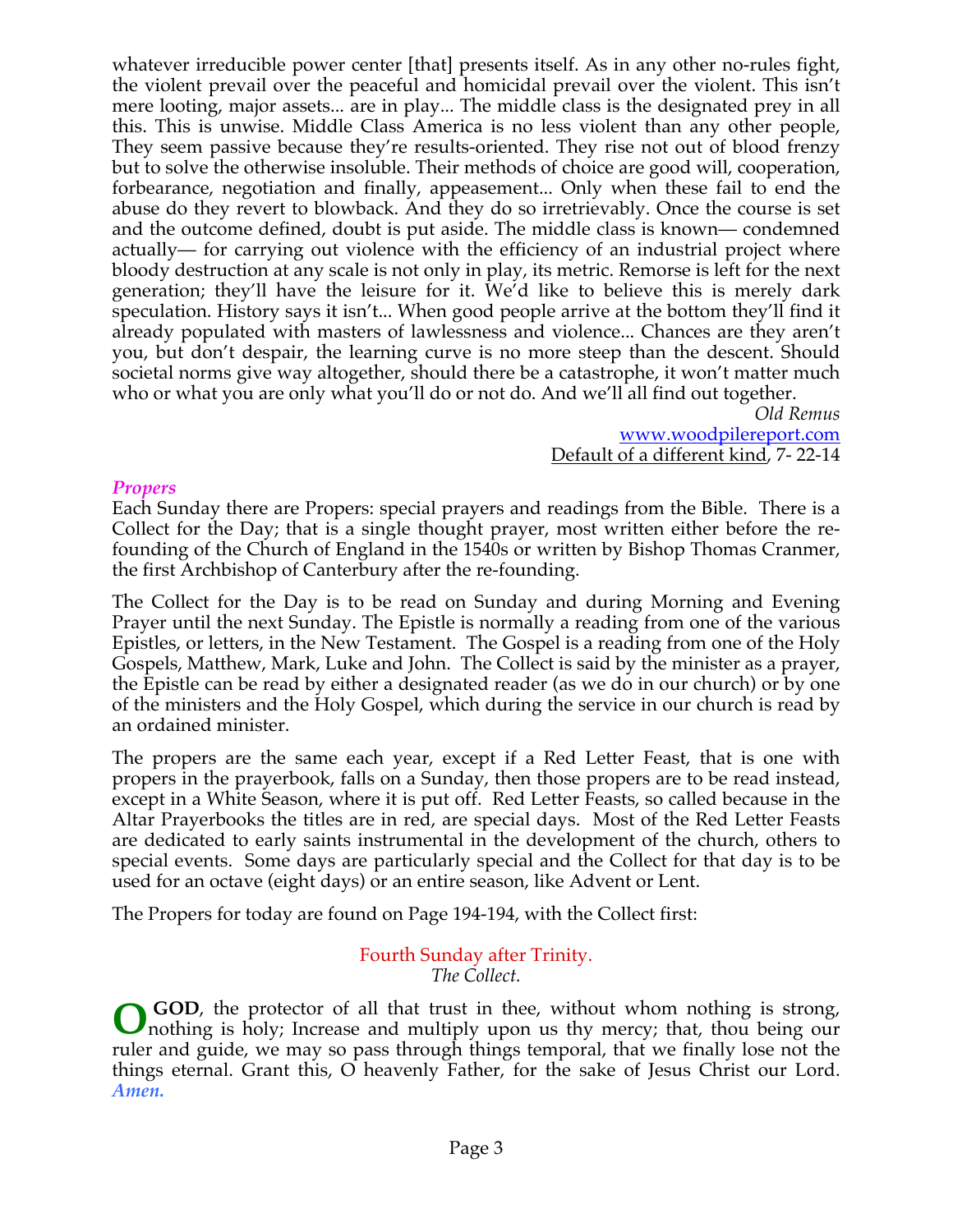The Epistle came from the Eight Chapter of St. Paul's Letter to the Romans, beginning at the Eighteenth Verse. Paul tells us that walking God's path, though it may seem hard at the time, is nothing compared to the reward we receive in heaven for following God's will. God gave us free will, which if we exercise it properly, that is the will to overcome temptation. What at first seems like a constrained way of living, once actually lived is really perfect freedom. If we overcome temptation to do what we want and do what God wants, we will receive the gift of eternal salvation through our Lord Jesus Christ. For until Christ, there was no delivery from the pain of worldly existence; through Christ there is redemption of our souls and our resulting bodily resurrection.

**RECKON** that the sufferings of this present time are not worthy to be compared with the glory which shall be revealed in us. For the earnest expectation of the creature waiteth for the manifestation of the sons of God. For the creature was made subject to vanity, not willingly, but by reason of him who hath subjected the same in hope, because the creature itself also shall be delivered from the bondage of corruption into the glorious liberty of the children of God. For we know that the whole creation groaneth and travaileth in pain together until now. And not only they, but ourselves also, which have the firstfruits of the Spirit, even we ourselves groan within ourselves, waiting for the adoption, to wit, the redemption of our body.  $\prod_{{\rm sub}}$ 

The Holy Gospel came from the Sixth Chapter of the Gospel according to St. Luke, beginning at the Thirty-Sixth Verse. This is a simple message, yet often misunderstood, with majestic language that brings the message to a point of incredible sharpness. "Judge not, and ye shall not be judged; condemn not, and ye shall not be condemned; forgive, and ye shall be forgiven; give and it shall be given unto you… …Can the blind lead the blind? Shall they not both fall into the ditch?" "… why beholdest thou the mote that is in the brother's eye, but perceivest not the beam that is in thine own eye? …How canst thou say to thy brother, Brother let me pull out the mote that is in thine eye, when thou thyself beholdest no the beam that is in thine own eye?" This is often quoted, but the following sentence is left out, "Cast out first the beam out of thine own eye, then shalt thou see clearly to pull out the more that is in thy brother's eye."

Only when we first take care of our own spiritual health, look to our own relationship to God and evaluate and improve how we follow His Word, we will be able to effectively spread the Word of His love for us.

**E** ye therefore merciful, as your Father also is merciful. Judge not, and ye shall not be judged: condemn not, and ye shall not be condemned: forgive, and ye shall be forgiven: give, and it shall be given unto you; good measure, pressed down, and E ye therefore merciful, as your Father also is merciful. Judge not, and ye shall not be judged: condemn not, and ye shall not be condemned: forgive, and ye shall be forgiven: give, and it shall be given unto you; good mea measure that ye mete withal it shall be measured to you again. And he spake a parable unto them, Can the blind lead the blind? shall they not both fall into the ditch? The disciple is not above his master: but every one that is perfect shall be as his master. And why beholdest thou the mote that is in thy brother's eye, but perceivest not the beam that is in thine own eye? Either how canst thou say to thy brother, Brother, let me pull out the mote that is in thine eye, when thou thyself beholdest not the beam that is in thine own eye? Thou hypocrite, cast out first the beam out of thine own eye, and then shalt thou see clearly to pull out the mote that is in thy brother's eye.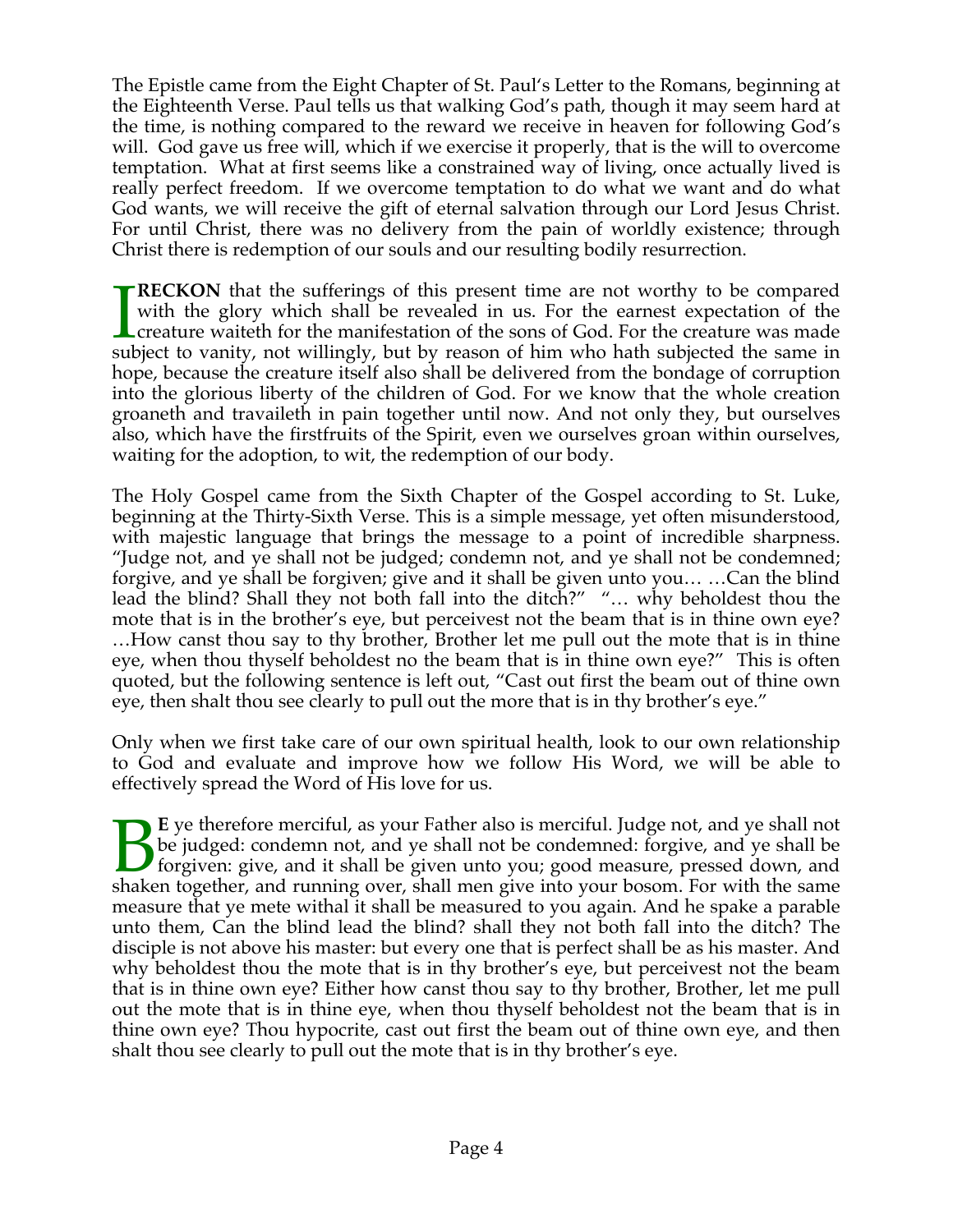#### *Bishop Ogles' Sermon*

We are oft fortunate to get copies of Bishop Jerry's sermon notes. Today is one of those Sundays.

#### **Sermon Notes**

Fourth Sunday after Trinity Saint Andrew's Anglican Orthodox Church 28 June 2015, Anno Domini (In the Year of our Lord)

#### Fourth Sunday after Trinity. *The Collect.*

 **GOD**, the protector of all that trust in thee, without whom nothing is strong, nothing is holy; Increase and multiply upon us thy mercy; that, thou being our ruler and **O**



guide, we may so pass through things temporal, that we finally lose not the things eternal. Grant this, O heavenly Father, for the sake of Jesus Christ our Lord. *Amen.*

#### **The Epistle**

*Romans viii. 18-23*

**RECKON** that the sufferings of this present time are not worthy to be compared with the glory which shall be revealed in us. For the earnest expectation of the creature waiteth for the manifestation of the sons of God. For the creature was made **SURFECKON** that the sufferings of this present time are not worthy to be compared with the glory which shall be revealed in us. For the earnest expectation of the creature waiteth for the manifestation of the sons of God. hope, because the creature itself also shall be delivered from the bondage of corruption into the glorious liberty of the children of God. For we know that the whole creation groaneth and travaileth in pain together until now. And not only they, but ourselves also, which have the firstfruits of the Spirit, even we ourselves groan within ourselves, waiting for the adoption, to wit, the redemption of our body.

#### **The Gospel**

*St. Luke vi. 36-42*

**E** ye therefore merciful, as your Father also is merciful. Judge not, and ye shall not be judged: condemn not, and ye shall not be condemned: forgive, and ye shall be forgiven: give, and it shall be given unto you; good measure, pressed down, and E ye therefore merciful, as your Father also is merciful. Judge not, and ye shall not be judged: condemn not, and ye shall not be condemned: forgive, and ye shall be forgiven: give, and it shall be given unto you; good mea measure that ye mete withal it shall be measured to you again. And he spake a parable unto them, Can the blind lead the blind? shall they not both fall into the ditch? The disciple is not above his master: but every one that is perfect shall be as his master. And why beholdest thou the mote that is in thy brother's eye, but perceivest not the beam that is in thine own eye? Either how canst thou say to thy brother, Brother, let me pull out the mote that is in thine eye, when thou thyself beholdest not the beam that is in thine own eye? Thou hypocrite, cast out first the beam out of thine own eye, and then shalt thou see clearly to pull out the mote that is in thy brother's eye.

 There are men who say they believe there is a God, but God is too merciful to punish sin. He is too full of compassion and love, and He could not punish sin. The drunkard, the harlot, the gambler, the murderer, the thief and the libertine would all share alike at the end. Suppose the governor of our state was so tender-hearted that he could not bear to have a man suffer, that he could not bear to see a man put into jail, and he should set all the prisoners free. How long would he be our governor? You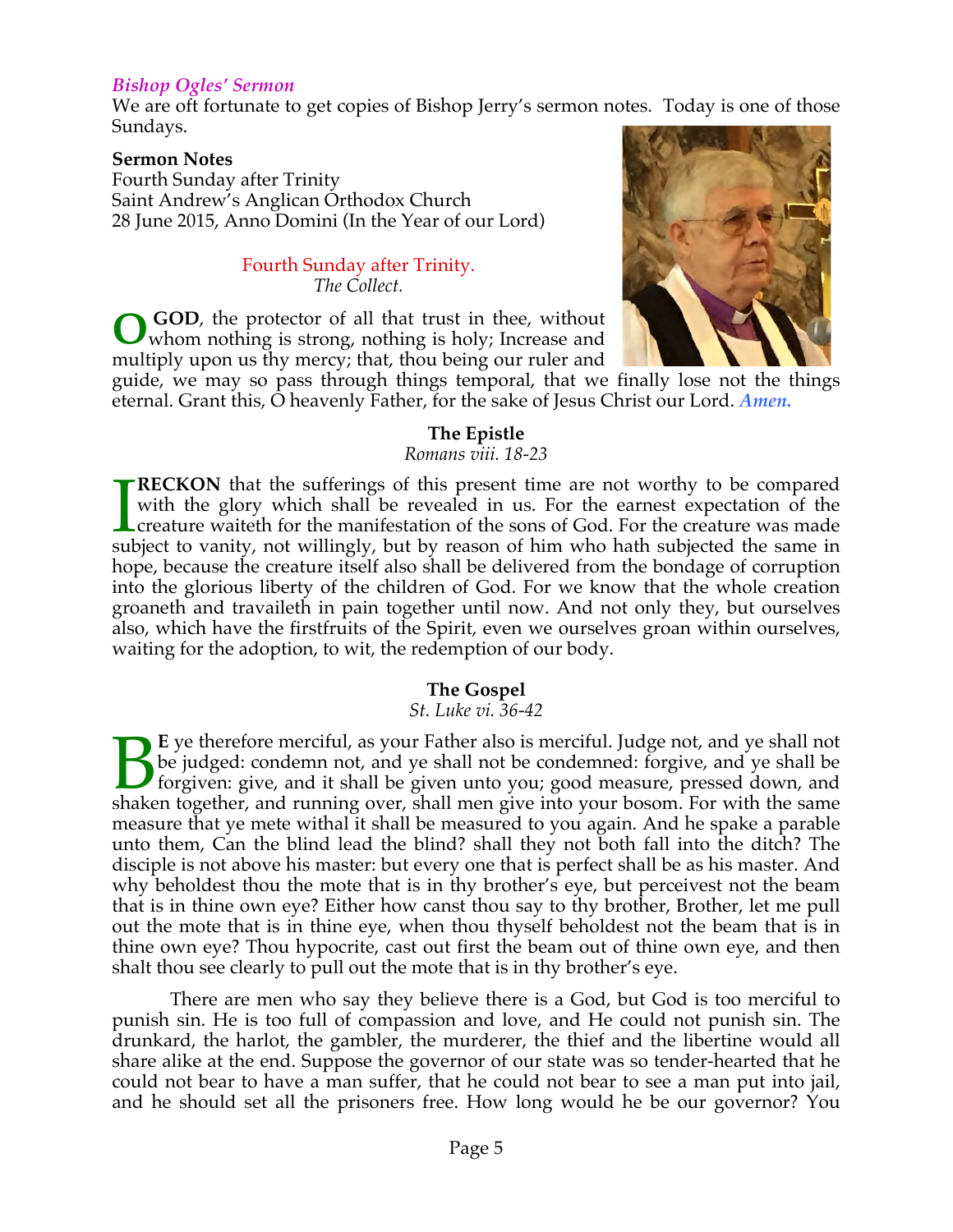would have him impeached before the sun set. The very people who repudiate God's justice and claim only His mercy would be the first to demand justice from a compassionate governor for criminals who were pardoned. (D.L.Moody)*.*

 In a world that places a very high premium upon achievement and performance, we are often misled, even by our clergy, to believe that our works are the means by which we are saved. The modern church emphasizes giving almost to the exclusion of all other considerations. The rich man, or woman, will be rewarded with honors and positions of responsibility even if their daily lives do not reflect that Spirit of which Christ spoke. Perhaps the poor widow that spends all of her available time in cooking for the sick and homeless will be forgotten in the perishable minds of men, but shall be more highly remembered and favored in the Infinite Mind of God. God gives us many hints of His Will to be fulfilled in Christ in the midst of the Old Testament. The people of Israel were living as they pleased and believing that all their sins were remitted by the sacrifices of the wealthy. But God counseled: *For I desired mercy, and not sacrifice; and the knowledge of God more than burnt offerings*. (Hosea 6:6) The money-changers of the modern temple would have us persist in believing that we can BUY God's favor while living as we please, but it was NEVER so. *Mercy and truth are met together; righteousness and peace have kissed each other*. (Psalms 85:10) Mercy and truth are husband and wife – inseparable! If we will have mercy, we must accept truth with it. As Jesus told the Samaritan Woman at Jacob's Well, . . . *the hour cometh, and now is, when the true worshippers shall worship the Father in spirit and in truth: for the Father seeketh such to worship him*. (John 4:23) 'Spirit' is not emotionalism, but love of God and our fellow man. But our love must be directed in truth, for false worship is an abomination in the eyes of the Lord.

 As we read in our biblically-oriented prayer of Collect, God is the protector of all who trust in Him. We can claim none of God's protection apart from the measure of trust we place wholly in Him. Without God, we have no strength at all, and our righteousness is as filthy rags. Apart from God, there is no holiness to be had. We lean upon God for His increasing mercies in His Sovereign Rule over us, and to Guide us through the Wilderness of Sin of this present world. Only God can show us the safe and righteous way – we cannot find it alone. In avoiding those things that worldly, we are amassing to ourselves those treasures that are heavenly. These are the Godly petitions we repeated from today's prayer of Collect.

 In our Epistle for today, taken from Romans 8, we discover there is groaning of the mortal soul inclined to the Holiness of God. Such a struggle and groaning is forever present with us until the curtain of time is lifted and time shall be no more. It is not a sorrowful groaning, but an intense desire to see God's will worked out on earth as it is in Heaven according to that prayer the Lord taught us to say. When sorrow and misery befalls the stranger to God, hope is forlorn and there is no brilliant Light upon which he may fix his eyes from the darkness that engulfs his wretched soul. But the child of God embraces the Light even more earnestly as the dark circle surrounds him, or a loved one. He knows, innately, that the Light is his destination and not the dark fires of Hell that seem to presently surround him. . . . . *weeping may endure for a night, but joy cometh in the morning*. (Psalms 30:5b)

 Our Gospel text calls us to a higher standard of life and Spirit than a rigid adherence to the law can afford. If perfect obedience were possible, there would be no need of mercy; but we can never be perfect keepers of the Law of God, therefore, we must have mercy if we are to be accounted blameless and righteous in entering the Kingdom of Heaven.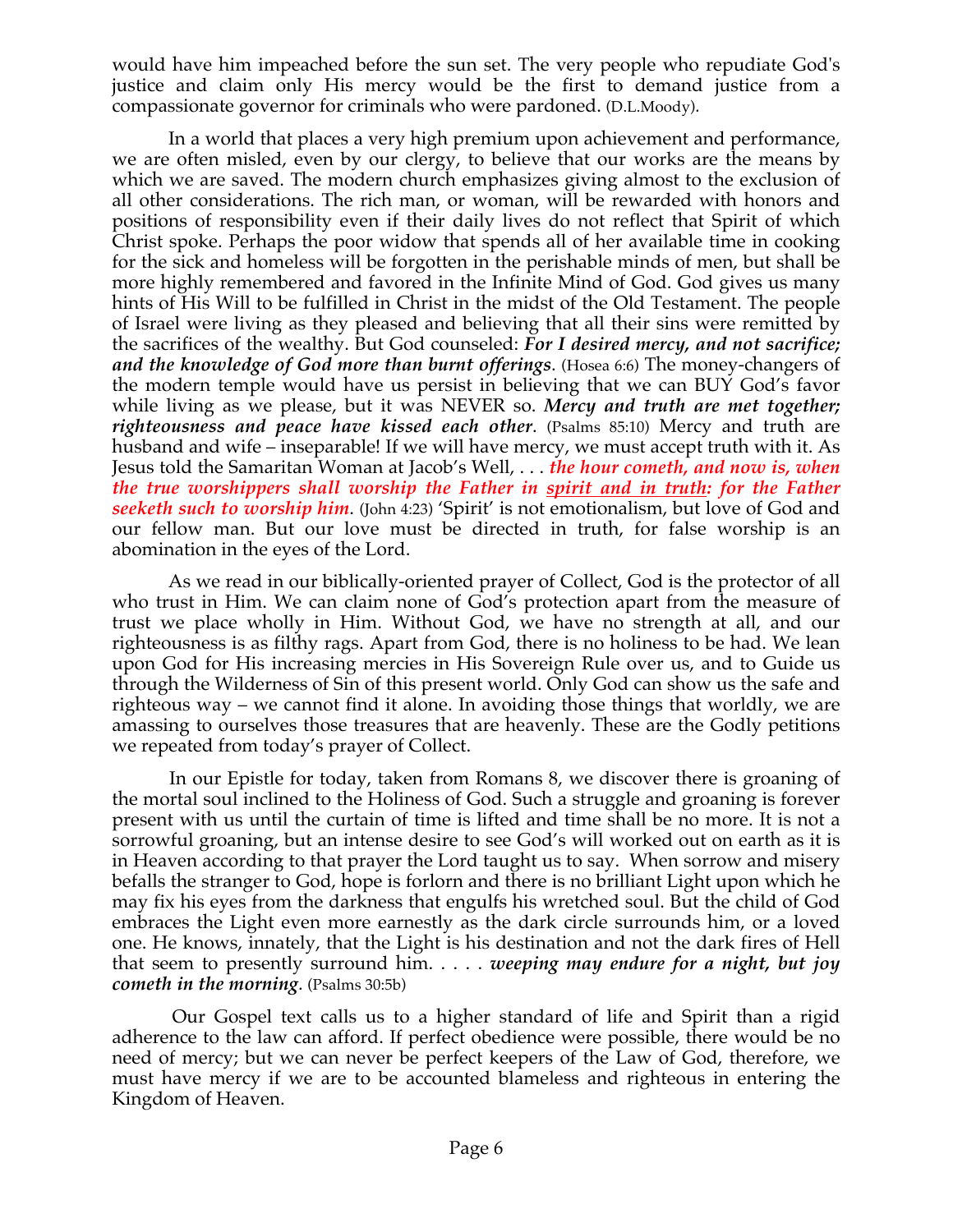Consider the great pardon and mercy shown to us through the substitutionary death of Christ! He suffered that we might forego the eternity of Hell. We should rightfully be punished for our life of sin, yet Christ died in our stead that we, accepting His Lordship, might be pardoned and forgiven. *Be ye therefore merciful, as your Father also is merciful.* This is a mighty admonition to us, for we can never be as merciful as God has been toward us. But God would have us to take on the very nature of mercy in our dealings with others. Though a child can seldom match the understanding of his father or mother, he will nonetheless mimic the nature he sees in his parents. That is what God desires of His children today.

 *<sup>37</sup> Judge not, and ye shall not be judged: condemn not, and ye shall not be condemned: forgive, and ye shall be forgiven* So many good Christians misunderstand this to mean that Christian judgment is forbidden. Nothing could be further from the truth. The meaning to us is this: We should not judge with our personal judgments, but with the righteous judgment of God as evidenced in His Word. Jesus Christ gives us commandment that is clear: *Judge not according to the appearance, but judge righteous judgment*. (John 7:24) We are not only to judge from the heart, but also judge only by the measure of God's judgment and not our own. If God has declared a certain behavior sin, that is not OUR judgment, but God's. Simply declaring God's condemnation of a sin is not our PERSONAL judgment, but HIS! Remember the debtor to the king whose great debt was forgiven by the king and, who, after went out and took a man by the throat who owed him a small sum, threatening to sell his wife and family into slavery? He was forgiven a fortune, but refused to forgive his own servant a small debt. How merciless was he! Are we not the same? The King of Glory has forgiven us an enormous debt, and a multitude of debts, yet we refuse to forgive those who offend us in the slightest measure.

 *<sup>38</sup> Give, and it shall be given unto you; good measure, pressed down, and shaken together, and running over, shall men give into your bosom. For with the same measure that ye mete withal it shall be measured to you again.* It is not possible to give more than God has given, for He immediately replenishes our bottles of oil the moment we pour out our blessings to others. There are blessings that cannot be measured in simple terms of a piece of bread for a piece of bread. Our giving of bread to the poor is multiplied in return value a thousand times. Our souls have rest and a good conscience thereby. Peace of mind is a possession not enjoyed by the greedy.

 Can the blind lead the blind? Of course they can! It is happening in 90% of America's churches today. Ministers, blind to the love and Spirit of God, are leading their blind disciples ever nearer the gaping abyss that awaits all who do not hear with clarity the voice of God. *39 And he spake a parable unto them, Can the blind lead the blind? shall they not both fall into the ditch?* This is a parable of Jesus that has profoundly present implications. Our seminaries have been turned from a concentrated focus on the Word of God to an obsession with church growth, conflict resolution, seeker friendly programs, and, yes, MONEY schemes! If the lay Christian is NOTR blind (informed deeply by the Word of God) it is not likely that he can be led by the nose by a blind guide.

 Do you know that there are theologians today who believe that they are better informed of God's Will than Jesus Christ? It is true. There are those among the despicable movement called "Higher Critics" who believe that textual analysis and archeological digs have revealed to them information that Jesus did not have while on his earthly ministry. They obviously discredit Christ as the Son of the Living God, and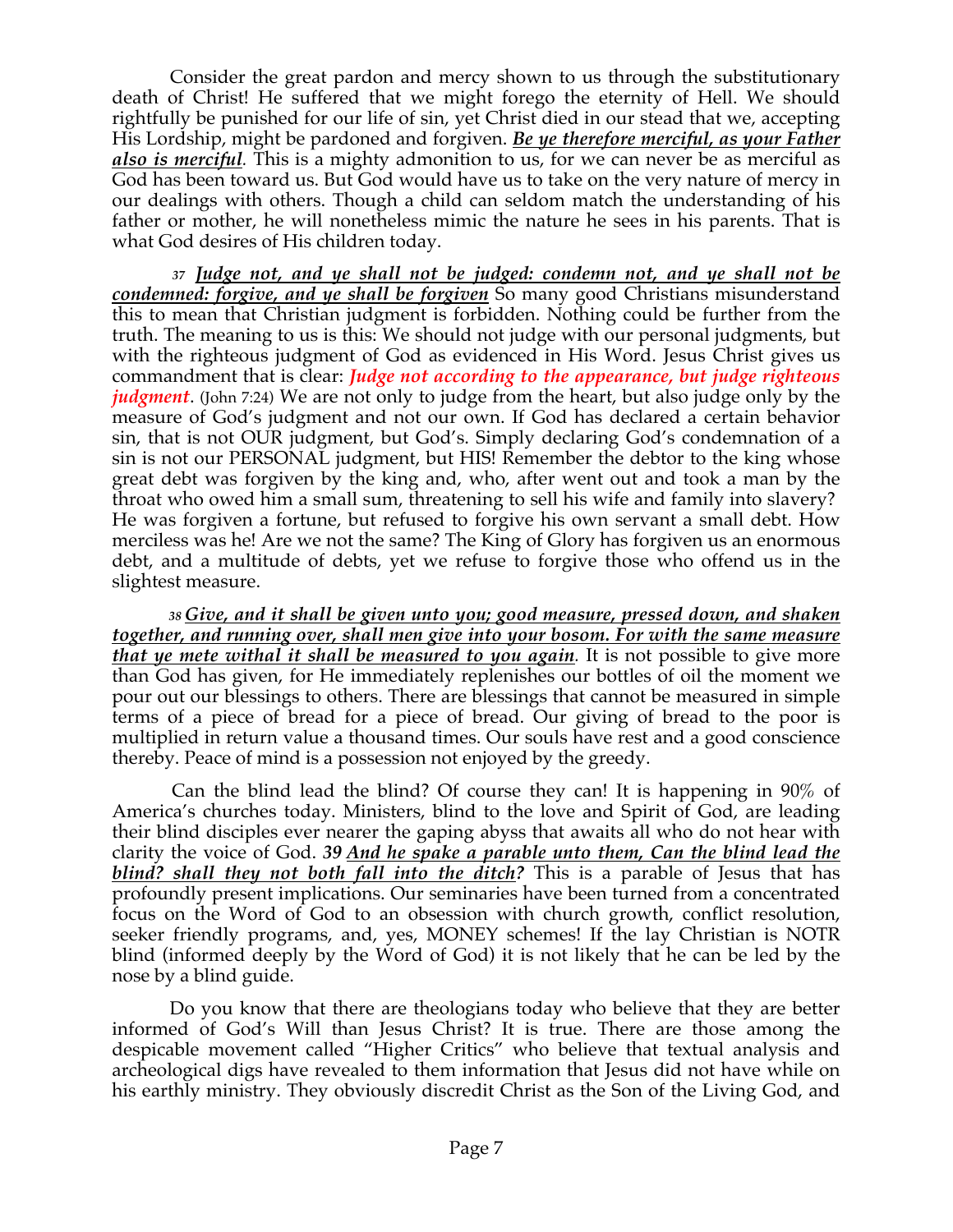God Himself! Their new bibles attempt to alter the evidence to support their intentional errors. *<sup>40</sup> The disciple is not above his master: but every one that is perfect shall be as his master.* I once disputed with a local minister who claimed that speaking in tongues (nonsensical babbling) was required for salvation. We argued the issue endlessly. Finally, I asked, "Is Jesus Christ our perfect example in all things?" Of course, the minister answered in the affirmative to which I followed up, "Do we have any evidence of Jesus EVER speaking in an ecstatic and incomprehensible tongue?" The man REFUSED to answer. If we will have perfect religion, and undefiled, let us be as much like Christ as our earthen vessels will afford.

 How many clergymen preach against the sins of lying, stealing, adultery, etc., and harbor those sins in the dark chambers of their own hearts? Of course these sins are condemned by God; however, we must not judge others by a stronger measure than we apply to our own conduct. If we criticize the housekeeping of a neighbor, let us first sweep the trash and filth from our own floors. *41 And why beholdest thou the mote that is in thy brother's eye, but perceivest not the beam that is in thine own eye?* 42 *Either how canst thou say to thy brother, Brother, let me pull out the mote that is in thine eye, when thou thyself beholdest not the beam that is in thine own eye? Thou hypocrite, cast out first the beam out of thine own eye, and then shalt thou see clearly to pull out the mote that is in thy brother's eye*.

 If we are to have authority as men and women of God, we must see that we follow Christ in love and truth. We not only pronounce the truth of God's Word to others, but we must make that truth the rule of our own lives. Owning the Spirit of Love and Truth, we shall walk the Valleys and Mountains with our eyes open to the presence and company of God.

#### *Sermon – Reverend Jack Arnold - Time and Action Church of the Faithful Centurion - Descanso, California*

Today's sermon brought the Collect, Epistle and Gospel together and is partly contained in the forewords above.



Consider these words from the Collect:

… protector of all that trust in thee, without whom nothing is strong, nothing is holy; Increase and multiply upon us thy mercy; that, thou being our ruler and guide, we may so pass through things temporal, that we finally lose not the things eternal…

God can only help us if we put our trust in Him, we can never be strong, nor set aside to Him if we do not let Him be our leader. We need a leader to follow. We cannot be our

own leaders. If we try to become our own leaders, it will not work. But if we will follow His lead, we will pass through this world in good order and go on to the next in eternal happiness. This is a very common theme within the Christian theme, do what God asks, we will be happy. If we don't do what God asks, we won't be happy. It seems simple enough in theory, but a lot harder in practice. It is a lot easier said or thought about than done. God is the only one who we should be concerned about, if we follow Him, than those who really matter will like us for who we are, and how we conduct ourselves, due to following God, and those who don't, well, do not matter to us and as such are of no concern. Do what is right, avoid what is wrong and you will be happy is the basic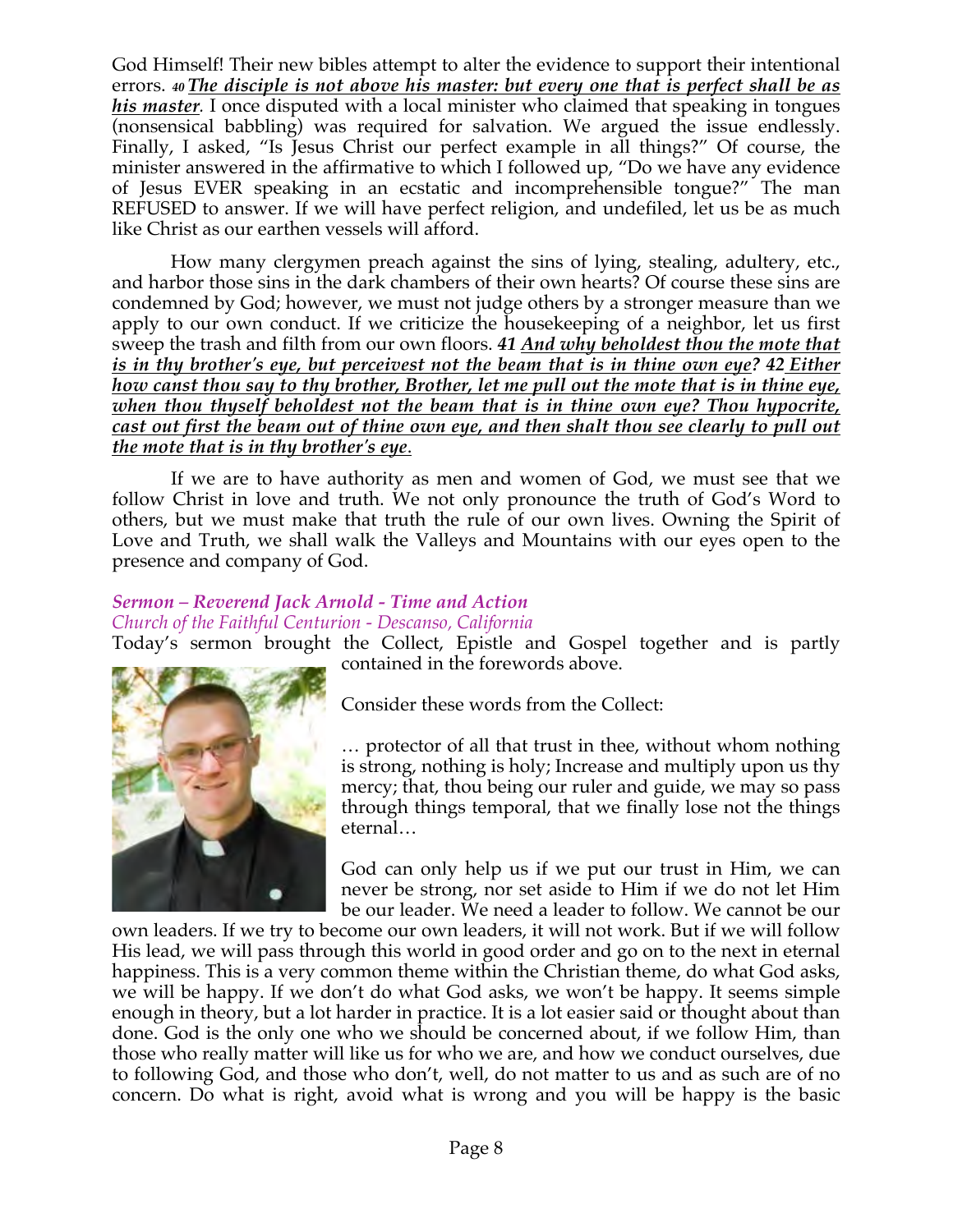principle of the Christian faith.

Paul builds on this, telling us that walking God's path, though it may seem hard at the time, is nothing compared to the reward we receive in heaven for following God's will. Let us think about that the next time we are struggling with an issue, whatever it may be. In the end, our reward will outweigh all of our struggles, if we will but keep our eye on the true prize. God gave us free will, which if we exercise it properly, that is the will to overcome temptation. What at first seems like a constrained way of living, once actually lived is really perfect freedom. It only seems constrained, because we cannot conceive how following His Word will allow us true freedom. If we overcome temptation to do what we want and do what God wants, we will receive the gift of eternal salvation through our Lord Jesus Christ. For until Christ, there was no delivery from the pain of worldly existence; through Christ there is redemption of our souls and our resulting bodily resurrection.

Luke presents a simple message, yet one that is often misunderstood, with majestic language that brings the message to a point of incredible sharpness. We are to be a guide to others to Christ, yet we cannot help others until our own problems are on the way to "solvation", that is being solved through the salvation offered by Christ. We need to follow Him, before we ask others to follow us. After all, if we are not going in the right direction, why should others follow us? We do not want to be leading others towards the Pit, rather, we want to be sure we are on the right path before we guide others along the path. We should be the pathfinders, finding the correct path for us to travel amongst the journey of life! We must be honest in our appraisal of ourselves so that we can do what we are supposed to. We also must not judge unrighteously, but judge with righteous judgement through the Holy Ghost. This means not judging others for sins that yourself are committing, but are ignoring for the sake of "judging" your neighbors", or to put it shortly, without the Holy Ghost, all of our judgments are unrighteous. This is what Christ was talking about, and after it, condemn not, lest ye be condemned. This is connected with the parable of the mote. Often times when we are tempted to condemn somebody, we often ignore our own troubles and focus on theirs. Let us get our act together first, before we help others. So, how do we, imperfect that we are, be honest with ourselves? The answer is easy, hard to implement, but easy! The Holy Ghost. Let Him into your heart and do what you are told. Simple, yet hard to do. We want to do what we want to do. But yet, it is what must be done, no matter how hard it seems at the time. It will get easier as we do it, but it will never be truly easy. But it is way easier than the alternative, which is not following God's Word.

Speaking of doing, what we do to others is a good measure of how we follow God's Will and Direction. We are expected to treat others as we would be treated. Our real earthly fortune, as well as are eternal lives, are a reflection of our commitment to God.

We are so ready to condemn the performance of others when our own is even worse. It is common within all of us, especially me particularly. As Paul tells us, "all fall short." The operative word here is ALL. If we look to condemn and repair our own spiritual lives before condemning others, we will be better suited to help them. Our beam before their mote.

For only when we have taken care of our own spiritual health by looking to God for help to evaluate and improve how we follow His Word, we will be able to effectively spread the Word of His love for us.

And that is our job, to improve ourselves to effectively spread His Word by example;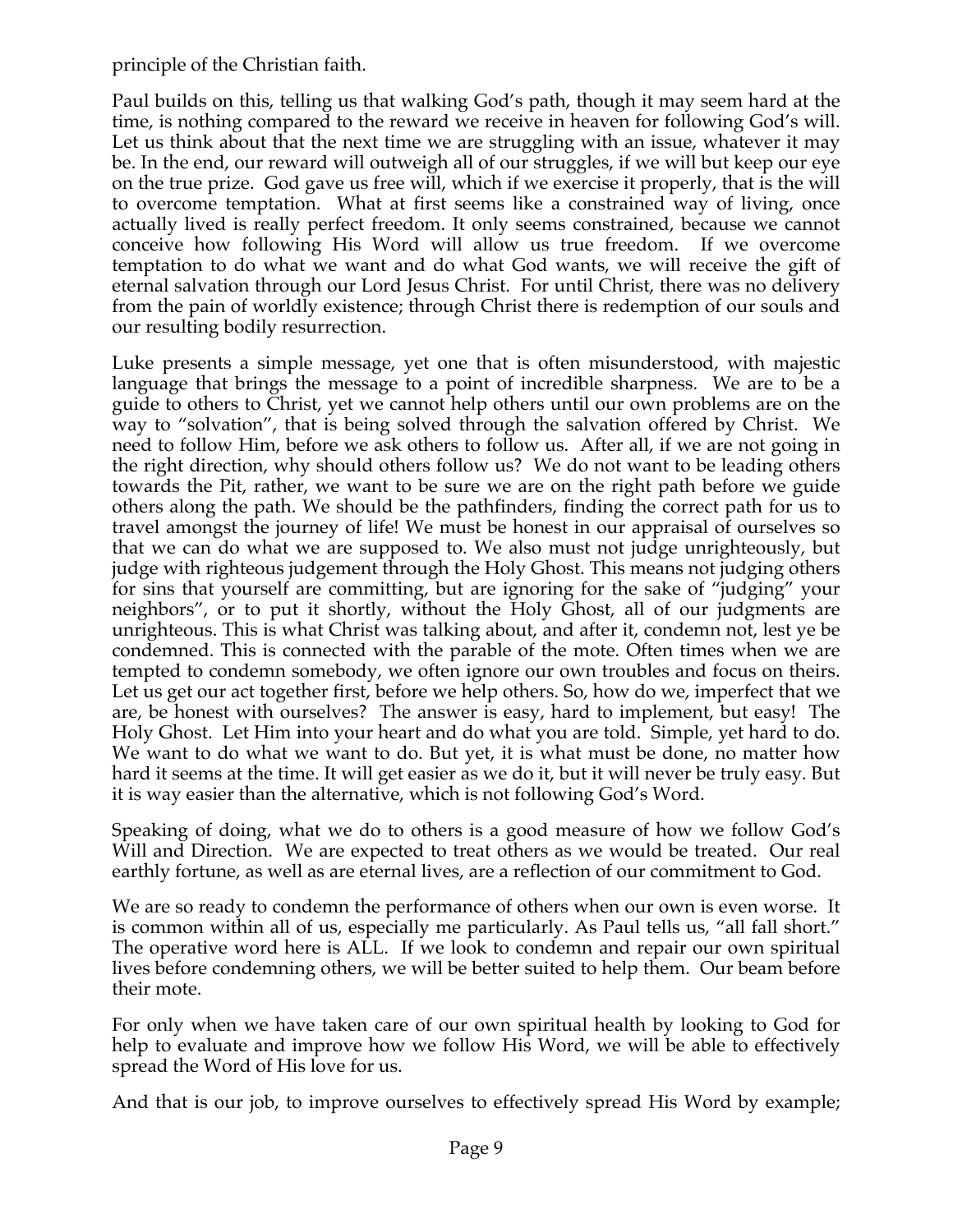our action, not our diction, is the measure.

Heaven is at the end of an uphill trail. The easy downhill trail does not lead to the summit.

The time is now, not tomorrow. The time has come, indeed. How will you ACT?

It is by our actions we are known.

# **Be of God - Live of God - Act of God**

### *Roy Morales-Kuhn, Bishop and Pastor - St. Paul's Anglican Church - Anglican Orthodox Church*

Bishop Roy is pastor of the biggest AOC parish West of the Mississippi and is in charge of the Diocese of the Epiphany.

Fourth Sunday after Trinity *God Will Judge with Equity* 28 June 2015 Morning Prayer Psalm 75 • Lamentations 3:22-33 • Matthew 10:24-39

> Fourth Sunday after Trinity. *The Collect.*

 **GOD**, the protector of all that trust in thee, without whom nothing is strong, nothing is holy; Increase **O** and multiply upon us thy mercy; that, thou being our ruler and guide, we may so pass through things

temporal, that we finally lose not the things eternal. Grant this, O heavenly Father, for the sake of Jesus Christ our Lord. *Amen.*

*A discussion of Psalm 75:*

UNTO thee, O God, do we give thanks, unto thee do we give thanks: for that thy name is near thy wondrous works declare.. I name is near thy wondrous works declare..

Verse one is expressing the psalmist actions of giving thanks to God. He is actually including those who are listening to the psalm as it is being sung. "We recount your wondrous deeds." This is an accounting of the assembly to speak about and remember the great things God has done for them. This is an appropriate way to open a time of praise. This idea or action is what we call common prayer or the very thing that we are doing here in this church this morning. God wants us to worship together. He wants us to come together as family and to seek his guidance, comfort, instruction, his love. We call this corporate worship or common, as in all the people coming together to seek God.

In a familiar 'compare and contrast' the psalmist now switches to what God will do those who are not keeping God's great deeds in mind or praising him for those things. He is pointing out to us that we need to understand that being away from God is not the true option for believers. And as we will see today we are not the ones who will set the time for him to do his job, as it pertains to those who do not follow God and his statues.

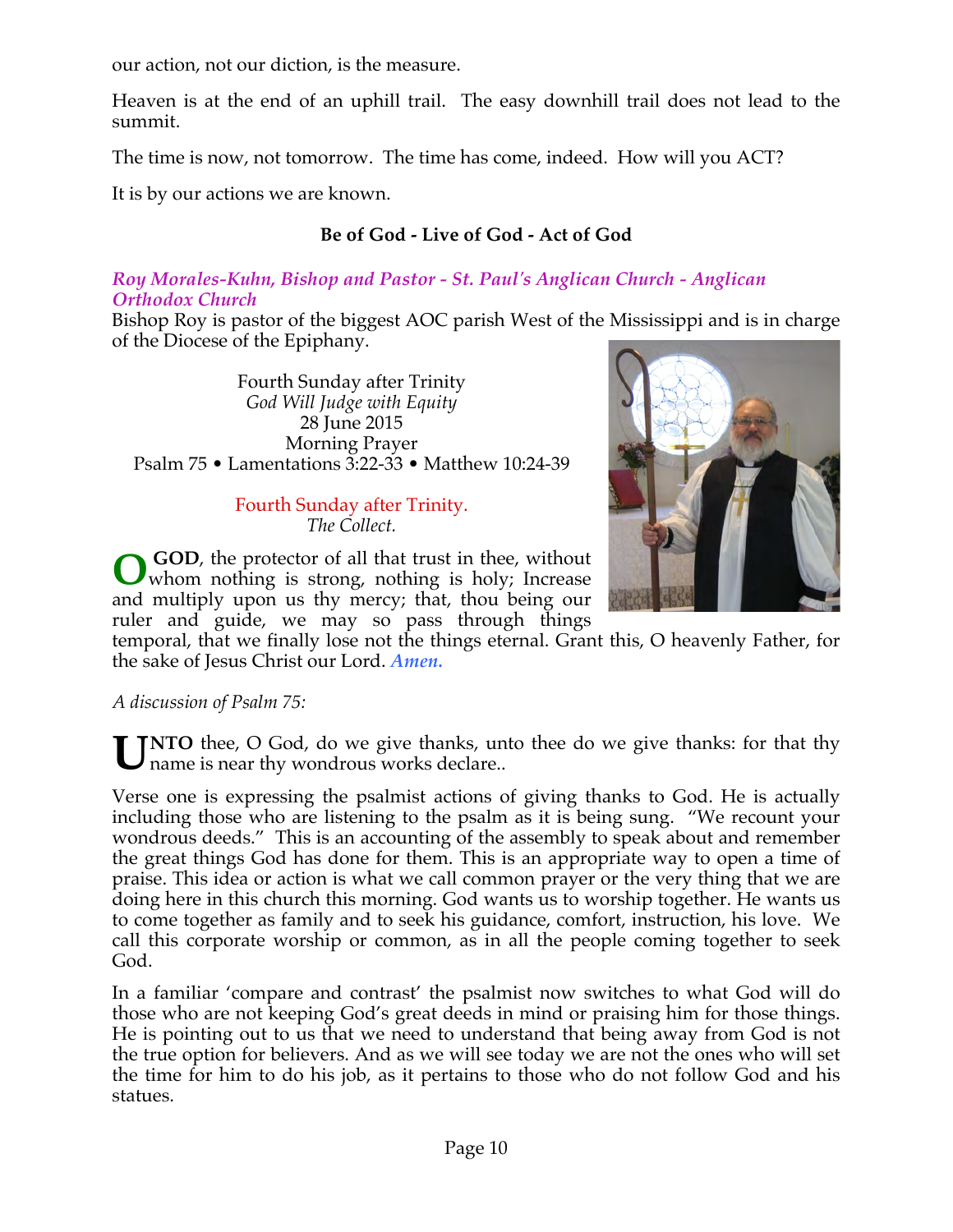2 When I shall receive the congregation I will judge uprightly.

3 The earth and all the inhabitants thereof are dissolved: I bear up the pillars of it. Selah

God speaks of a time of judgement. It is at his set time, he will show his power. He is the strength of the pillars. Why does he tell us this? Don't you sometimes wonder why God lets evil thrive? It seems like sometimes those who are bad get by with everything. We must always keep in mind, that God will take care of his world. After all didn't he create it? It was in his time that he sent his Son to die for us on the cross. There were plenty of times that the prophets warned the people of the coming wrath of God. They also spoke to the coming salvation of God. There was even a period of time when God did not speak directly to the people through his prophets, we call the period the four hundred silent years. Then without any help from mankind, God began to unveil the coming One, he who would bear the sins and judgement of us all. This One did not come on a white horse to destroy the Roman occupiers, he did not come down with a vengeance to take out all the evil in the world, no he came as a little child, helpless and small. We would have had God's help come as a cleaning broom, someone who would sweep away all the evil from our world and bring us peace. Instead he sweeps away evil in our lives, he makes us cleansed and covers our sin so we can approach the absolute holiness of God. We cannot approach God's holiness as we are, we must have the sin covering that is provided by Jesus shed blood.

Now let's see what God does about evil.

God does not let this go unnoticed. He will bring his judgement to bear. He will take care of the problem as he says in the next three verses.

4 I said unto the fools, Deal not foolishly: and to the wicked, Lift not up the horn:

5 Lift not up your horn on high: speak not with a stiff neck.

6 For promotion cometh neither from the east, nor from the west, nor from the south.

7 But God is the judge: he putteth down one, and setteth up another.

We now read what God will do to the wicked. But I refer you to verse two. This judgement will be in God's time, not ours. We sometimes are so impatient that we can't wait on God to do what we think is the right thing. In his time, he will take care of all evil. He will take care of the things that are against him and his people. In verse seven we read that he will put down one and lift up another. He is the final judge. It is he who will have the final say, we need not worry about who gets rewarded and who gets punished

8 For in the hand of the Lord there is a cup, and the wine is red; it is full of mixture; and he poureth out of the same: but the dregs thereof, all the wicked of the earth shall wring them out, and drink them.

It is interesting that one form of this punishment comes in what seems to be a good form, a well mixed cup of wine, but the foaming part describes a wine that has gone bad, and the end of the cup is the skins, stems, seeds, and the resulting dregs left over from the making of the wine. Not a very flavorful type of wine. It really isn't very tasty. So when we think that the evil are getting away with so much, think back to this verse and the promised drink that the evil of this world will finally get. We really don't need to worry, God is so much wiser than us, he knows what to do, really he does .

9 But I will declare for ever; I will sing praises to the God of Jacob.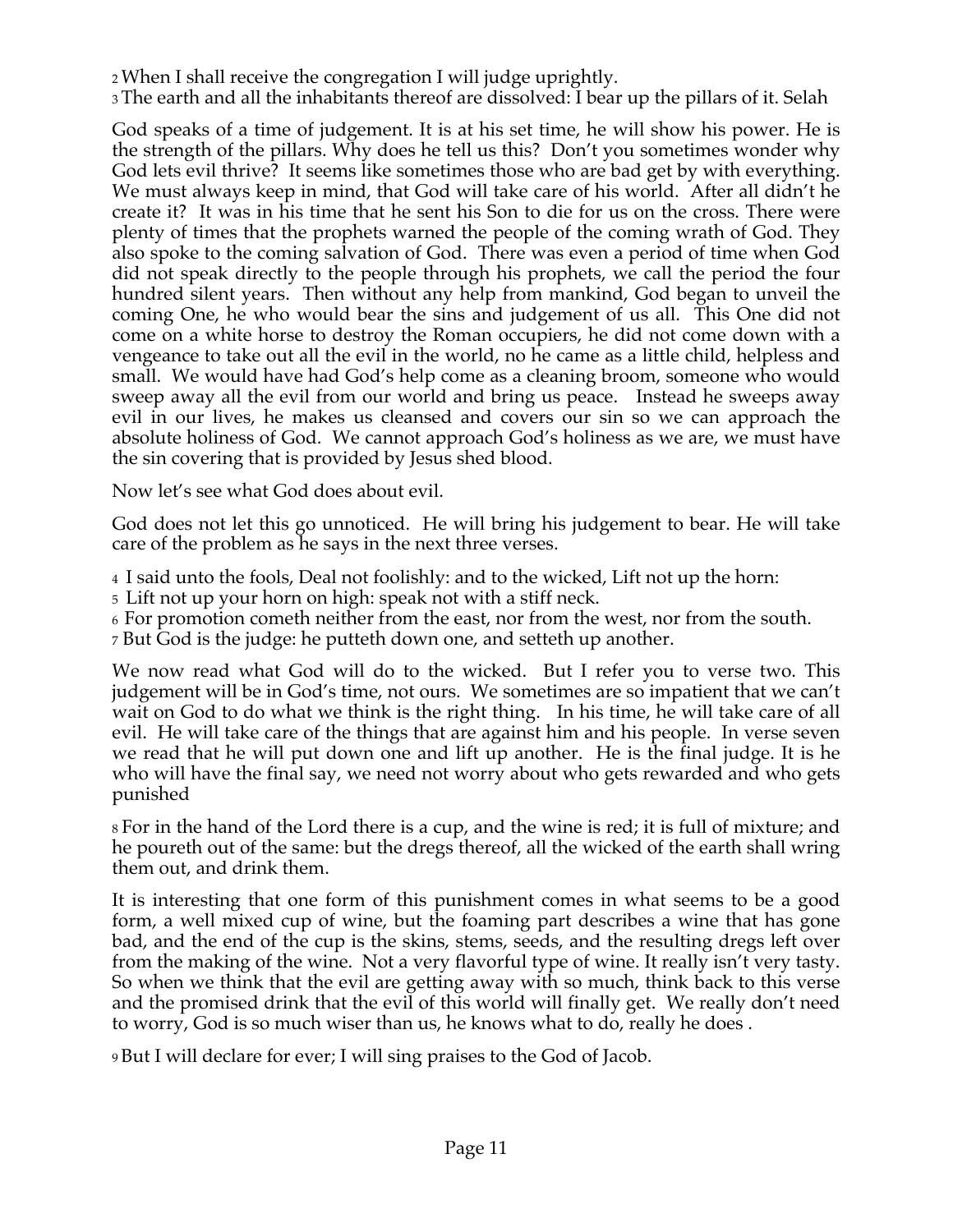Now the psalmist goes back to the praise mode of the beginning of the psalm, he gives an expression of praise and will do this forever, as we see in verse nine. This is the return to a praise attitude that we all need to remember. Our job is to praise God, in both good times and bad. We sometimes forget to praise him in good times. And we definitely forget to praise him in bad times.

10 All the horns of the wicked also will I cut off; but the horns of the righteous shall be exalted.

We see a switch back to God explaining to us what he will do to the wicked. The symbol of a horn is a sign of power or leadership. So when God says he will cut off the horns of the wicked he is telling us that the wicked are not going to prevail. They will be one day put down, they will not prevail, they will be taken out of power. He then tell us what will happen to the righteous, they will be lifted up. That action indicates that they will be given a position of greatness. They will be raised up to a position of honor.

We do not need to worry about what God will do in this tired and wicked world. He has told us again and again, in various places through out the Bible. Our job is to praise God, to know that he is in control and that everything in the end will be fine. He is in control of it all.

In the past week the US Supreme Court has ruled same-sex marriage is legal in all fifty states. This is currently understood as a civic union and as such comes under the 'equal protection' clause of the 18th amendment. The biggest question that we as a church, people of the Bible, will this include us as far as this practice. Or do we get the protection of the First amendment to religious freedom. In other words if we understand the Bible to forbid such marriages, do we as people of the Bible, get to exercise our freedom to not participate or be forced to perform such ceremonies? Because the courts are now taking an activist stance on ruling against the majority rule, there may be a time when Bible believing churches and her people will be required to take part in these unions. May God have mercy on our nation if we go down that slippery slope.

We as followers of Christ Jesus may be asked to stand against this issue, especially when it comes to equal protection rulings by state and federal courts that violate our belief in the Holy Scripture.

Let us pray.

**MOST** mighty God, and merciful Father, who hast compassion upon all men, and **O** MOST mighty God, and merciful Father, who hast compassion upon all men, and who wouldest not the death of a sinner, but rather that he should turn from his sin, and be saved; Mercifully forgive us our trespasses; receive and comfort us, who are grieved and wearied with the burden of our sins. Thy property is always to have mercy; to thee only it appertaineth to forgive sins. Spare us therefore, good Lord, spare thy people, whom thou hast redeemed; enter not into judgment with thy servants, who are vile earth, and miserable sinners; but so turn thine anger from us who meekly acknowledge our vileness, and truly repent us of our faults, and so make haste to help us in this world, that we may ever live with thee in the world to come; through Jesus Christ our Lord. *Amen*.

**URN** thou us, O good Lord, and so shall we be turned. Be favorable, O Lord. Be **favorable to thy people, Who turn to thee in weeping, fasting, and praying. For thou and praying. For thou and praying. For thou and praying. For thou** art a merciful God, Full of compassion, Long-suffering, and of great pity. Thou sparest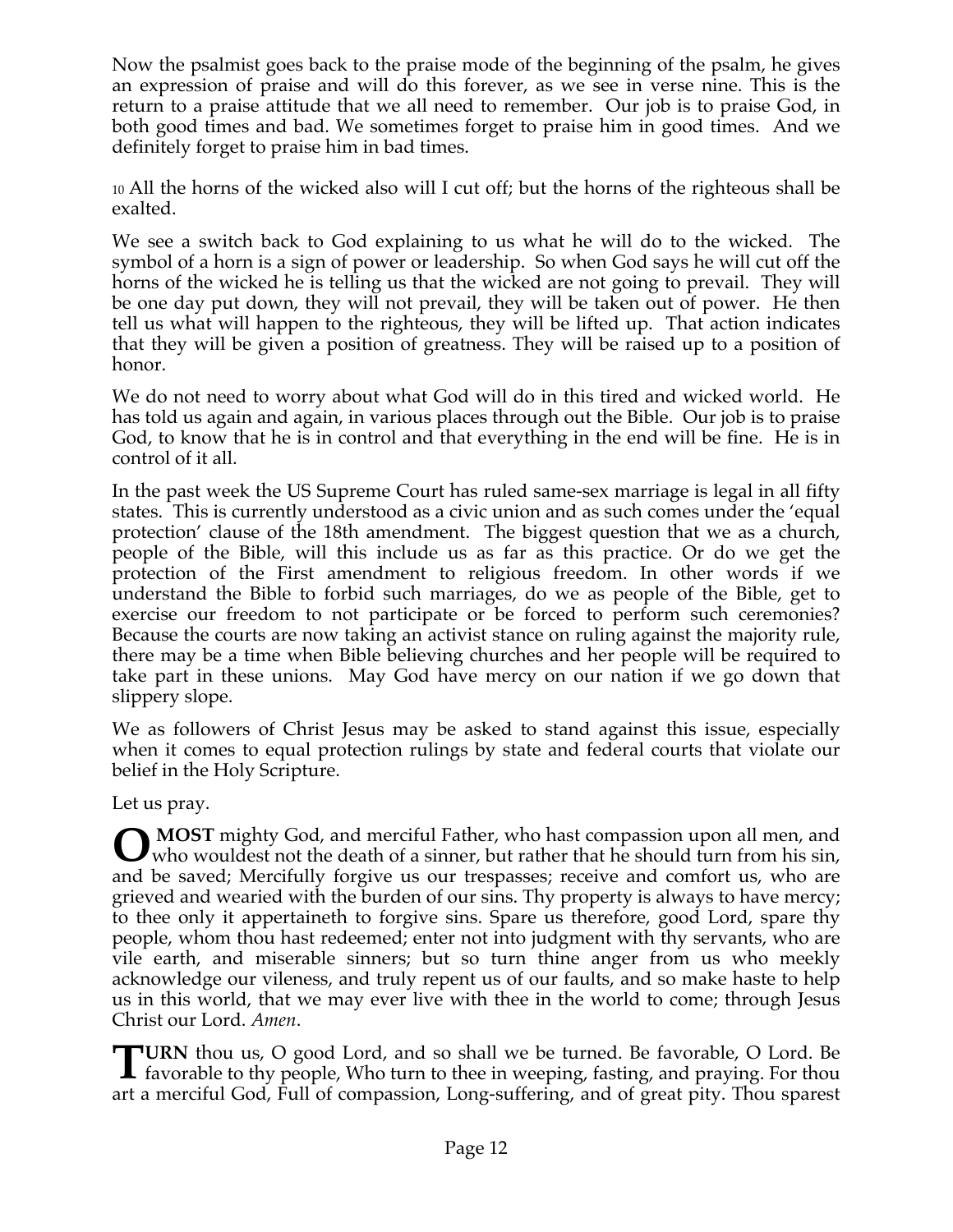when we deserve punishment, And in thy wrath thinkest upon mercy. Spare thy people, good Lord, spare them, And let not thine heritage be brought to confusion. Hear us, O Lord, for thy mercy is great, And after the multitude of thy mercies look upon us; Through the merits and mediation of thy blessed Son, Jesus Christ our Lord. *Amen*.

**O** GOD, whose nature and property is ever to have mercy and to forgive; Receive our humble petitions; and though we be tied and bound with the chain of our sins, Jour humble petitions; and though we be tied and bound with the chain of our sins, yet let the pitifulness of thy great mercy loose us; for the honour of Jesus Christ, our Mediator and Advocate. *Amen*.

**HE** Lord bless us, and keep us. The LORD make his face to shine upon us, and be THE Lord bless us, and keep us. The LORD make his face to shine upon us, and be gracious unto us. The LORD lift up his countenance upon us, and give us peace, both now and evermore. *Amen*.



# *Rev Bryan Dabney of Saint John's Sunday Sermon*

We are fortunate to have Bryan's Sunday Sermon. If you want people to come to The



Truth, you have to speak the truth, expouse the truth and live the truth. This is really a good piece and I commend it to your careful reading.

### **Fourth Sunday after Trinity**

*Matthew 15:1-20* (KJV)

**HEN** came to Jesus scribes and Pharisees, which were of Jerusalem, saying,

- **THEN** came to Jesus scribes and Pharisees, which were of Jerusalem, saying,<br>Why do thy disciples transgress the tradition of the elders? for they wash not their<br>heads when the initial tends of the elders and their hands when they eat bread.
- **<sup>3</sup>** But he answered and said unto them, Why do ye also transgress the commandment of God by your tradition?
- **<sup>4</sup>** For God commanded, saying, Honour thy father and mother: and, He that curseth father or mother, let him die the death.
- **<sup>5</sup>** But ye say, Whosoever shall say to his father or his mother, It is a gift, by whatsoever thou mightest be profited by me;
- **<sup>6</sup>** And honour not his father or his mother, he shall be free. Thus have ye made the commandment of God of none effect by your tradition.
- **<sup>7</sup>** Ye hypocrites, well did Esaias prophesy of you, saying,
- **<sup>8</sup>** This people draweth nigh unto me with their mouth, and honoureth me with their lips; but their heart is far from me.
- **<sup>9</sup>**But in vain they do worship me, teaching for doctrines the commandments of men.
- **<sup>10</sup>** And he called the multitude, and said unto them, Hear, and understand:
- **<sup>11</sup>** Not that which goeth into the mouth defileth a man; but that which cometh out of the mouth, this defileth a man.
- **<sup>12</sup>** Then came his disciples, and said unto him, Knowest thou that the Pharisees were offended, after they heard this saying?
- **<sup>13</sup>** But he answered and said, Every plant, which my heavenly Father hath not planted, shall be rooted up.
- **<sup>14</sup>** Let them alone: they be blind leaders of the blind. And if the blind lead the blind, both shall fall into the ditch.
- **<sup>15</sup>** Then answered Peter and said unto him, Declare unto us this parable.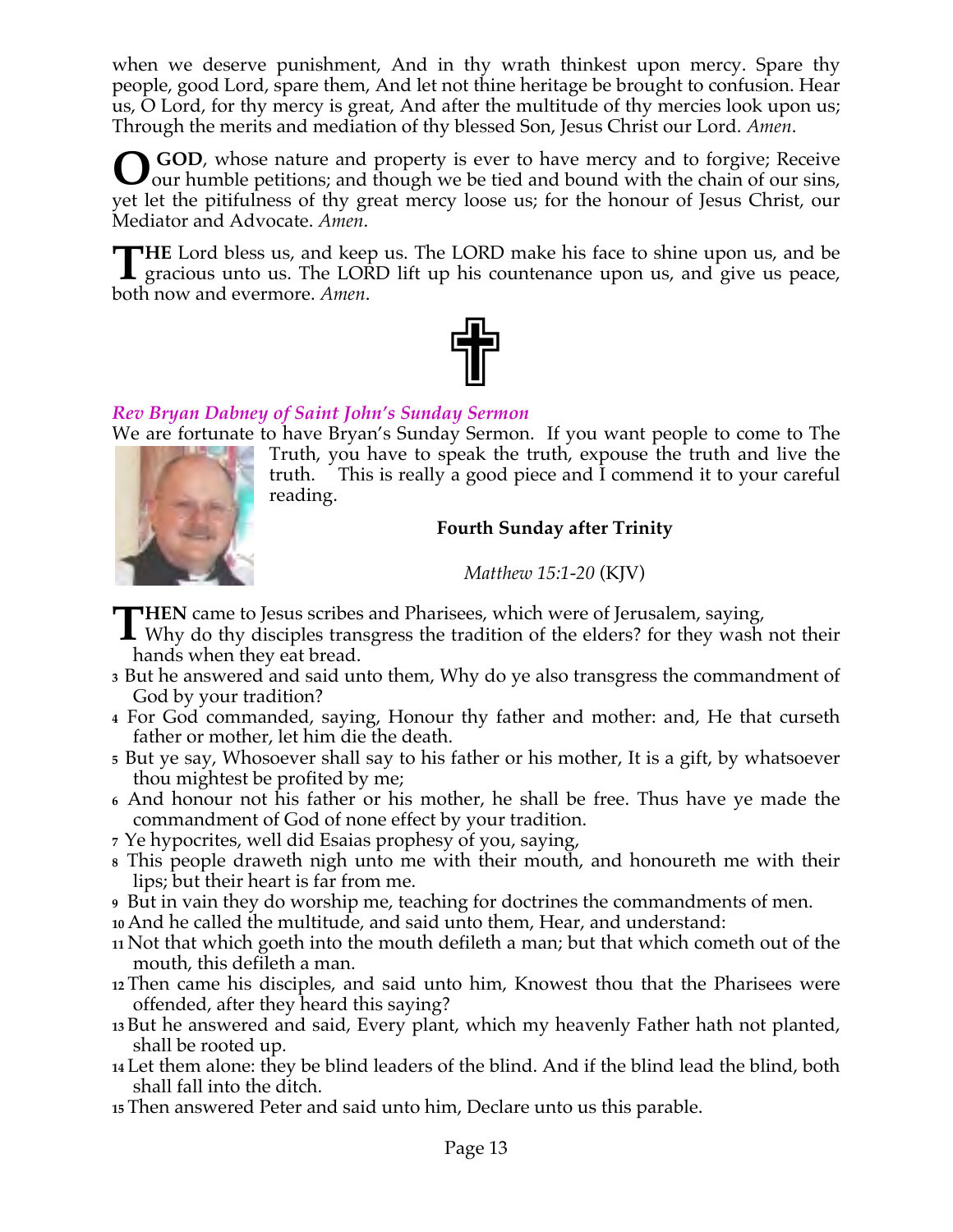- **<sup>16</sup>** And Jesus said, Are ye also yet without understanding?
- **<sup>17</sup>** Do not ye yet understand, that whatsoever entereth in at the mouth goeth into the belly, and is cast out into the draught?
- **<sup>18</sup>** But those things which proceed out of the mouth come forth from the heart; and they defile the man.
- **<sup>19</sup>** For out of the heart proceed evil thoughts, murders, adulteries, fornications, thefts, false witness, blasphemies:
- **<sup>20</sup>** These are the things which defile a man: but to eat with unwashen hands defileth not a man

St. Matthew records the scribes and Pharisees scolding our Lord because his disciples did not follow the tradition of the elders, to which he replied, Why do ye also transgress the commandment of God by your tradition? When we examine the charge made by his antagonists, we find their accusation to be peevish at best, while our Lord's response was forthright and true as he picked apart their charge using the language of Scripture. He possessed the ability to read their hearts and on that account, he knew their real motives and intentions which had nothing whatsoever to do with the Spirit of God.

In another encounter with the scribes and Pharisees, our Lord identified the reason for their failure to understand him when he said: Why do ye not understand my speech? even because ye cannot hear my word. Ye are of your father the devil, and the lusts of your father ye will do... and because I tell you the truth, ye believe me not (St. John 8:43- 45). It should come as no surprise to anyone who has been regenerated in Christ that all who come against the gospel of truth are under the influence of the evil one whether they realize it or not. That's right, the scribes and Pharisees did not realize that they were pawns of the evil one, and neither do their modern-day counterparts. The former were likely regulars at the Temple and worshipped God much as our Lord related in parable of the Pharisee and the publican (St. Luke 18:9-14; while the latter are likely members in good standing within the several denominations that make up mainline Christendom. Still, one does not have to knowingly worship Lucifer to be his disciple. One need only follow his insinuations.

As noted, our gospel lesson dealt with the alteration of God's commandments via human tradition. Now it ought to be clearly understood that God's word is truth. It has been given to us for our eternal good by him who is perfect in all things. Thus, for men to tamper with God's word written in order that they might find some exception is worse than folly. When men think that they can edit the word of God so that it says something different than what the Holy Ghost intended, they are putting themselves in the place of God. Was it not that old serpent, Satan, who first amended God's word in the Garden (see Genesis 3:4-5)? Was it not his influence which lead our first parents into sin? And did not that very condition of original sin also pass down to us? The tradition of the elders which our Lord found so repugnant was very much in line with Satan's temptation of Eve. And our Lord's reply was simple and direct: Thus have ye made the commandment of God of none effect by your tradition.

The choice of being obedient to the expressed will of God is very hard for those who are under the influence of evil. Some will simply ignore God's commands to their eternal detriment; while others will feign to follow Christ by paying lip service to him, all the while living their lives in disobedience to his word and commandment. Our Lord rebuked his critics saying, Ye hypocrites, well did Esaias prophesy of you, saying, This people draweth nigh unto me with their mouth, and honoureth me with their lips; but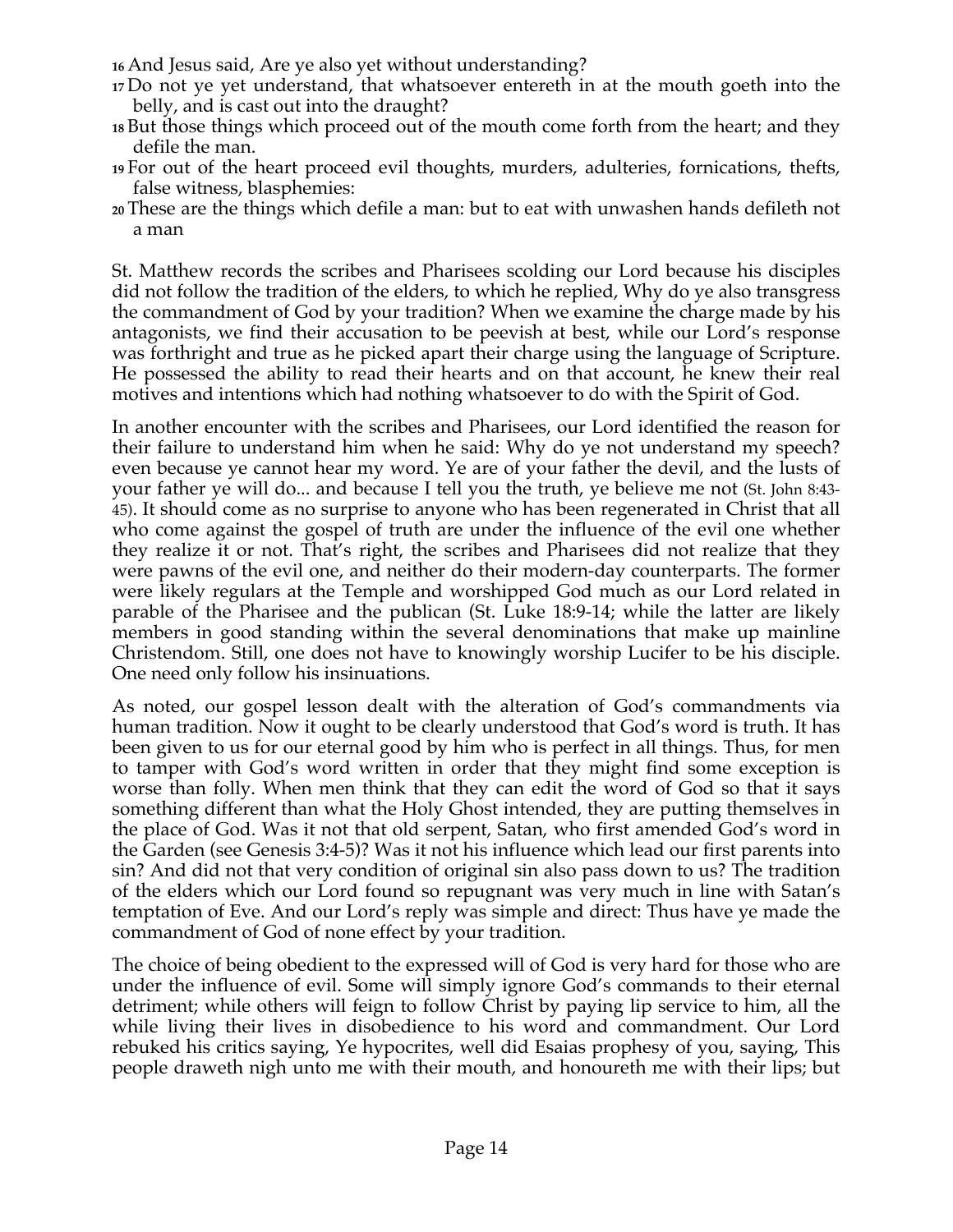their heart is far from me. But in vain they do worship me, teaching for doctrines the commandments of men.

Think on the last portion of our Lord's reply, But in vain they do worship me. The superficial Christian has the same status with our Lord as an unbeliever because such a person has never been truly born again of the Holy Ghost. If one is born again of the Spirit of God, then such a person will attempt to lead a life of obedience to the revealed will of God in Christ Jesus. A vain worshiper is merely a show off. He or she possesses no real faith in our Lord and is only present in church to be seen of others (St. Matthew 6:5-6).

Within many denominations today, one can witness an appallingly low level of godly faith and obedience as they have welcomed into their midst, and without reservation, individuals who are open and notorious in their sins. They have done this not for the purpose of educating those misguided souls according to God's word written. No, they want to be thought of as tolerant, inclusive, politically correct, or what have you. Our Anglican fathers did not have a crystal ball to look into the future, but they had the word of God which supplied them with a specific description of what a true body of Christ should look like.

In Article XIX of our Articles of Religion we find the following, "The visible Church of Christ is a congregation of faithful men, in the which the pure Word of God is preached, and the Sacraments be duly administered according to Christ's ordinance, in all those things that of necessity are requisite to the same."

Please note that said statement in no way describes those church bodies which have allowed those who are unrepentant, and who revel in their sins, to remain within their sacred precincts unrebuked and unchanged.

The apostle Paul— who was never one to mince words— once penned the following: I wrote unto you in an epistle not to company with fornicators: yet not altogether with the fornicators of this world, or with the covetous, or extortioners, or with idolaters; for then must ye needs go out of the world. But now I have written unto you not to keep company, if any man that is called a brother be a fornicator, or covetous, or an idolater, or a railer, or a drunkard, or an extortioner; with such an one no not to eat. For what have I to do to judge them also that are without? do not ye judge them that are within? But them that are without God judgeth. Therefore put away from among yourselves that wicked person (I Corinthians 5:9-13).

The Bible tells us that we ought to, worship the LORD in the beauty of holiness (Psalm 96:9a). We should also, come before his presence with thanksgiving, and make a joyful noise unto him with psalms (Psalm 95:2). Worshipping God in the beauty of holiness does not translate into an open acceptance of sin. God has condemned sin, and if we are in agreement with those who do such things, then we too will face his wrath..

The prophet Amos was given to pose the following question: Can two walk together, except they be agreed? (3:3). And the apostle Paul admonished the Corinthians in his second epistle, for what fellowship hath righteousness with unrighteousness? and what communion hath light with darkness? and what concord hath Christ with Belial? or what part hath he that believeth with an infidel (6:14b-15)? If we have been born again of the Holy Ghost, then we ought not to continue in fellowship with those who have chosen to disregard God's word and commandment unless and until they repent and reject their wicked deeds and aspirations.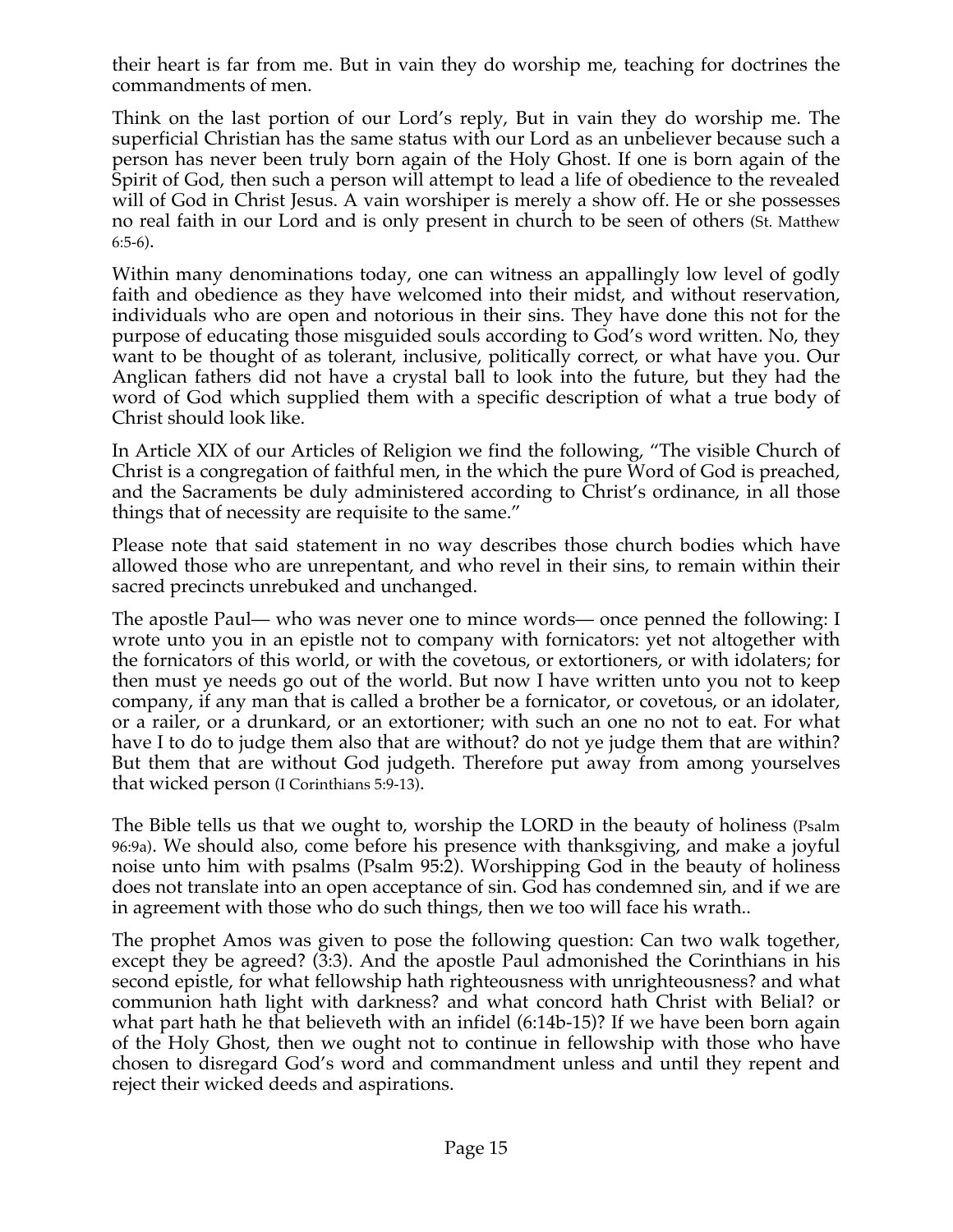Just as the tradition of the elders had brought to no effect the true meaning of God's word written, the same applies to those churches today which are using one the many corrupted bible translations. Believe it or not, these new bible versions have contributed to the furtherance of many false doctrines and grievous heresies. Consider the following examples. Is Jesus "a son of God," or is he the only begotten Son of God? Is one "being saved" by faith, or is one saved through faith? Are Christians "slaves" to Christ, or are we his servants? Should Christians deny the existence of hell, or accept it as a real place? Does a person's works save them, or is a person saved by the one atoning work of our Lord on the cross? Do all persons regardless of their beliefs have a place in God's coming kingdom, or is his eternal kingdom reserved only for those who believe on his only begotten Son , Jesus Christ, and have accepted his free gift of salvation?

For each of the aforementioned questions, there is only one correct answer, not because its my opinion but on account of what God has stated in his Word. And since all Christian doctrine stems from God's word written, so it follows that those churches who have employed a corrupted translation of the scriptures will find it difficult to impart a saving understanding of orthodox Christian doctrine to their congregations. As I have said before, the best translation of the majority of ancient bible manuscripts into our language is the Authorized Version or King James Bible. The doctrinal points set forth within its pages have been worded in language that is crystal clear as to its meaning. It is the epitome of a teaching text because it contains numerous life examples for our study.

Another example of the modern church adopting the traditions of men can be seen in the various activities they use to promote themselves. Many churches today have become purveyors of yoga, team sports and an assortment of youth gatherings. Some offer church-based luncheons, dinners, musicals, and concerts. But in all these activities where is Great Commission mentioned? You will not find it in the teaching of yoga because it is a pagan Hindu practice. Aside from yoga classes, those other activities while not evil in and of themselves— are not functions which the Church ought to promote. The Church is not supposed to be like the world. The only mission that the Church has been given is to proclaim the gospel to a sin-darkened world.

The early Christians broke bread together at an "open table" which meant that it was open to all brothers and sisters in Christ. They also sang songs that uplifted God's holy name. These hymns were not about the participants, neither were they a show or a performance as they were addressed to God, and their focus was entirely upon him and him alone. The early Church fed the hungry of the household of faith. They did not tolerate evil in their midst, nor was their table and their fellowship open to all without reservation. How many modern churches bother to include a message by the pastor on the necessity for salvation during their various social offerings to the public? The modern church has become so much like the world that if those congregations did not possess a church building you'd have trouble distinguishing them from any other nonprofit organization.

So then, why are so many contemporary church bodies offering such programs to the public devoid of the Great Commission? Church growth is all about numbers both in the pew and the collection plate. Its goal is accomplished without any regard for sound Christian doctrine. So what then may be said of those churches in their quest for more members? As Pastor Ray Baumann once observed, "Church leadership must decide who is going to grow their church. You either grow it with man or with God. God's way produces disciples changed for life; man's way produces attendees that come as they are and leave as they were."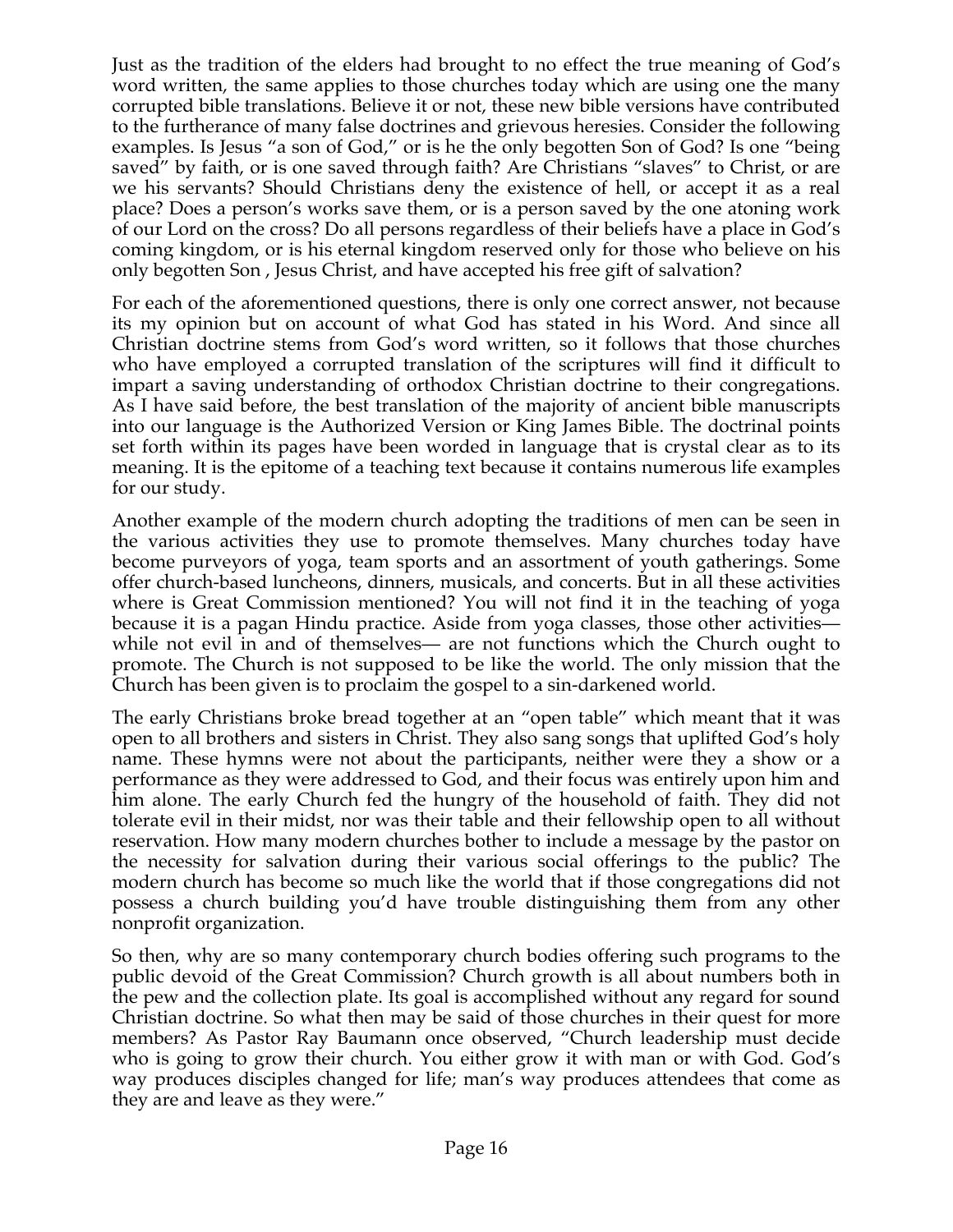Has that become the new paradigm for church growth: churches filled with people who neither care for God or his wishes? or, should we not bring people to a saving knowledge of our Lord and Saviour Jesus Christ so that regardless of where they go to church they will be saved effectually and eternally? Sadly, we will not be successful if we invite the world to enter our churches on its terms because it will come and remain on its terms. We ought to seek out folks who have discovered as we have, that to love the world is to have enmity with God. We want those who come to reject the world, the flesh and the devil, and who are seeking to live in obedience to God's word written.

It is essential for Christians to keep in mind that the traditions of men have been carefully crafted by the evil one to have only an appearance of godliness. As St. Paul reminded the Corinthian church concerning those who would feign to be members of the faith, For such are false apostles, deceitful workers, transforming themselves into the apostles of Christ. And no marvel; for Satan himself is transformed into an angel of light. Therefore it is no great thing if his ministers also be transformed as the ministers of righteousness; whose end shall be according to their works (II Corinthians 11:13-15).

So judge righteously and be alert. The Bible tells us to, Be sober, be vigilant; because your adversary the devil, as a roaring lion, walketh about, seeking whom he may devour (I St. Peter 5:8). There are many deceptive practices which the devil would have the church involved in, and not one of them will advance the gospel of our Lord, or seek the salvation of any soul. If we are not telling people about our Lord who was crucified for us and died; and who was resurrected and has ascended to the right hand of the Father; and who will come again to bring us to the Father's house where he has prepared a place for us; then we are wasting our time and God's patience. If we ever desire to hear from our Lord's lips the words, Well done good and faithful servant, then we had best be about his business and that includes our keeping the world, the flesh and devil outside the doors of our churches.

Let us pray,

**ATHER** keep us always in thy care, and bless us with such an in-filling of thy most **FATHER** keep us always in thy care, and bless us with such an in-filling of thy most holy Spirit that we may discern what traditions are of thee as opposed to those from our adversary; and this we beg in the name of our Lord and Saviour, Jesus Christ. *Amen.* 

Have a blessed week, Bryan+

### *After Church Hospitality*

We would like some pictures of your after service gatherings. Come on! Help out!

#### *People in our Prayers* - http://faithfulcenturionprayerteam.blogspot.com/ **Why? Prayer is an extremely important activity.**

It is not that God knows not our needs, for He surely does. Yet, Jesus commanded us to ask God for those same needs. In addition to the obvious of asking God for help, offering thanksgiving and the like, prayer helps us focus our thoughts on how we might do God's work.

The Prayer Team of the Anglican Orthodox Church was established to help our members and fellow Christians pray for those in need and to give thanks as well for the blessings we have been granted.

### **Who can be on the list? Do I have to be a member of the Anglican Orthodox Church to be prayed for?**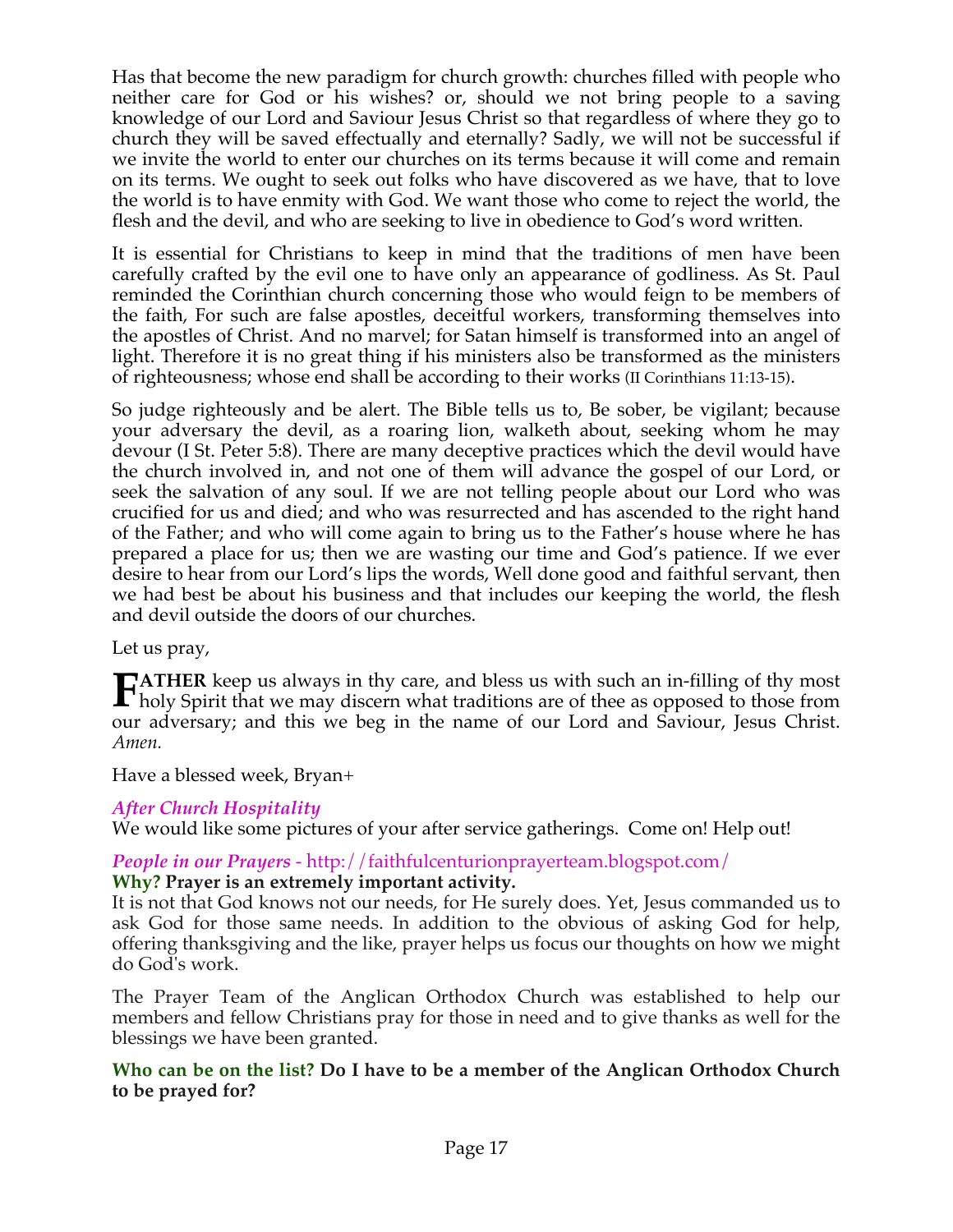No! The only qualification to be on the list is that you want our prayer team to pray for you. We are Christians and are happy to pray for you, no matter who you are. If you want help from God, you are our kind of people.

### **What is the commitment from the prayer team?**

Each member of the team will pray for the desired outcome at last once per day.

### **How do I get myself or someone else on the prayer list?**

You can email one of the prayer team leaders: Jack - jack@faithfulcenturion.org or Dru dru@ faithfulcenturion.org, or call the office at (619) 659-3608 or fill out a prayer card at church.

#### **What should I ask for?**

Depends on what you want. Some people merely want God to be asked to heal their ills and be mentioned by their first name, others want a specific outcome and / or have more of their personal information known to the team. Ask for what you want. It is your desire and need for prayer the team is attempting to meet. For typical examples, see the list below.

### **Updating the Team**

If you are on our prayer list, or if you have submitted a person that you have asked us to pray for, please update one of the team members or Hap in person, by telephone or email. It helps to be able to pray specifically for these individuals including their specific needs; plus if they get better, it is nice to give thanks!

Please note that on the yellow (maybe green or orange if you get an old one) cards at church, you can ask that those to be prayed for have their names disseminated to the prayer team. Those names will be said in church and appear here. Or, you can ask that their names and purpose be kept confidential, then only Hap will know to pray for them.

#### *Prayer List Notice – If you have someone on the prayer list and their needs have changed, please let us know. We'd like to update our prayers to reflect the need and most important to give thanks!*

### *Travel*

No known travel this week.

### *Birthday*

*Siri* celebrated her very FIRST birthday on 20 May 2015. She is a member of our church in India and her Grandfather and family will appreciate your prayers.

#### *Anniversary*

*Dru and Hap Arnold* celebrated their 28th anniversary on 21 February 2015, a testimony to the work of God.

### *Move*

*The Thomas Family* is now in Okinawa for a second short tour. Please pray for this new assignment to go well for Kurt and for Mary and the kids to make new friends.

#### *Departed*

*Bill Williams* passed away the weekend of 21 June 2015, after a hard fight with cancer; please keep his wife, Pam, and their children in your prayers as they adjust to the loss of their husband and father.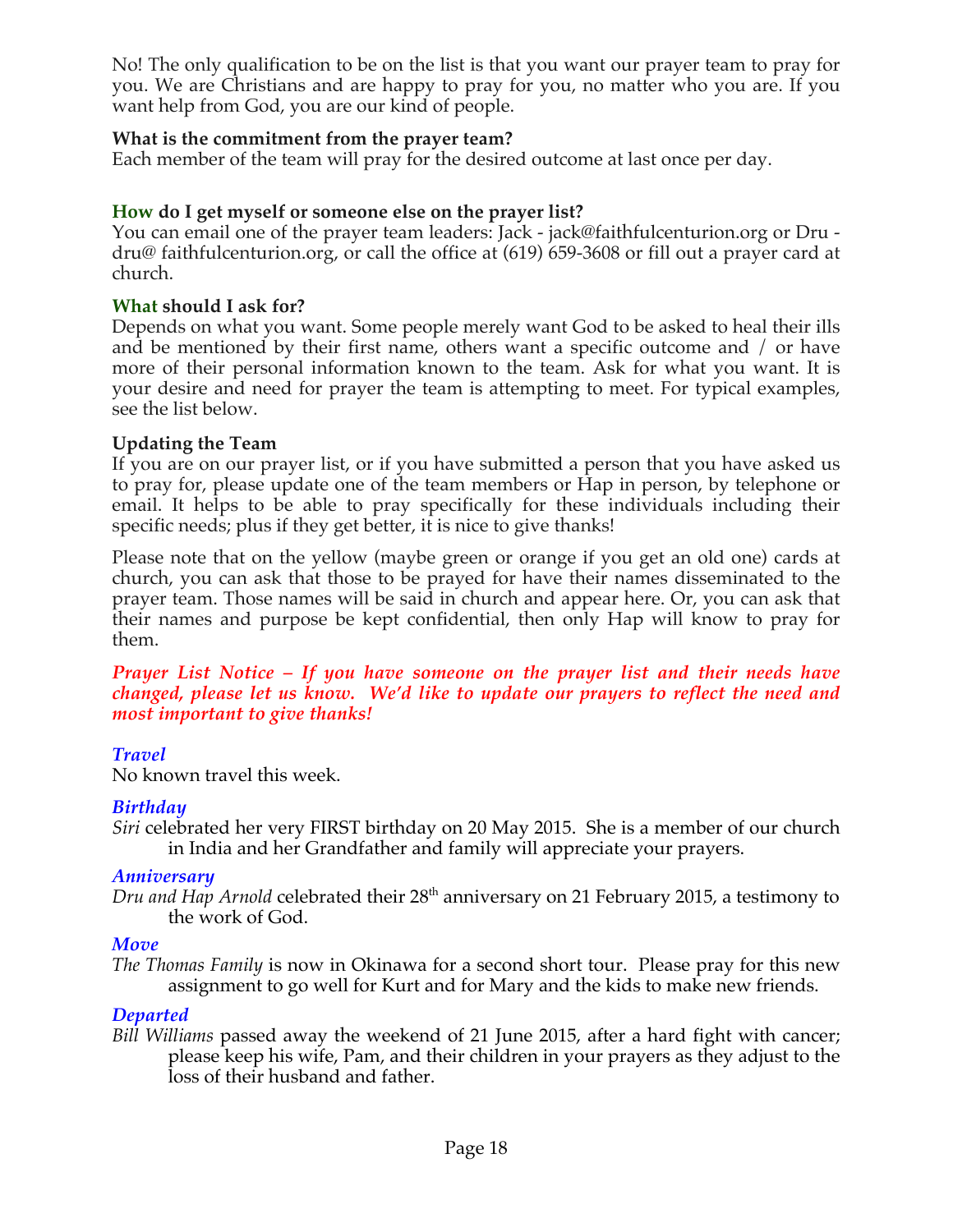*Barbara Para* (69) passed away during surgery as the result of an aircraft mishap in Siler City, North Carolina. Her husband Freddy was also onboard and was seriously injured. Please give thanks for her time here on earth and pray for Freddy to place his trust in our Lord as he recovers from his injuries and deals with the loss of his wife. Pray for comfort and strength for Freddy and also for Ken Harris, Barbara's brother.

## *Nearing the end of their time here on earth*

- *Phil* was taken off life support on 2 April 2015. Please pray for him as he prepares to go home to be with his family who have gone before him. Please pray for comfort, understanding, strength and guidance for Phil and his family who will of necessity remain behind.
- *Maggie* is nearing the end of her time here on earth. Please pray for Maggie and her husband Dub as she prepares to go home to be with her family who have gone before her. Pray for the faith of her family to build and the transition to be good.
- *Alan* is a victim of metastasized colon cancer already destroying his liver. His youngest sister has put aside her hard-earned career to care for her brother in these days on earth. Please pray for him as he prepares to go home to be with his family who have gone before him. Please pray for comfort, understanding, strength and guidance for Alan and his family who will of necessity remain behind.
- *Saundra* is in ICU with congestive heart failure after a heart operation. She is aged and frail. Saundra is near the end of her time here on earth. Please pray for comfort, understanding, strength and guidance for Saundra and her family who will of necessity remain behind. Pray for the love of God to stay foremost in their hearts.
- *Polly* is in hospice care with dementia and spinal stenosis. Please pray for her as she prepares to go home to be with her family who have gone before her. Pray for the faith of her family to build and the transition to be good.

### *In need of a miracle or understanding of God's Plan*

- *Tim* was on a kidney transplant list and started dialysis and was taken off the transplant list for a heart problem that required stents, while putting in stents a leaking valve was found. A port was put in and something happened and it has to be redone. In several days he will have a valve replaced, after heart surgery and recover he will go back on the transplant list. Please remember him in prayer in the days and weeks ahead. Pray he will put his worry on God's shoulders so he might be at peace and rest. Pray for those treating him that they might pay attention and do their best.
- *Harold McCormack* (Charlie's father) has inoperable pancreatic cancer. Please pray for guidance for the medical personnel treating Harold, for a miraculous remission; that Harold's remaining time here on earth might be good. Help Harold and his family, in particular his son Charlie, put their trust in the Lord and let Him carry their sadness, fear, worry and terror. Pray for strength and courage for Charlie and his father.
- *Marilyn* has been diagnosed with non-operable pancreatic cancer. Please pray for a miraculous remission; that Marilyn's remaining time here on earth might be good. Help Marilyn and her family put their trust in the Lord and let Him carry their sadness, fear, worry and terror.
- *Kathy,* Don Patton's sister, has reoccurring abdominal cancer which has not responded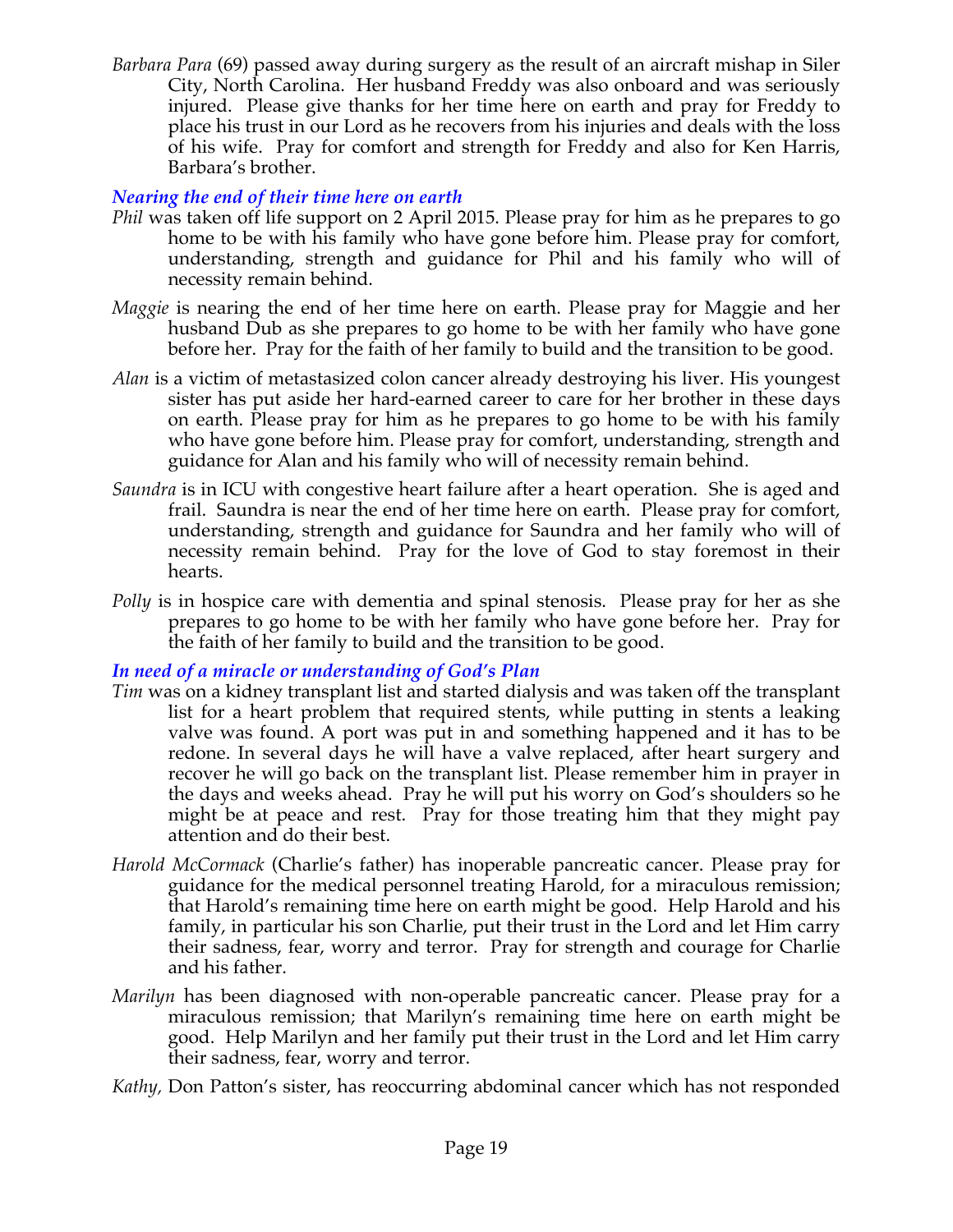to treatment so far, they are nearing the end of the know treatments, with one course left to try. Please pray for guidance for the medical personnel treating Cathy, for a miraculous remission; that Cathy might put all her sadness, fear, worry and terror on God's back so that her remaining time here on earth might be good. Help Cathy, Don and their family put their trust in the Lord and let Him carry their worry. Give thanks for the great courage and trust in God made manifest in Cathy.

- *June* found she has a recurrence of colon cancer, which is now Stage Four, that is it has spread. Please pray for a miraculous remission; that June's remaining time here on earth might be good. Help June and her family put their trust in the Lord and let Him carry their sadness, fear, worry and terror.
- *Cindy* has been diagnosed with an aggressive malignant brain tumor. Please pray for a miraculous remission; that Cindy's remaining time here on earth might be good. Help Cindy and her family put their trust in the Lord and let Him carry their sadness, fear, worry and terror.
- *Leon McKay* suffered a stroke a few weeks back that has left him unable to speak and while undergoing evaluation the doctors also found he has a very aggressive cancer. Please pray for a miraculous remission; that Leon's remaining time here on earth might be good. Help Leon and his family put their trust in the Lord and let Him carry their worry.
- *Rev. Thomas Brooks* is not improving and being kept alive by artificial machines. Please pray for a miraculous recovery and if that not be God's Will, a rapid passing to home. Help Thomas' family put their trust in the Lord and let Him carry their worry
- *Ronnie* has kidney cancer that has spread and the surgeons are very concerned. Please pray the medical team to formulate a successful treatment plan and for a miraculous remission; that Ronnie's remaining time here on earth might be good. Help Ronnie and family put their trust in the Lord and let Him carry their worry.
- *Levi* was cancer free for 4 years and just discovered he has kidney cancer. Levi has a great deal of faith and said whether he is healed or God takes him home he will be fine. Please pray for the medical team to pay attention and to their best and for a good outcome. Pray also that Levi and family will be able to put their worry on God's shoulders. In particular, please pray for pain relief; Levi is 22 years old.
- *Ray Daley* is a member of the Royal Canadian Legion and served his country during the Korean War era. Ray is taking chemotherapy treatments for cancer. Meanwhile his son Trevor is in the hospital in a coma and seems to have lost the will to live.
- *Pat* has been under treatment for colon cancer for sometime. He has had major complications the last few days and your prayers will be appreciated by family and friends.
- *Dorothy* had pneumonia, on checking her lungs they found tumors which permeated the lung area. Further investigation found a primary site in the colon, with the lung being secondary. It would appear there is no viable treatment at this time. Please pray for a miraculous remission; that her remaining time here on earth might be good. Help Dorothy and her family put their trust in the Lord and let Him carry their worry.
- *Becky* has fourth stage metastasized lung cancer and is not doing well with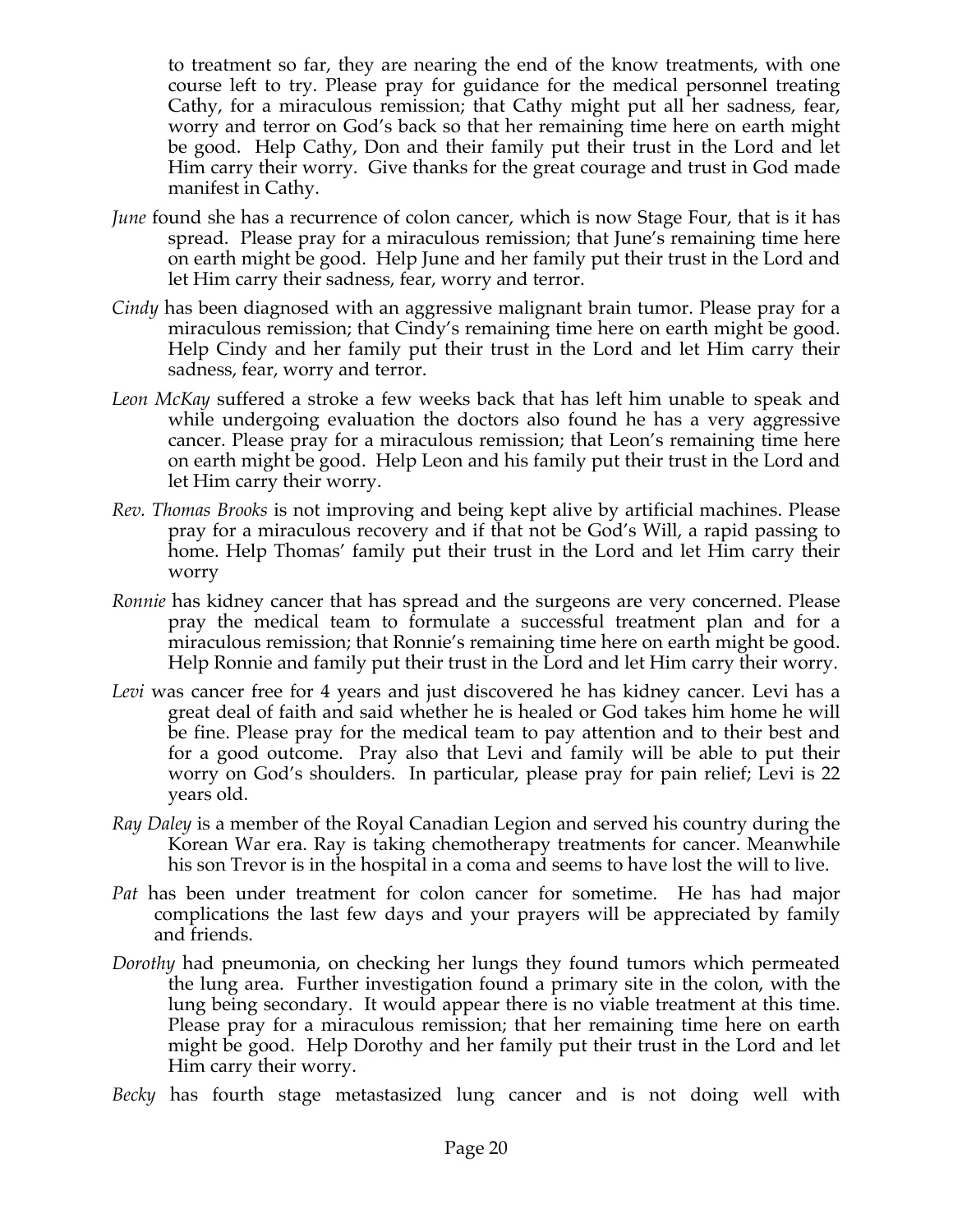chemotherapy treatments. Please pray for Becky and her husband as they are together during this difficult time in their lives.

- *Jane* has fourth stage cancer and is not doing well. Please pray for Jane and her family as they are together during this difficult time in their lives.
- *Colleen* has been battling pancreatic cancer over the last year and it has now spread to one of her lungs. Please keep her and her family in your prayers.
- *Christine* has cancer of the colon, which spread to her liver; she is receiving chemotherapy and is having difficulty eating. Please pray for the medical team treating her to pay attention and do their very best; pray also for confidence in our Lord for Christine and her family.
- *Todd* and *Kenny* have both been fighting osteocarcinoma for over five years and have been told their time here on earth is nearing its end, absent a miracle from God. Both are ready to go home and leave the pain, but would like to stay. Please pray for them and their families.

### *Homebound or Infirm*

- *James* is on oxygen all the time, this is bothersome to him and terrifying as well. Please pray for James to put his worry, his bother and his terror on the Lord. Pray for strength and guidance for James and his family. They suggest this verse, "I am thine, save me, for I have sought thy precepts."
- *Joan* has had serious medical problems that have kept her confined. Please pray her health will remain stable.
- *Norma, Sara's mother* is in a state of deteriorating health, both physically and mentally, with both dementia and Alzheimer's. She is slowly drifting away, though she still recognizes Sara and prayer gives her a sense of peace. Please pray for both Sara and her mother to put their cares and worries on God's shoulders so they can deal with the many problems involved.

#### *Surgery*

- *Ducky* is a little boy born April 2015. He has been diagnosed with Degenerative Glaucoma and will have his first operation in several days. His parents have been told there will be a number of operations in the months ahead and they may not be able to cure it but hopefully it will be much better. Pray for Ducky and for his Family as they care for him.
- *Marcia* has had a biospy of a mass in her breast which indicated a tumor that must be removed. Pray the surgical team will be open to guidance, pay close attention and do their very best. Pray for peace of mind and trust in God for Marcia and her family.
- *Edware* is having his fourth back surgery (in the last four years) Please pray for the medical team to pay attention and to their best and for a good outcome. Pray also that Edware and his family will be able to put their worry on God's shoulders.
- *Jeff* has been undergoing surgery, chemo and radiation since October for pancreatitis and Pancreatic cancer. Please pray for the medical team to pay attention and to their best and for a good outcome. Pray also that Jeff, his wife and family will be able to put their worry on God's shoulders.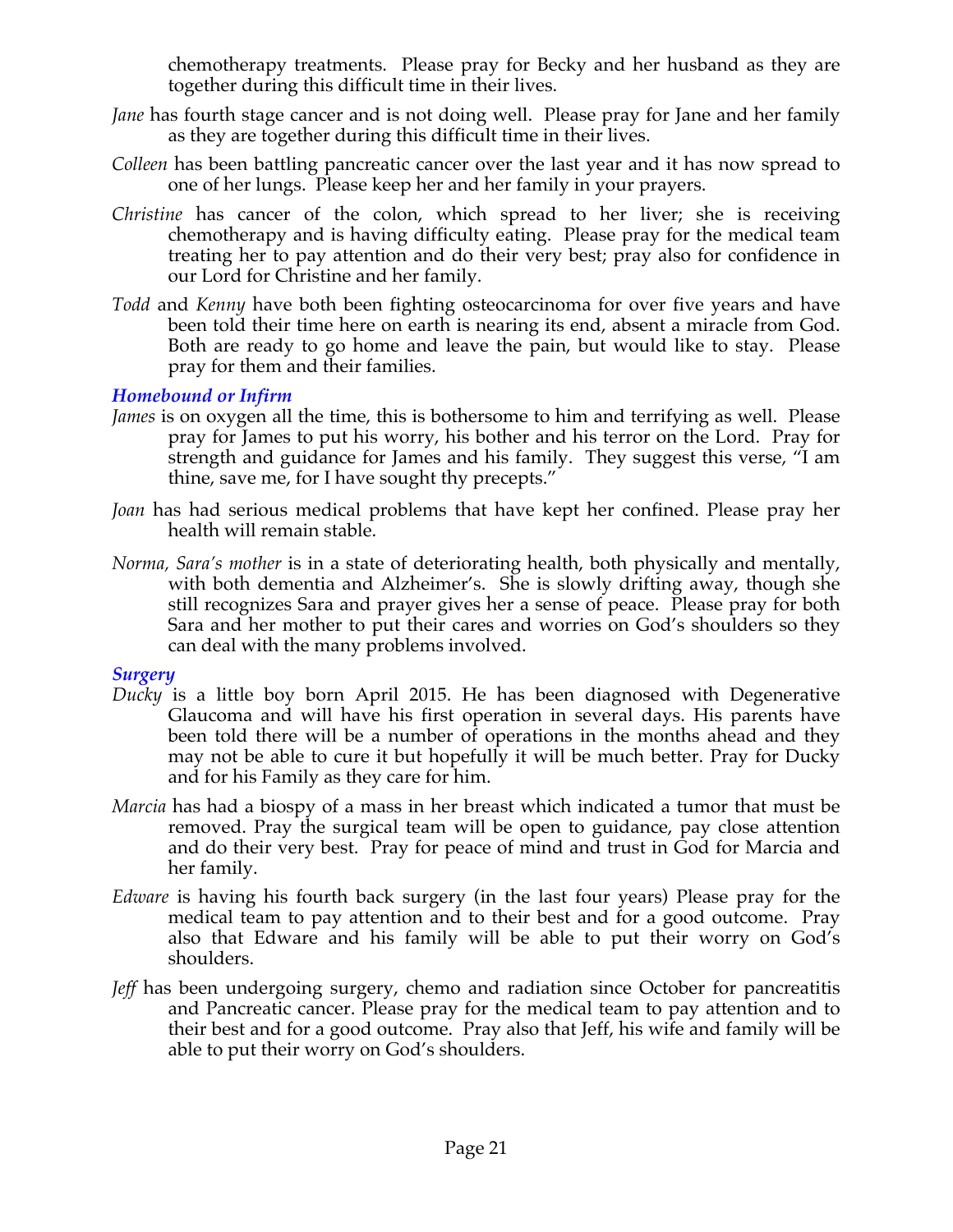- *Albert* had a pacemaker installed recently. He will require surgery soon for a leaking heart valve and has just been told he has esophageal cancer. Pray he will turn to God and come to know Him on a more personal basis as the days go by.
- *Jane* underwent heart valve repair surgery on 3 July 2014. Please pray for full recovery. Pray also Jane and her family to put their worry on God's shoulders.
- *Mario* has early-diagnosed prostate cancer and had surgery. Pray for complete remission and that Mario and his family will be able to put their worry on God's shoulders.
- *Eddie* has upcoming bladder surgery. Please pray for the surgical team to pay attention and to their best and for a good outcome. Pray also that Eddie and family will be able to put their worry on God's shoulders.

### *Testing and Treatment*

- *Cynthia Olufson* (Melanie Zimmer's sister) is very weak with a temperature in the 103°F range from an infection in the Harrington rods put in her back 25 years ago. Now, what to do? Please pray for continued guidance for the medical team and patience and trust in God for Cynthia and her family, particularly Melanie. Pray also for a full recovery for her.
- *Gulnura* is having continual swelling in her feet. Pray the medical team treating her will find out the problem and bring it to an end.
- *Vickie* has been falling and passing out and hurt herself. Pray the medical team treating her will find out the problem and bring it to an end.
- *John Thornell, Colonel, USMC Retired Pilot* is recovering from a heart related event which began on Tuesday 19 May 2015, when he noted some chest pain while playing golf. He skipped lunch and went home for a nap. About 0100 the next day, fully recognizable chest pain developed, four aspirin, one EMT battle (in which the losers apparently got the rights to bring John to the wrong place), one full on back from zero paddle battle, two surgeries and three stents later, John is in ICU wanting out, but because his blood pressure is so low (he is a runner, turns out it is just like it was a month ago) they don't want to let him out. Please give thanks for all this coming together so John is still with his family here on earth. Pray for continued guidance for the medical team and patience and trust in God for John, his wife Linda and kids Skyler and Remi. Pray also for a full recovery for him.
- *Steve Thornell* is undergoing cancer treatment at University of California Irvine, please pray for continued guidance for the medical team and patience and trust in God for Steve and his family. Pray also for a full recovery for him.
- *Red Thornell* has mass in his neck, which appears likely to be cancerous. He has had a biopsy on 22 May 2015 and expects the results after a PET scan on Tuesday 26 May 2015. While there is an infection, his temperature is now normal; he is not for he sleeps 19-20 hours a day. Please pray for trust in our Lord for Red and his wonderful wife Vickie as they try to get through this nightmare.
- *Elma* has been suffering with headaches for a long time. Doctors have not been able to discover the reason for them. Pray for strength, courage and understanding for Elma and her family; as well as for God's guidance for the medical people caring for her that they might find the best treatment method to banish the headaches completely.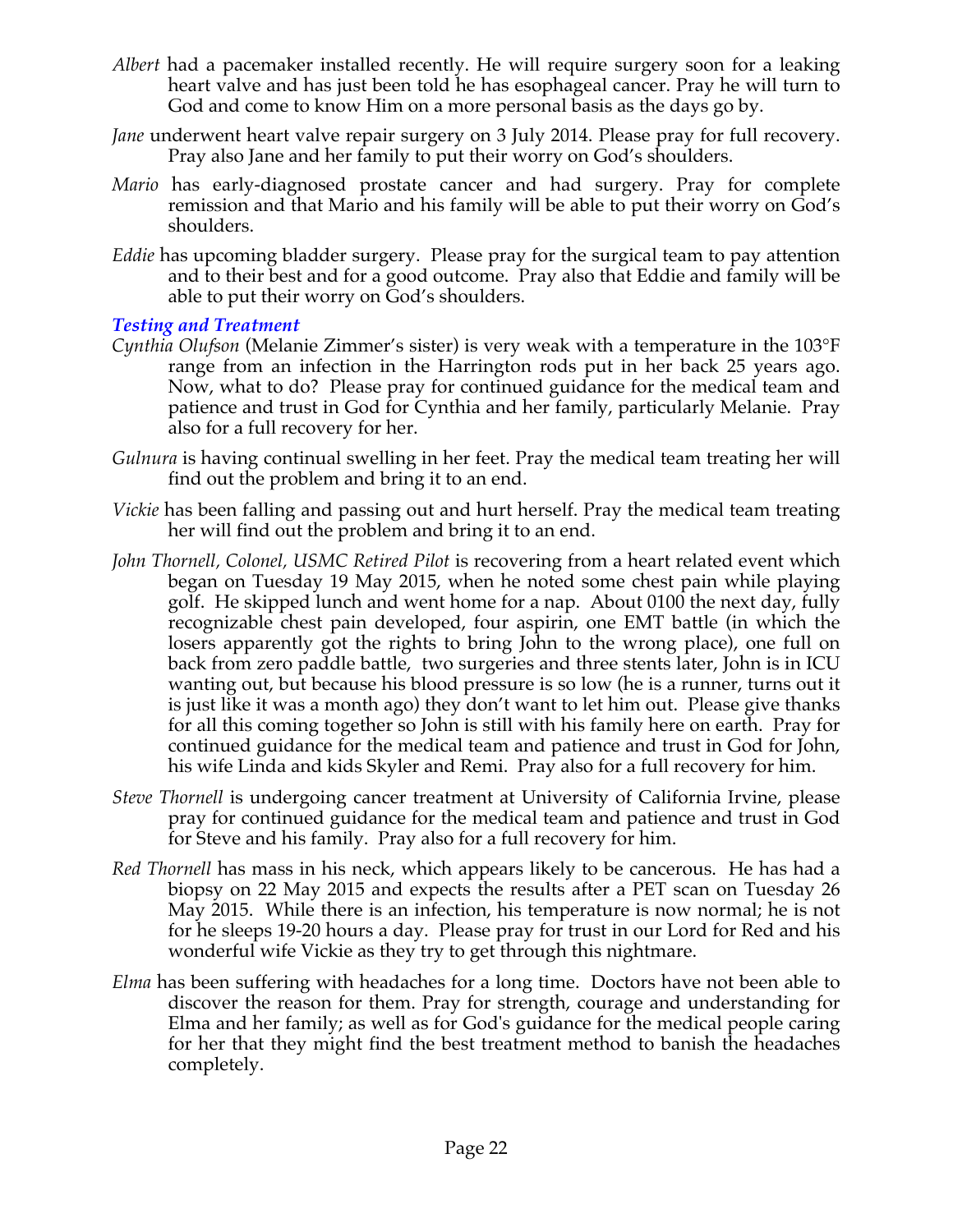- *Corissa* has been diagnosed with a blockage. As soon as the Physicians determine the exact problems they expect Major Surgery will proceed.
- *Barbara Apple* was more or less bedridden after a fall. She was hospitalized in great pain and had been transferred to a skilled nursing facility where they hope to be able to control the pain level. Pray for inspiration for those caring for her that they might find the appropriate treatment. Please pray for Barbara to put her trust in the Lord, look to Him for strength and for her to gain energy so she does not lose the mobility she has; pray for a full and rapid recovery. Please pray also for her husband Bob who is taking care of her that he might be comforted and strengthened in this time of stress.
- *Bob Apple* was at the hospital picking up his wife Barbara to bring her to the skilled nursing facility when he experienced chest pain. Barbara's release from the hospital was delayed until Bob underwent an angiogram and had his medication adjusted. Please pray for comfort and strength for Bob and his continued healing.
- *Deborah* has had a stroke, she is doing much better and out of the hospital. She has a problem with anemia and is taking supplements for that. Pray our Lord will be close to her and her family. Pray for strength, courage and understanding for Deborah and her family; as well as for God's guidance for the medical people caring for her that they might find the best treatment method to allow her to heal completely.
- *Rev. Steve Boardman* has been diagnosed with stage 3 cancer. Pray that Jesus will be close and comfort his family and members of his congregation*.*
- *Hang So Ryu* has cancer. Please pray for medical team contemplating and evaluating the treatment that they might be guided to the correct choice and do their very best. Pray also for peace of mind and trust in God for him and his family, as well as physical strength.
- *Olivia,* age 7, has been diagnosed with Stage 3 Lymphoma. The prognosis is good at this time, please pray for medical team contemplating and evaluating the treatment that they might be guided to the correct choice and do their very best. Pray also for peace of mind and trust in God for Olivia and her family, as well as physical strength.
- *Paul* has been hospitalized recently several times because of persistent high fevers. He is being tested and checked by physicians and seems to have a slight scoliosis, a node and Schuermann's disease. Please pray it will be discovered how to treat these problems and healing will begin so he will be inspired to continue his education.
- *Carol Anne* needs God's comfort and healthy test results as she is anxiously undergoing tests related to previous hysterectomy and experiencing symptoms in the surrounding area.
- *Jennifer* has some lumps on the right side of her neck; they have grown and multiplied. In the last few months she has been having problems swallowing. Jennifer has an appointment with specialist in several weeks to try and discover what it is. She is having a great deal of anxiety as she waits for her Doctors appointment and will appreciate your prayer for anxiety and health.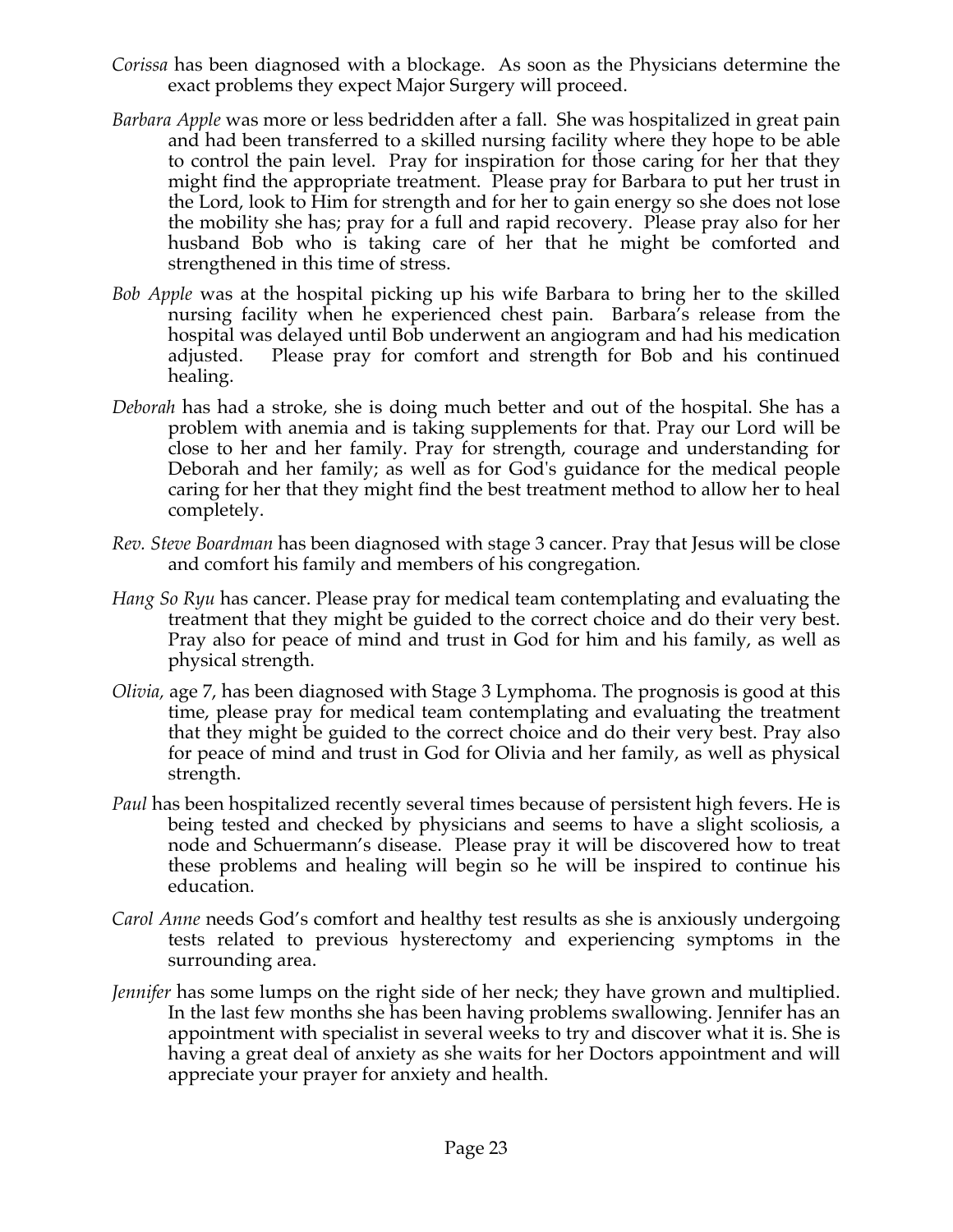- *Rick* has heart problems. Please pray for guidance for the medical people treating him that they might pay attention, do their very best and make the right recommendations regarding treatment. Pray for help for Rick and his wife Wanda to keep their trust in the Lord and let Him carry their worry.
- *Clay* has melanoma. Please pray for guidance for the medical people treating him that they might pay attention, do their very best and make the right recommendations regarding treatment. Pray for help for Rick and his wife Pam to keep their trust in the Lord and let Him carry their worry.
- *Atina* has been diagnosed with skin cancer, which turned out to be a melanoma. A routine CT scan found a 9mm (3/8 inch) lesion in her left lung. The melanoma appears to be spreading; they need to remove the offending tissue and test the sample. Pray for guidance for the medical people treating her that they might pay attention, do their very best and make the right recommendations regarding treatment. Atina's faith is being tested, she has difficulty in praying and accepting the outcome, she wants what she wants and is perplexed about her faith in Jesus. Pray for help for Atina to keep her trust in the Lord and let Him carry her worry.
- *Evelyn* has been diagnosed with bone cancer. Pray for guidance for the medical people treating her that they might pay attention, do their very best and make the right recommendations regarding treatment. Pray for help for Evelyn to keep her trust in the Lord and let Him carry her worry.
- *Stacy* has Multiple Sclerosis and was hospitalized for what turned out to be food poisoning. Pray for trust in God for Stacy and Chris as they deal with Stacy's illness.
- *Liz Strauch* had a pineal cyst, which in the end responded well to a surgical draining last year. Since November 2013, similar symptoms have returned. A CT Scan turned up what is thought to be either a new cyst or an enlarged pineal gland. More testing, including an EEG is in the works. She can no longer work. Pray for strength, courage and understanding for Liz and her family, in particular her husband Ken and sons Caleb and Nathan; as well as for God's guidance for the medical people treating her that they might find the best course of treatment and allow Liz to heal completely.
- *Faye* is in the hospital because she is weak has been receiving blood transfusions. Pray for strength, courage and understanding for Faye and her family; as well as for God's guidance for the medical people treating her that they might find the best course of treatment and allow Faye to heal completely.
- *Tom* has heart and kidney problems. Pray for strength, courage and understanding for Tom and his family; as well as for God's guidance for the medical people treating him that they might find the best course of treatment and allow Tom to heal completely.
- *Harold* has had a severe stroke. He is now home, but his family is looking for a rehabilitation facility to help him recuperate. Pray for strength, courage and understanding for Harold and his family; as well as for God's guidance for the medical people caring for him that they might find the best treatment method to allow Harold to heal completely.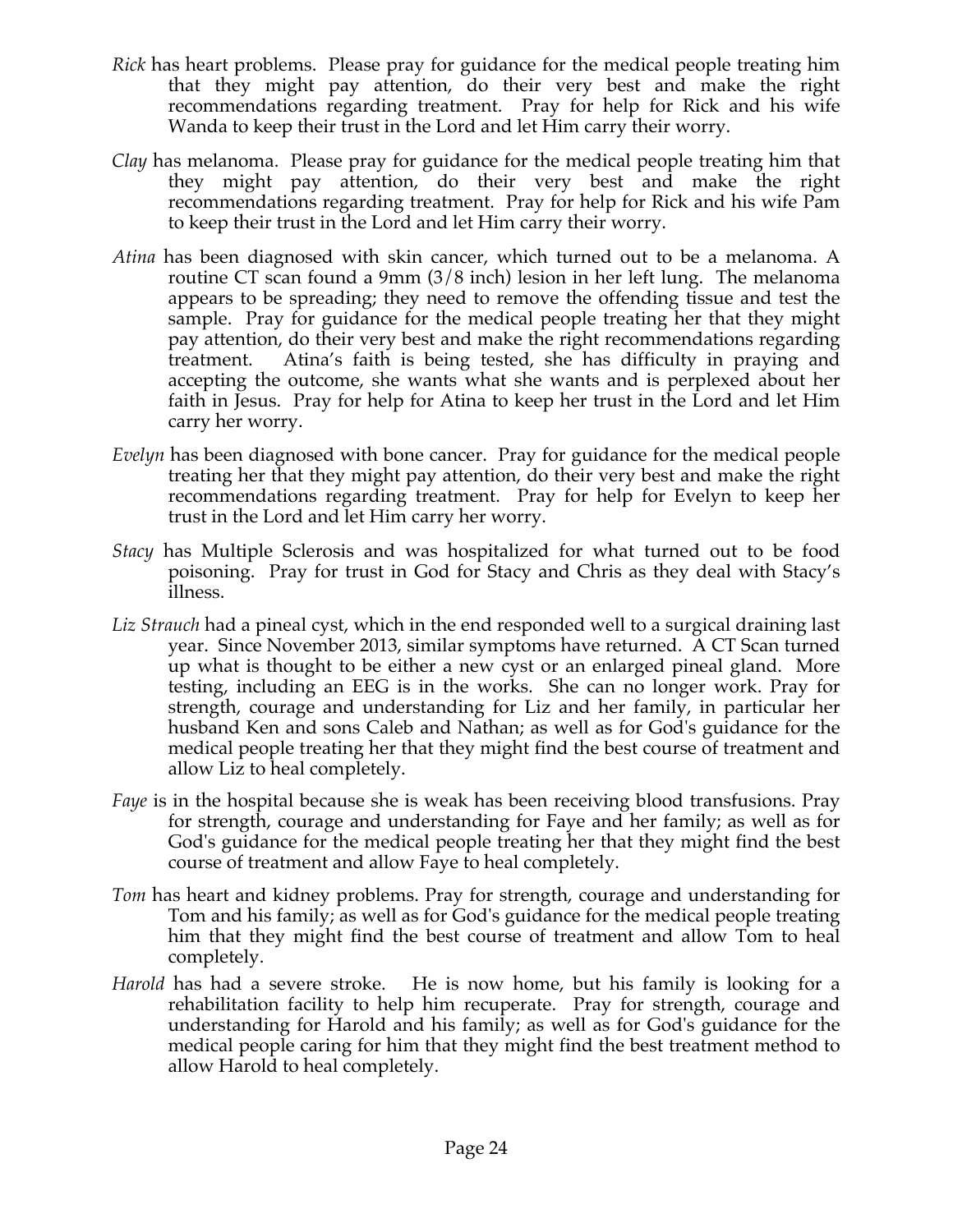- *Joe* has had a preliminary ALS diagnosis. Pray the final diagnosis will something that will allow him to continue taking care of his devoted young family. Pray for strength, courage and understanding for Joe and his family; as well as for God's guidance for the medical people treating him that they might find the best course of treatment.
- *Mark* Wilson's breathing seems to be under control at present, he is getting oxygen, which is a huge blessing for which he is grateful. Pray for God's guidance for the doctors and medical people treating him that they might figure out a way to treat him that will work and not adversely affect other parts of his body, particularly his oxygenation levels, kidney and liver function. Please pray for peace of mind and trust in the Lord for Mark, as well as for his family.
- *Preston* is reacting poorly to recent neck surgery and now has problems with his liver count; Physicians feel that dialysis will help. There may be a blockage in the bowel and an operation might be necessary. Please pray for the medical team to pay attention and to their best to determine how to help Preston and for a good outcome. Pray also that Preston and family will be able to put their worry on God's shoulders while Preston does his best to facilitate a return to good health.
- *Erica* has a non-malignant Brain Tumor which cannot be surgically removed due to the size and location. They are going to attempt chemotherapy. Please pray for peace of mind and trust in the Lord for Erica, as well as for her family, and for God's guidance for the medical people treating her that they might find the best course of treatment.
- *Brenda* is in the hospital because of bleeding on her brain. Please pray for peace of mind and trust in the Lord for Brenda, as well as for her family, and for God's guidance for the medical people treating her that they might find the best course of treatment.
- *Mackenzie* is a young girl with leukemia. Please pray for peace of mind and trust in the Lord for Mackenzie, as well as for her family, and for God's guidance for the medical people treating her that they might find the best course of treatment.
- *Mack* has had diabetes most of his adult life. Circulation in his legs is very bad and doctors are considering amputation. Please pray his medication will help and he will not face amputation. Please pray for peace of mind and trust in the Lord for Mack and for God's guidance for the medical people treating him that they might find the best course of treatment.
- *Michael* has been diagnosed with lung cancer recently after making it through gastro intestinal cancer last year. Please pray for peace of mind and trust in the Lord for Michael and his wife Gayle; as well as for God's guidance for the medical people treating him that they might find the best course of treatment.
- *Ken Strauch* has been tired and is anemic, he had a colonoscopy which found a pair of polyps which were removed and are being tested. Just for good measure they found he has a hiatal hernia with ulcers, basically part of his stomach is pushed up into his esophagus and is bleeding from there. Sounds like there may be surgery involved. Please pray for peace of mind and trust in the Lord for Ken and for God's guidance for the medical people treating him that they might find the best course of treatment.
- *Adriano* is in the hospital due to high sugar and high blood pressure. He is very weak and will appreciate your prayers.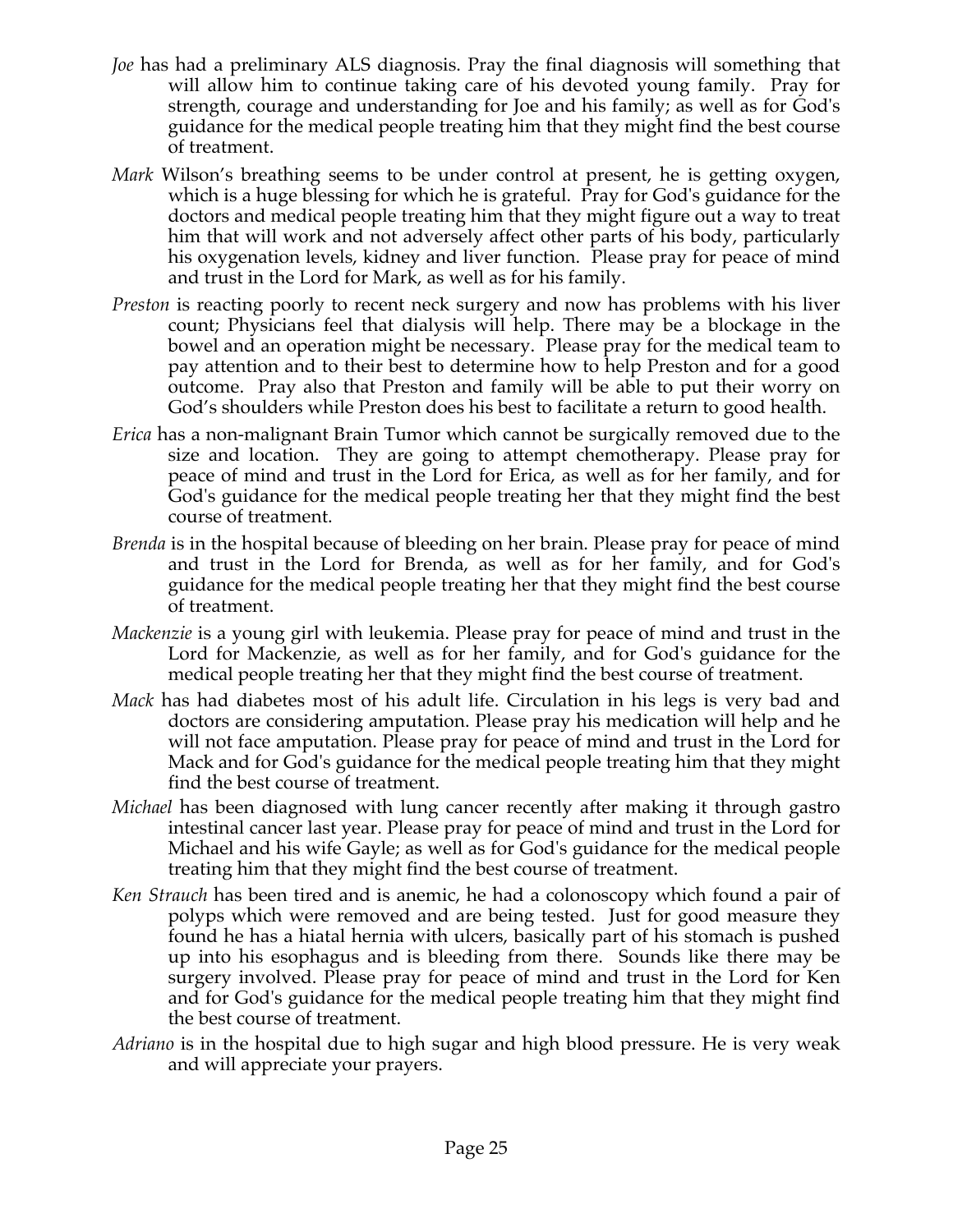- *Heather* recently found out she has cancer. Please pray for peace of mind for her and for the medical team treating her will be guided to the right solution.
- *Jim* has had an aneurism and blood clots. Pray that healing will come.
- *Georgia* has liver and pancreatic cancer. The doctors are evaluating whether to do surgery and how to tackle the disease. Georgia is a faithful Christian and appreciates your prayers. Pray for God's guidance for the medical people treating her that they might find out the source of the problem and best course of treatment. Pray also for peace of mind and trust in God for Georgia and her family.
- *Lana's* doctor found something on her lymph nodes and ovaries. Pray for God's guidance for the medical people treating her that they might find out the source of the problem and best course of treatment. Pray also for peace of mind and trust in God for Lana and her family.

#### *Healing*

- *Ashley* broke her wrist. Pray for full and complete healing of her wrist and patience and trust in God while it heals.
- *Cindy* is very ill, she is young and has children, she and her family need your prayers that they might stay close to our Lord and Saviour Jesus Christ as she heals.
- *Diana*, age 15, broke her leg while in school and now has a cast on. Pray she will adjust and be healed soon
- *Bernie Coogan* had a stroke near Christmas time. He is undergoing physical and speech therapy at a rehab facility where his wife works. Bernie is doing pretty well, his speech is a bit slurred, but his mind is clear. He is still Bernie. Bernie, his wife JoAnn and their family would appreciate your prayers for a full and rapid recovery as they maintain full trust in the Lord.
- *Amy* has melanoma in her lungs, liver and kidneys; they have found a treatment for her that has a high success rate however the side effects are debilitating. Please pray she will be able to tolerate the side effects and the treatment is successful. Amy has full trust in the Lord, but would still appreciate your prayers.
- *Debbie* is just beginning chemotherapy for cancer of the lymph nodes. Prayer she will be able to tolerate the therapy acceptably and remain strong as she remembers the Lord is with her at all times.
- Liz had a massive stroke at age thirty-seven. The prognosis is good but she has a long road ahead. . Please pray for guidance for those treating her, for trust in our Lord for Liz and her family, for healing.
- *Ebick* is suffering from a severe ulcer but the Doctors cannot give her the proper dosage of the medicine due to her six month pregnancy. Please pray doctors will find an alternative avenue for treatment or that God will provide.
- *Stan* is going through chemotherapy and radiation treatments for cancer. He is elderly and the treatments are tiring him. Please pray for his wife *Marvelene* as they do this together.
- *Meg* recently found out she had heart problems causing low blood oxygen levels, loss of focus resulting in an emergency room crisis. As a result of the symptoms she made errors on the job that caused her to lose her job. She is grateful for the excellent medical care she has received and optimistic, feeling with God's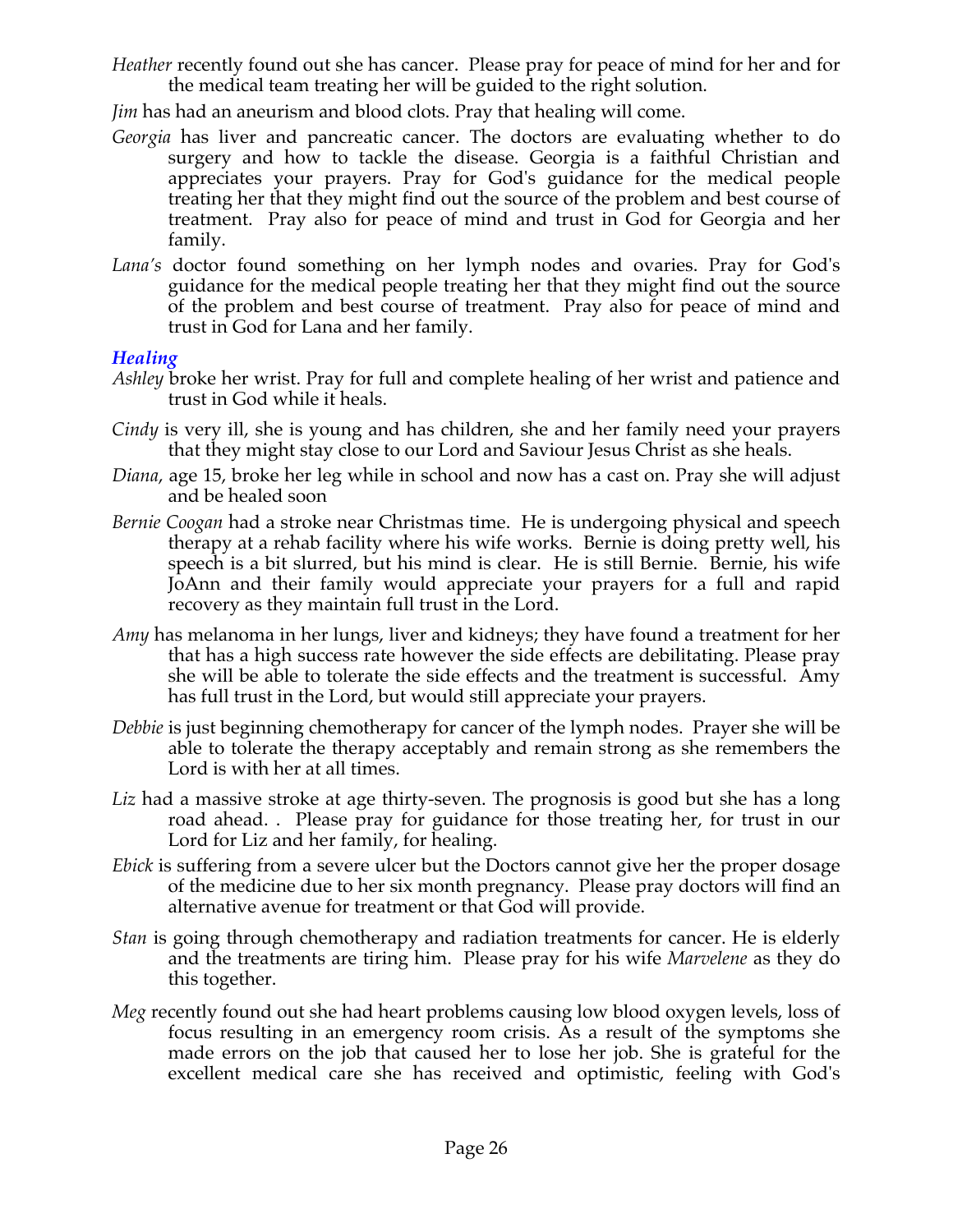intervention in her life her health may be reversed and a new job will become available.

- *Donald* is in the hospital and had his leg amputated on 14 April 2014. Pray he will adjust and healing will begin.
- *Lucius Dabney* (father of Rev Bryan Dabney) is now at home recovering from an infection. Please pray for a complete healing of the infection and return to health.
- *David* has many concussions and unable to go to school, read books, watch TV and has headaches and migraines. He has trouble sleeping and his family will appreciate your prayers for this 10 year old young man.
- *Gladys* has breast cancer and has had a lumpectomy. She needs to take a year off of her work to have chemo treatments.
- *Alwin Jack* has had a stroke and recently has had a relapse. Please pray for those who treat Alwin that they might chose the best possible treatment and pray for peace of mind for Alwin during the recovery phase.
- *Carolyn* has Multiple Sclerosis with complications. Pray Carolyn and her children will be close to our Lord Jesus Christ as they and family members help to ease the problems.
- *Jeong* was in an auto accident and sustained a serious back injury. Please pray for a full and rapid recovery.
- *Gil Garcia* is back in the Long Beach VA Hospital. It is quite a trip for Mary, so please pray that he will recover fully and quickly. Pray for strength for Gil and his wife Mary as they deal with the stresses of Gil's paraplegia and the general aging process.
- *Mary Garcia* had surgery, she is home, but not healing as well as she hoped. Please pray for her continued healing.
- *Bill* had malignant growth removed from a lip last month and seems to be experiencing a re-growth of the cancer. He asks your prayer for the medical team treating him and for peace of mind for himself.
- *Hank* has osteoporosis, which has caused him a great deal of pain and inconvenience in the past few years. Pray for his healing and that his medical bills will be met.
- *Evelyn is* an elderly woman who has had problems with her eyes and is now blind. It appears some sight will return shortly, pray for that to happen!
- *Joanne* has begun kidney dialysis as a result of kidney failure due to extensive chemotherapy. Additionally she cares for an adopted drug addicted baby who is now nine years old. Please pray for her to keep her faith, to let the Lord carry her worry and concern and to give her strength. Pray also for those treating her that they might pay attention and do their best.
- *Mr. N. Anand* is in the hospital and is seriously ill. He is being encouraged to pray for repentance of his sins and to depend upon our dependable God for a cure and recovery of his health. Pray that he will be a strong witness for Christ.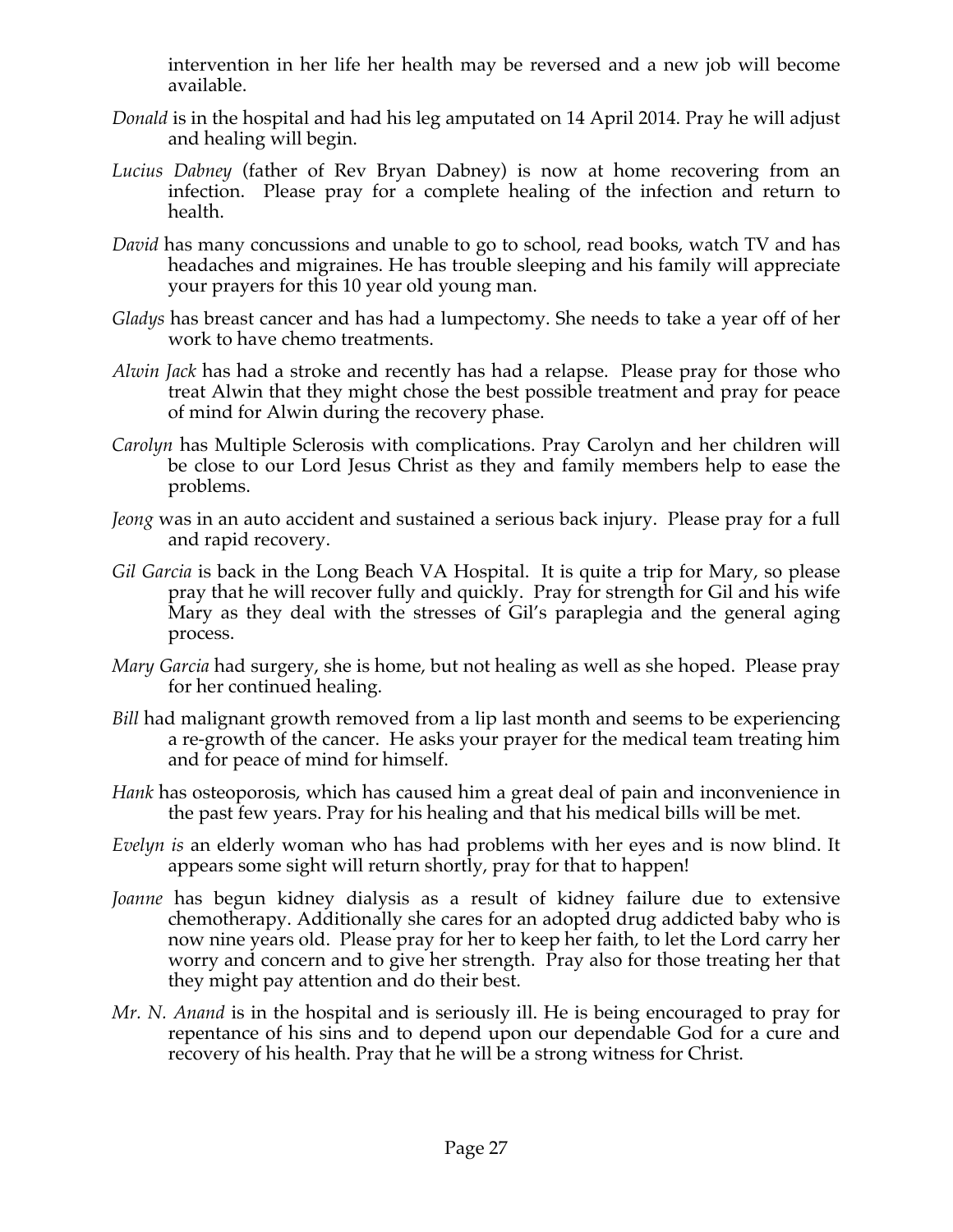- *Jacob* has been going through some dental procedures and has some pain and aggravation with the numbness. Please pray for comfort and strength for him, as well as for guidance for the medical team treating him that they might pay attention and do their best.
- *Bud and his wife* for their continued welfare and enthusiasm. Bud has been advised of an aneurism in his heart of a size not mandating immediate surgery. This comes at a time when he has sole care of his wife who recently broke two vertebrae and thereafter sustained pneumonia.
- *Virginia* has Sinus and Allergy problems giving her severe problems. Pray that the Doctor will discover why it continues and find a cure.
- *Steve Thornell* had a brain aneurysm, which was found before it burst. He is home from the hospital and working hard on recovery. He lacks energy from seven days in the hospital. His doctor told him he has to make serious life changes. One of the two main arteries in the back of the head is now completely closed. He must take blood thinners, he has thick blood and recent chemotherapy made it worse. Steve has always operated at 110 percent, he needs help to slow down. Please pray for trust in the Lord and a full and rapid recovery. Pray for peace of mind for Steve and his family.
- *Arlen* is receiving treatment for lung cancer and recently experienced a ruptured colon during treatment. She is alone in Oregon but does have a friend who has traveled a great distance to be at her side. Please pray for guidance for the medical team treating her and for strength and trust for Arlen.
- *Oscar* discovered some time ago he had blood clots in his leg and lung. He has been treated for them and has not been cured. He now will be facing surgery. Please keep him in your prayers.
- *Angela* had an ischemic stroke (clot). Please pray for guidance for the medical team treating her and for strength and trust for Angela. Please pray also that she and her family might put their worries on our Lord's back so she can work hard towards recovery.
- *Nora* had a stroke mid February 2013. Please pray for guidance for the medical team treating her and for strength and trust for Nora. Please pray also that she and her family might put their worries on our Lord's back so she can work hard towards recovery.
- *Linda* has been hospitalized for several days with a gastrointestinal problem. Please pray for guidance for the medical team treating her and for strength and trust for Linda.
- *Dester* is suffering from unknown skin and diseases. Please guide the medical team treating him to find out what the problem is and cure it. Pray also for Dester to trust in the Lord.
- *Lee* has Arterial Fibrillation, sheis doing much better and she and her family thank you for your prayers. Her pain level is high and some medications have bad side effects. Please continue her in Prayer in the weeks ahead as she heals.

*Nell* recently adopted two children and has just been diagnosed with multiple myeloma.

*Mary Lou* has been suffering with seizures. She was in the hospital with a 24 hour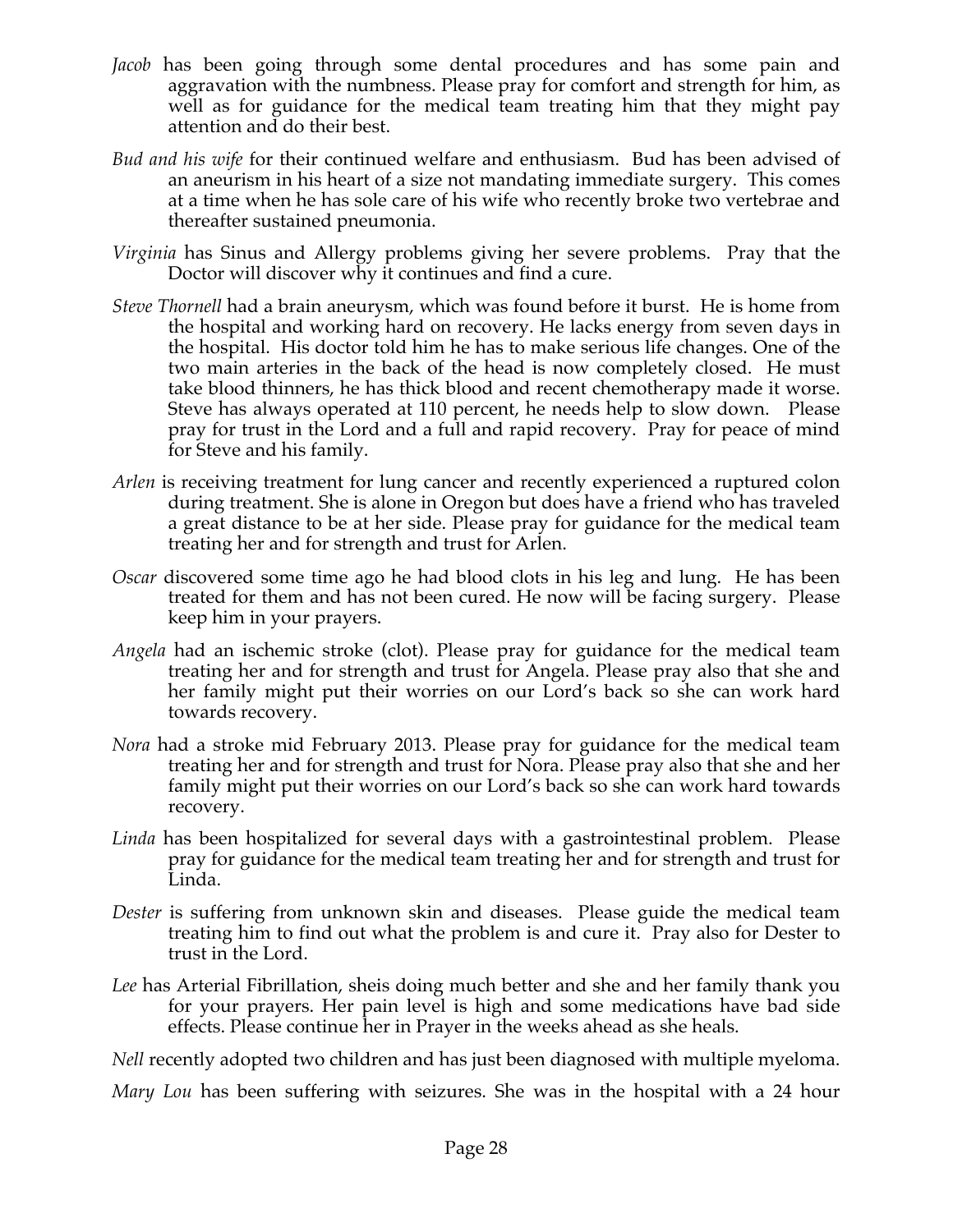monitor and is being sent home from the hospital with two medications and orders to return in 2 months for another MRI to review whatever is going on in her brain. Please pray for guidance for the medical people treating her, as well as peace of mind and trust in God for her and her family.

- *Kathleen* has spent the last two weeks in the hospital. She has been diagnosed with colitis, shingles and possibly colon cancer. Pray she will be comfortable and begin to heal.
- *Rachel* has Mitochondrial Myopathy. This is a hereditary disease of the muscles and they do not have a cure for it. Part of her pain is her family does not believe she is indeed ill, as she appears to be just fine. Please pray her family will learn the truth and be supportive of her; pray also the medical people treating her will find the right measures to minimize the disease. Most particularly pray for Rachel's trust in God.
- *Nicolas* is in the hospital with serious symptoms of a heart disorder. Please pray for peace of mind for him and guidance for the medical team looking for the cause and cure.
- *Juanita* is a young girl who was in a coma because of a blood disease. She has not come out and is gaining strength. They are awaiting results from blood samples. Her family thanks you for your prayers and asks that you continue.
- *George* had foot surgery. Please give thanks for the surgery and pray for a full and rapid recovery.
- *Nellie* is in the emergency room of a hospital in a great deal of pain. Please pray for peace of mind for her and guidance for the medical team looking for the cause and cure.
- *Lauralee Meade* underwent a lumpectomy on Friday after Thanksgiving. A further anomaly has been discovered and she had additional preventative radiation treatment. Please pray for a complete remission of the cancer. Pray also Lauralee will maintain her great attitude and trust in God.
- *Bill, Sara's husband,* had a third abdominal surgery on 22 November 2011, to remove a tumor. Bill is doing better keeping the doctor's instructions, for which we are all grateful, including taking chemotherapy once a day for one more year. He has decreased the consumption of alcohol and eating at least mostly properly. Please pray for help for him to continue do all this. Please pray also that Bill might turn his heart outward to help those around him, as well as live a long and healthy life to the honor and glory of God. Pray also for peace of mind for Bill and his wife Sara.
- *Kay Denton* (Mrs. Kay) has had a chest infection, perhaps viral, but seems to be getting better. Please pray for continued peace of mind for Mrs. Kay and her family. Give thanks for her trust in the Lord and her positive attitude.
- *Matt Alcantara*, age 16, came back with ZERO SCANS again in August 2014! Matt has Osteosarcoma (bone cancer), a very rare and often lethal form of cancer with limited treatment options. This is a disease that is about 90 percent fatal in a couple of years. He has no hip joint on one side, but he walks and swims! Courage? Guts? You bet! Please also give thanks for the great faith of Matt and his entire family. Their faith and trust is a wonderful example for each and every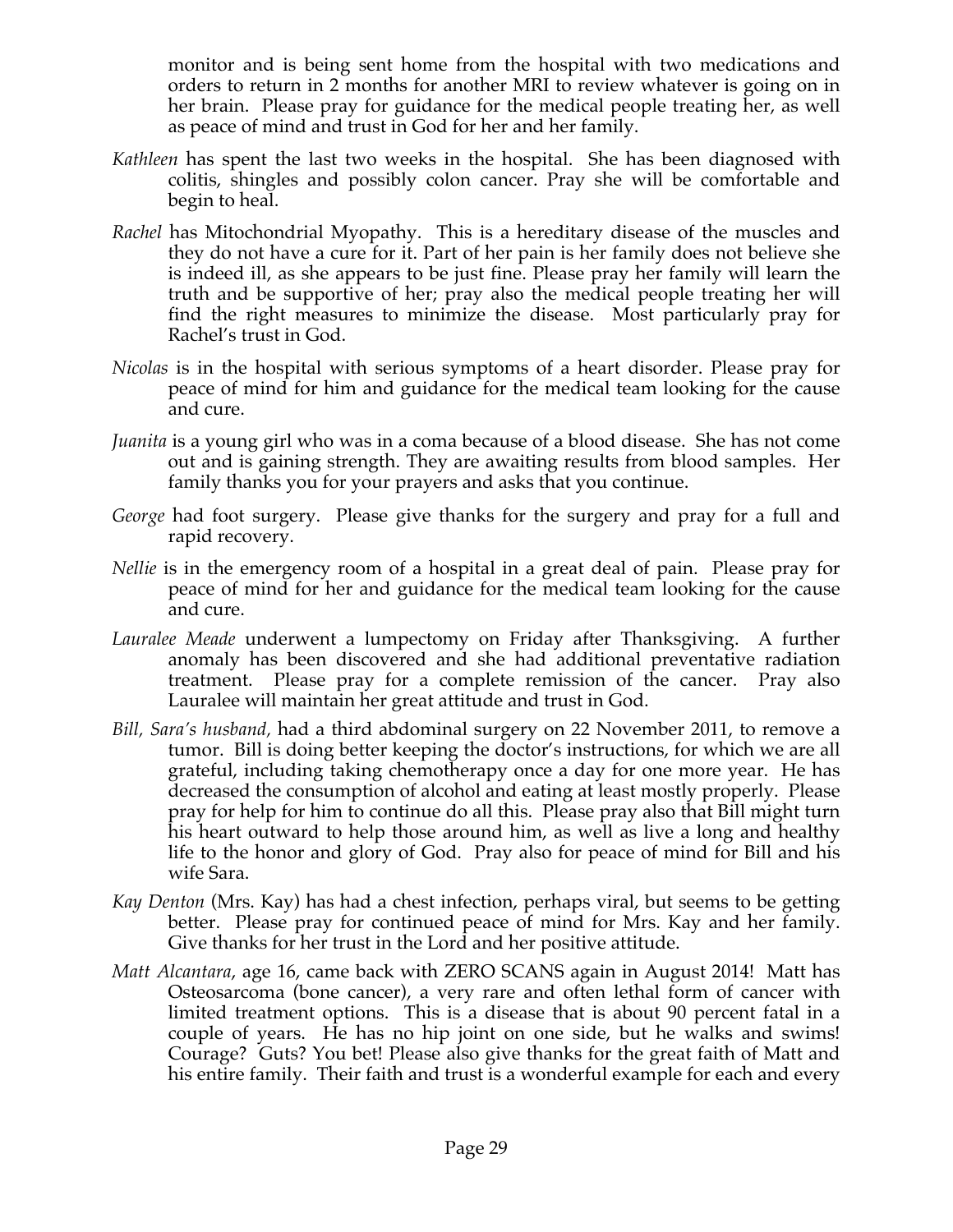one of us. But, now is not the time to stop praying. Actually, it never is the time to stop praying!

- *Judith Clingwall* is afflicted with Multiple Sclerosis (MS). She is currently in Laurel Place, an extended care facility in Surrey, British Columbia. Judith's condition has worsened recently. Please pray for her to take an active part in her own life, for her strength, peace of mind, trust in God and remission of the disease so she might return home to her family. Pray also for strength for her husband Martin as he deals with all the problems and stress of Judith's situation.
- *Vince (age 15),* reoccurrence of Osteosarcoma, recent testing found a nickel sized tumor in his lungs. The doctors are consulting with a specialist in Houston. Please pray for guidance for the medical team and for peace of mind for Vince and his family.

### *Healing and Patience*

- *Diane* spent a month in the hospital because of an inability to breath., due to Chronic Obstructive Pulmonary Disease (COPD) apparently from chronic bronchitis. She is home, still very weak and learning to live with this progressive disease. Pray she will let the Lord help her be calm in her new circumstances and that healing will come.
- *Kym* (43) has various hip problems which seems to be related to osteoarthritis. And, her mother *Ruth* is in the early stages of dementia. Pray for guidance for those treating both of them, as well as patience and trust in the Lord for both of them.
- *Christopher* has had problems with his leg for some time. Now he has to have it casted and it will stay that way for what to him seems an interminable time. Pray for patience and peace of mind for this young man who has much he wants to do.
- *James* for the Lord's healing of health issues and give a remedy for many personal challenges at the moment

### *Thanksgiving and Continued Healing*

- *Aleyda* had successful surgery on 24 June 2015 for difficult and painful kidney stones. Please give thanks for the surgical team being open to guidance, paying close attention and doing their very best; give thanks for the great result and pray for continued healing.
- *Mary* had a cataract operation early the morning of Tuesday 16 June 2015, which went well. Please give thanks for the surgical team being open to guidance, paying close attention and doing their very best; give thanks for the great result and pray for continued healing.
- *Sandy Patton* had an ovarian cyst removed on 9 June 2015. Surgery went well, on pathological testing there was no sign of cancer. After a day, she went home and is resting and recovering! Please give thanks for the great result and for the surgical team being open to guidance, paying close attention and doing their very best. Pray for continued recovery and peace of mind and trust in God for Sandy and her family.
- *Herb McCormick* (1st Sergeant, USA Retired and dear friend of Bishop Jerry) had throat cancer surgery on 12 May 2015 at Emory Hospital, Atlanta. At 86, it was major surgery with little hope of survival. Herb survived the surgery, which apparently went very very well. Please give thanks for the medical team paying attention and doing their best and for the good outcome. Pray also that Herb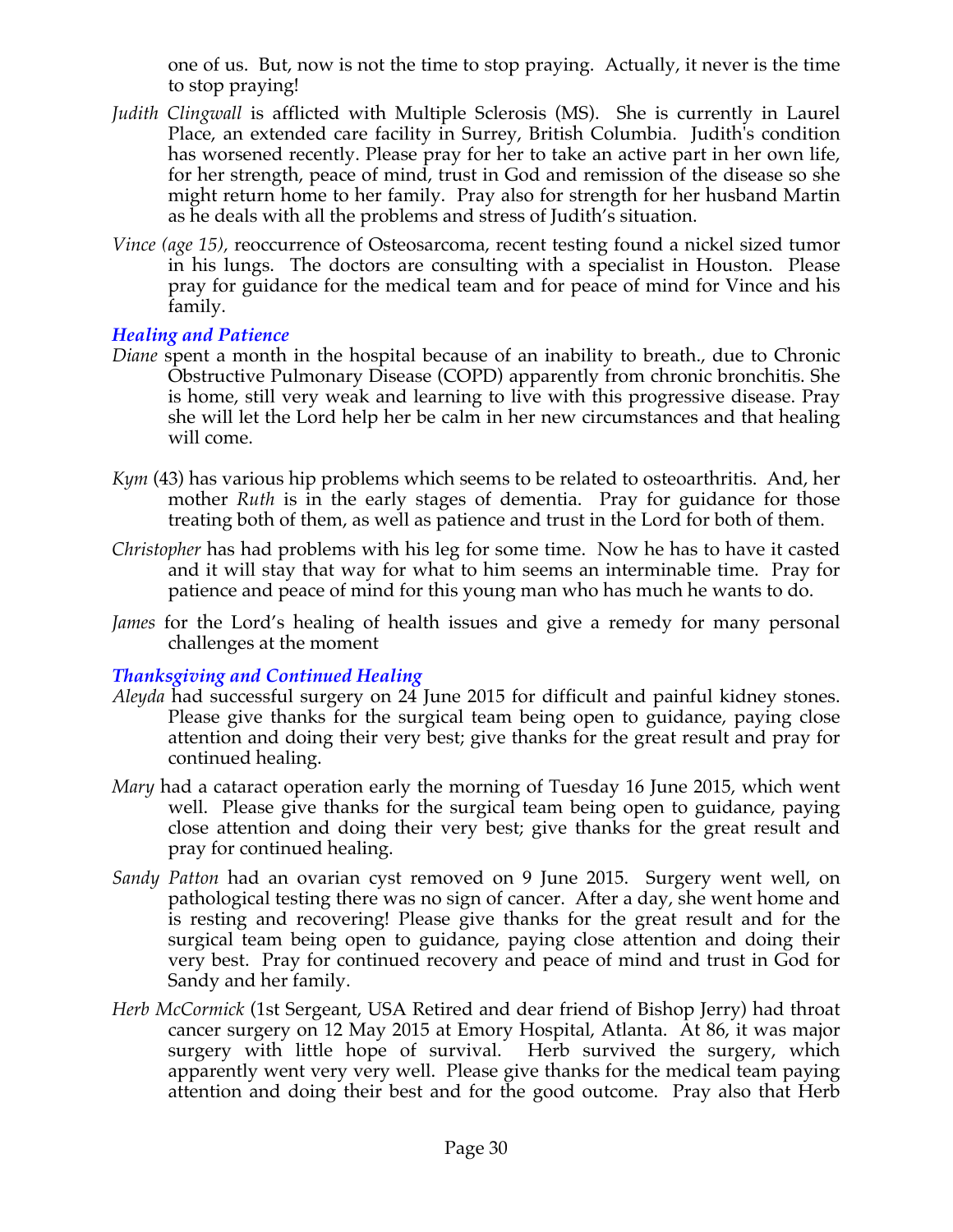and her family will be able to let God help them as he recovers. Peggy and her family thank you for your prayers. Herb, his wife and two daughters give thanks for your prayer and ask you pray for continued healing.

- *Peggy* had very successful surgery for a torn Rotator Cuff on 30 April 2015. Please give thanks for the medical team paying attention and doing their best and for a good outcome. Pray also that Peggy and her family will be able to let God help them as she recovers. Peggy and her family thank you for your prayers.
- *Bob Balslev* gives thanks for successful knee replacement operation and asks for your prayers for a full and rapid recovery.
- *Bill Hall* gives thanks for a successful bilateral knee replacement operation and asks for your prayers for a full and rapid recovery and for help with pain at night.
- *Carolyn,* (Charlie McCormack's mom) was hospitalized with a blood clot in her arm, she is back home and doing well. Please pray the clot will continue to abate without damage to her system. Give her trust in the Lord and peace of mind for her and Charlie, too.
- *Daisy Lee* is recovering from necrotizing fasciitis, which manifested on 30 January 2015, causing the loss of her right arm and her left hand, as well as parts of both feet. This is very very hard, but Daisy has kept her faith. As she becomes more well, less in people's thoughts and prayers it will be a lot tougher for her. Please pray for strength for her and her family and friends as time moves on. Her family is thankful for all the support they have received during these past couple weeks and hopes all will continue to pray for Daisy's speedy recovery.

Here is an update from Daisy's brother Galin:

My sister's condition, as you know, has stabilized. Daisy was transferred to Kaiser's San Leandro Acute Care Rehab for therapy and wound vac care [as an aside, she's been fortunate to have good roommates with good families]. My sister was recently fitted for her left prosthetic arm; it is controlled through the nerves, appears to be quite functional, and fairly easy to control. Once that prosthetic is completed they will fit her for her right prosthetic arm. The feet, however, are a different story. While the wound vac has worked tremendously in healing her feet, they will need further healing before being fitted for prosthetics.

Kaiser will be discharging my sister on August 2. So yes, she will be going home soon. She's looking forward to it. She and we know there's still a very long road ahead but I know she'll be able to handle it.

*Galin*

Pray for peace of mind and trust in God for Daisy's family, her husband and children Tiffany and Chris.

- *Michael Lenahan* known to all as *Bullet* was hospitalized on 18 March 2015, and had a stent placed in a cardio artery. All went well and he is recovering nicely. Please give thanks for the great result and pray for a complete and rapid recovery for Bullet.
- *Janet Jessup* had a stroke on 3 July 2014 and heart problems that were causing huge issues for her. They seem to have gotten her stabilized and she is going home from the hospital. Please join the entire family in giving thanks for this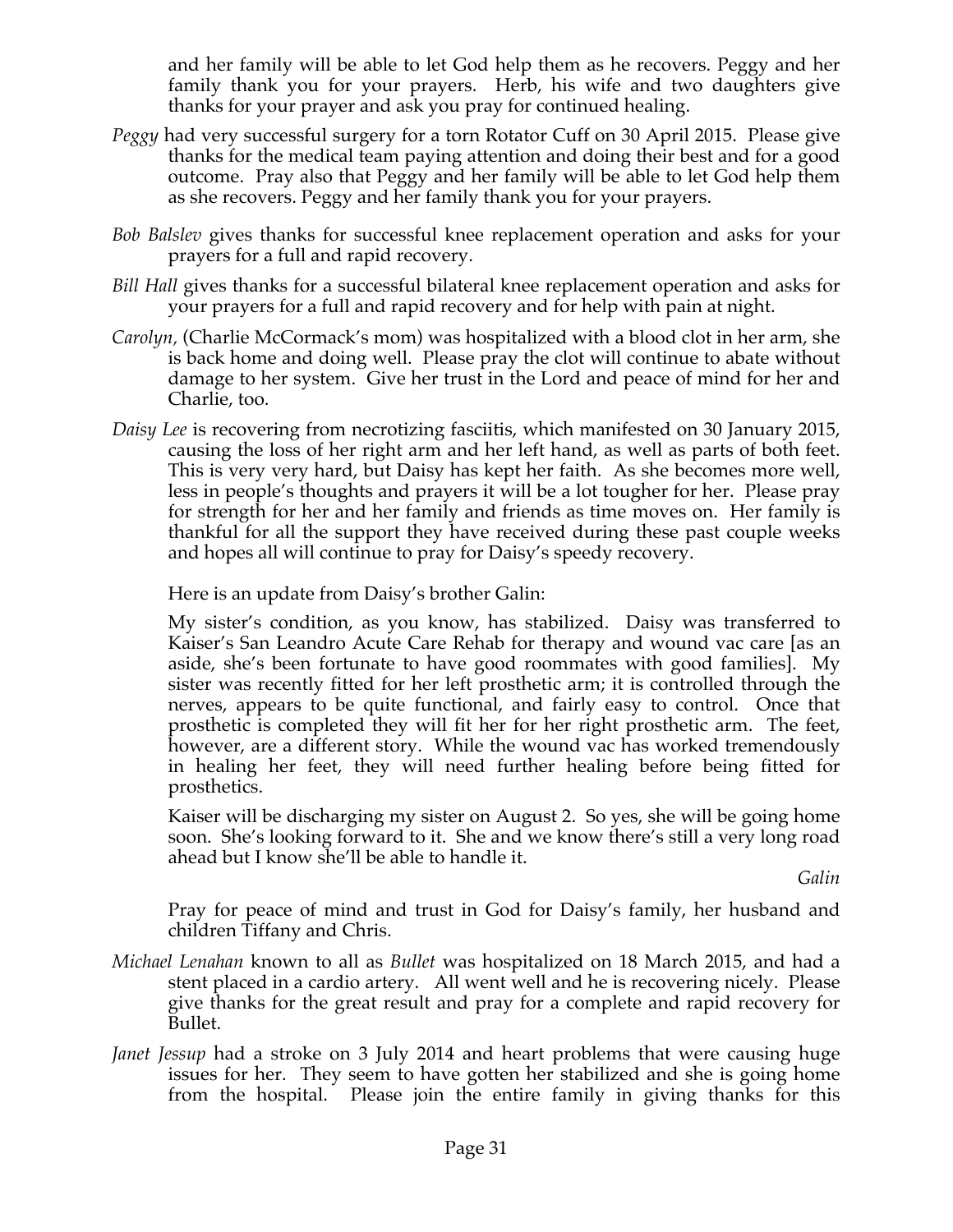wonderful development. Please pray for those treating her to find the appropriate treatment and for trust in God and peace of mind for Janet and her family, in particular her husband of 43 years, Rev Roger Jessup, retired minister of Saint Joseph of Arimathea Anglican Orthodox Church.

- *Arch Crittenden* has Multiple Myeloma (cancer cells in bone marrow); without this treatment life expectancy is one to two years. The treatment has apparently been effective. Arch and his lovely wife Kathy ask that you pray for their trust in God to remain strong and for a good outcome.
- *Aleyne Bergman* had a pacemaker installed on 26 January 2015. Please give thanks for the medical team paying attention, doing their best and for the good outcome. Pray also that Aleyne and her husband Ron, as well as the rest of her family will be able to put their worry on God's shoulders. Please pray also for a complete and rapid recovery for her.
- *Dick Gray* has a Merkle Cell carcinoma just under his sternum carcinoma which is considered a stage four carcinoma since it has 'metastasized'. After much treatment and hospitalization the main site is less than half the size and there are no new tumors. He continues the fight. Please give thanks for the good results so far! Pray for those contemplating the treatment that they might be guided to the correct choice and do their very best. Pray also for peace of mind and trust in God for Dick and his wife Jennifer. Dick is the Treasurer and a Vestryman at Saint Paul's AOC in Missouri.
- *Sam* had surgery on his entire large intestine that had become infected. At the time of the operation he was just hours away from a complete organ shutdown. He had had turmoil in his life over the years. Sam is now in the ICU and his Minister visited him and explained to him God had given him another chance for him to make things right with his Lord. Pray for his good health and his spiritual life with Jesus.
- *Marv Rogge* had successful heart valve replacement surgery on or about 20 December 2014. Other than a desire to chew his food way too much, Marv is doing great, up and about. Please join Marv, his lovely wife Marian and the rest of the family in giving thanks to God for the great result. Pray for a full and complete recovery.
- *Ian* had surgery to remove excess skin rendered a nuisance by controlled lost of 200 pounds. Please give thanks for the successful result and for those treating him to have paid attention and done their very best on the lengthy surgery, taking the best possible care of him. Please pray for his continued recovery and strength for his Mother who will be in charge of his after care.
- *Jenniffer* had surgery for breast cancer on 15 October 2014, which seemingly went well; please give thanks for that. She has had other complications which preclude her from making a full recovery in particular, the reconstructive surgery seems to have gravely affected her back muscles and nerves, resulting in both very limited mobility and extreme pain, the drugs are making her terribly sick; please pray those will be overcome. Pray for help for Jenniffer to keep her trust in the Lord and let Him carry her worry and concern as she recovers. Please pray also for strength and courage for her family as they try their best to help her.
- *Mary Thornell* has been battling colon cancer for three years now, she is currently treating at the City of Hope. Things seem to be going well, the numbers seem headed in the right direction. Please pray for guidance for those treating her, as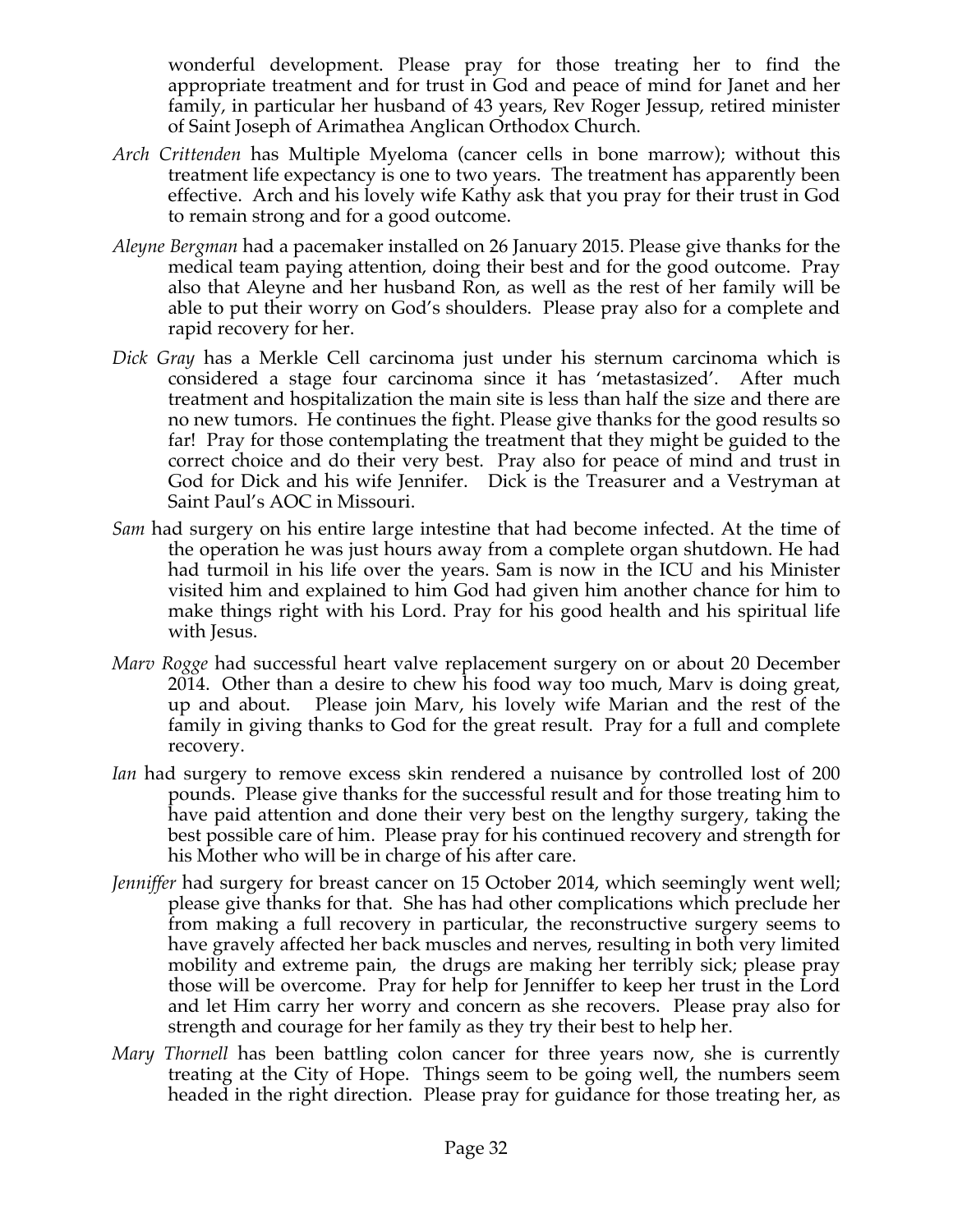well as strength, guidance and peace of mind for Mary and her husband Jim, as well as daughter Janice and son Jimmy, as she undergoes treatment.

- *Jim Thornell (Jet)* seems to have recovered from the five stomach ulcers and now is dealing with blocked coronary arteries and taking care of Mary. Please give thanks for the great result and also for the strength, guidance and peace of mind our Lord gave Jet and his wife Mary, as well as daughter Janice and son Jimmy, as he underwent treatment.
- *Elma* is suffering from cancer. She was taken home from the hospital on the advice of her Doctor. We were asked to pray that Elma's remaining time here on earth might be good and that Elma and family might put their trust in the Lord and let Him carry their worry. Since then, Elma's Bishop told us a great Miracle of the Lord is working over Elma. Doctors sent her home to die, but now she seems to be doing all right. On behalf of her, thank you for all of your prayers. Please continue praying for her complete healing.
- *Dennis* has heart problems; now the medical people treating him discovered a large mass on his liver which turned out to be a cyst! Please give thanks for this great development and pray for peace of mind and trust in the Lord for Dennis and for God's guidance for the medical people treating him that the contemplated surgery might go well.
- *Dwight* had major oral surgery, for which he gives thanks. He is recovering slowly and asks your prayers to speed the process.
- *Mike* is a veteran who has served his country when she called. Please pray he will open his heart to God so He can make Mike's crooked road straight and pull him towards the summit rather than to the pit.
- *Dick*'s left arm was amputated after treating for Merkel Cell carcinoma over a year ago. He has met with the oncologist's and reviewed the CAT scan. Good News! The tumor has been reduced in size—it was down to one half the size that it was in September and there was no indication of a new tumor in the chest area. Dick wanted the Prayer Partners to know and join him in thankfulness to our Lord. Please join Dick and his family in giving thanks to Our Lord Jesus Christ for his recovery as well as for their trust in God.
- *Carol Stone*, the sweet wife of Mike Stone, recovered far better than expected from a severe brain bleed, but fell recently and broke her hip. She still requires 24 hour care, which Mike provides with little help.

#### *Business*

*Mark's* business is in difficulty. He works in a shrinking field, of which he is one of the country's true masters, but there is little work available. He asks that you pray that he can find a way to survive in his industry, which he loves and needs his talents. Pray he can find new sources of business and new ways of doing things, perhaps someone to partner with to better use his talents. Pray also for those who work for and with him that they might do their best to help.

#### *Financial Guidance and Employment*

- *Anne* is unemployed and just interviewed for a position. Please pray she will be employed, if not at this position then that this interview will lead to better prospects. Pray for her ot be encouraged and strengthened by the Holy Ghost.
- *Doug* recently became unemployed from his job of 18 years. He has been applying for jobs, but unable to get one at this time. His wife is working; this is not enough for the family. Please pray he will find employment with a firm that will be able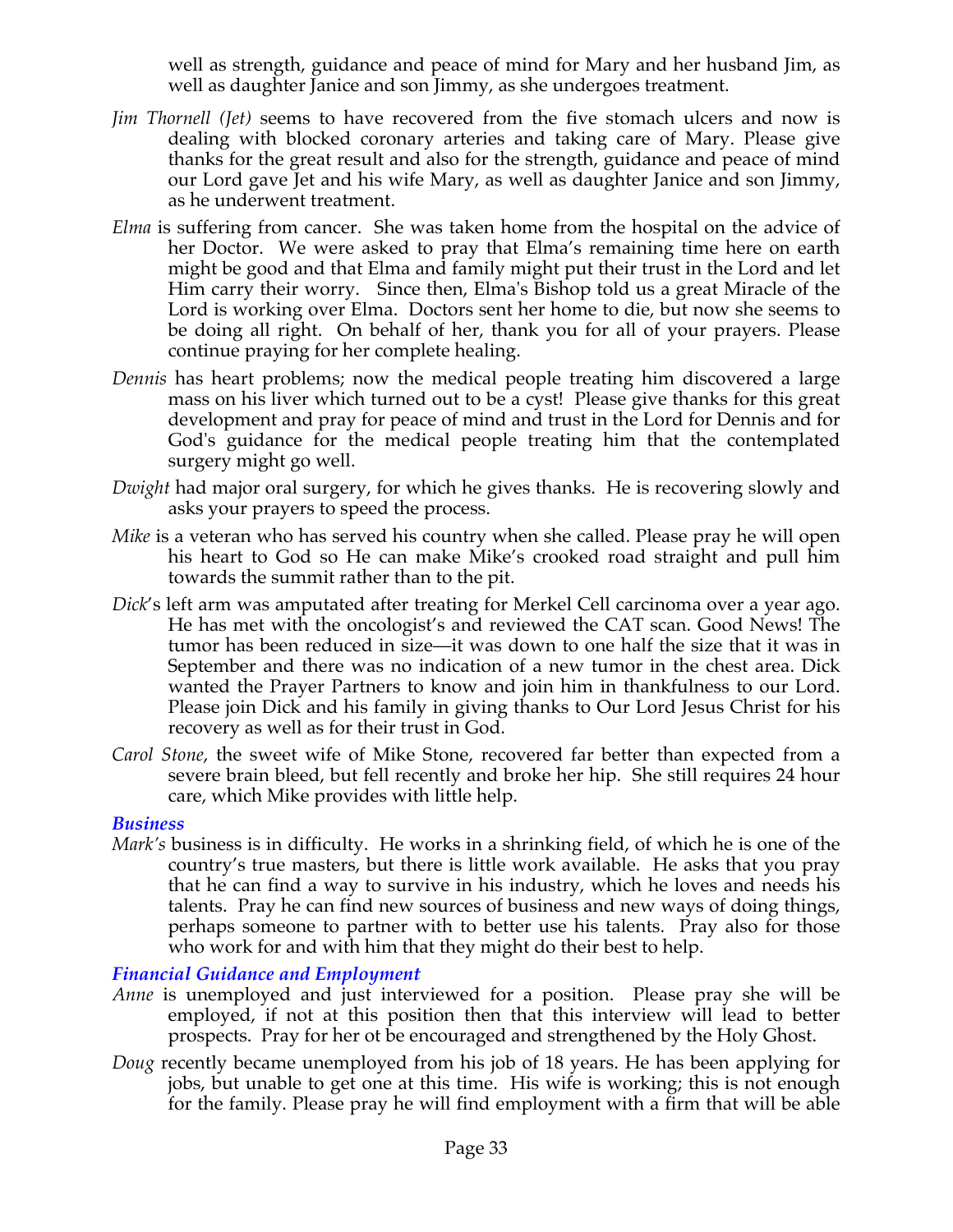to use his considerable skill and hard work to benefit both the firm and the family.

- *Catherine and Lewis* are at a low ebb due to a struggle for employment. Your fervent prayers will be appreciated.
- Lori is considering a potential change in her employment. Please pray for God's guidance in considering all aspect of her potential work.
- *Sara* is concerned about the future with her company. She would appreciate prayers for her continued employment and that her firm might find more and better ways to use her considerable skills.

#### *Financial Guidance and Healing*

- *Clark* is in need of salvation; for God's Will to be done in his life. Pray his family will be blessed with the financial miracles that come from doing His Will.
- *Timothy and Sharon* had their home foreclosed the morning of 15 April 2014. They are experiencing spiritual, emotional and financial crisis at the current time. Please pray for God's guidance as to how they might handle the financial difficulties in which they have found themselves and more importantly have them draw closer to God and each other.
- *Linda, Rick, Christian and Sawyer* are a family experiencing spiritual, emotional and financial crisis at the current time. Please pray for God's guidance as to how they might handle the financial difficulties in which they have found themselves and more importantly have them draw closer to God and each other.
- *David and Lorna* are having financial problems. They are trying to find a smaller home which may be more affordable. *Lorna* has had an ongoing battle with brain cancer, her trips back and forth to the hospital have drained their finances to the point they sometimes struggle to have enough food in the house. Pleaser pray for Lorna's healing and guidance on how they might handle the financial difficulties in which they have found themselves.

#### *God's Strength and Peace of Soul*

*Tommy Dunning* is facing his first Christmas following the death of his only son to cancer. Please pray he can concentrate his heart on what he had and will have in his son through God.

#### *Guidance*

- *Paul* recently had his large toe amputated due to diabetes and is having a difficult recovery filled with fear about dying. He recently accepted Jesus as his savior and his family Rosie and Brenda are very grateful. Pray for strength for both Rosie and Brenda who are staying by his side through it all encouraging him on.
- *Steve* is addicted to alcohol, pain pills and gambling. Pray for wisdom, courage and strength to stick with treatment and follow God's plan for his life
- *Eli* has some mental issues and has lost his way. He was admitted to the hospital for psychological evaluation to get a proper diagnosis and medications and has been discharged. He has yet to come to grips with the demons chasing him. Pray he will return to the Lord and his family. Eli's brother *Carl* has gotten little to no support from the family, he being the one to get Eli into treatment. Daughter Katie seems to be the least helpful. Pray they will ask God to send the Holy Ghost in to straighten things out and they will listen when He speaks to them. The family has been open to the Prince of Darkness and needs help.

*Debbie* has family problems that must be dealt with and she asks God's guidance in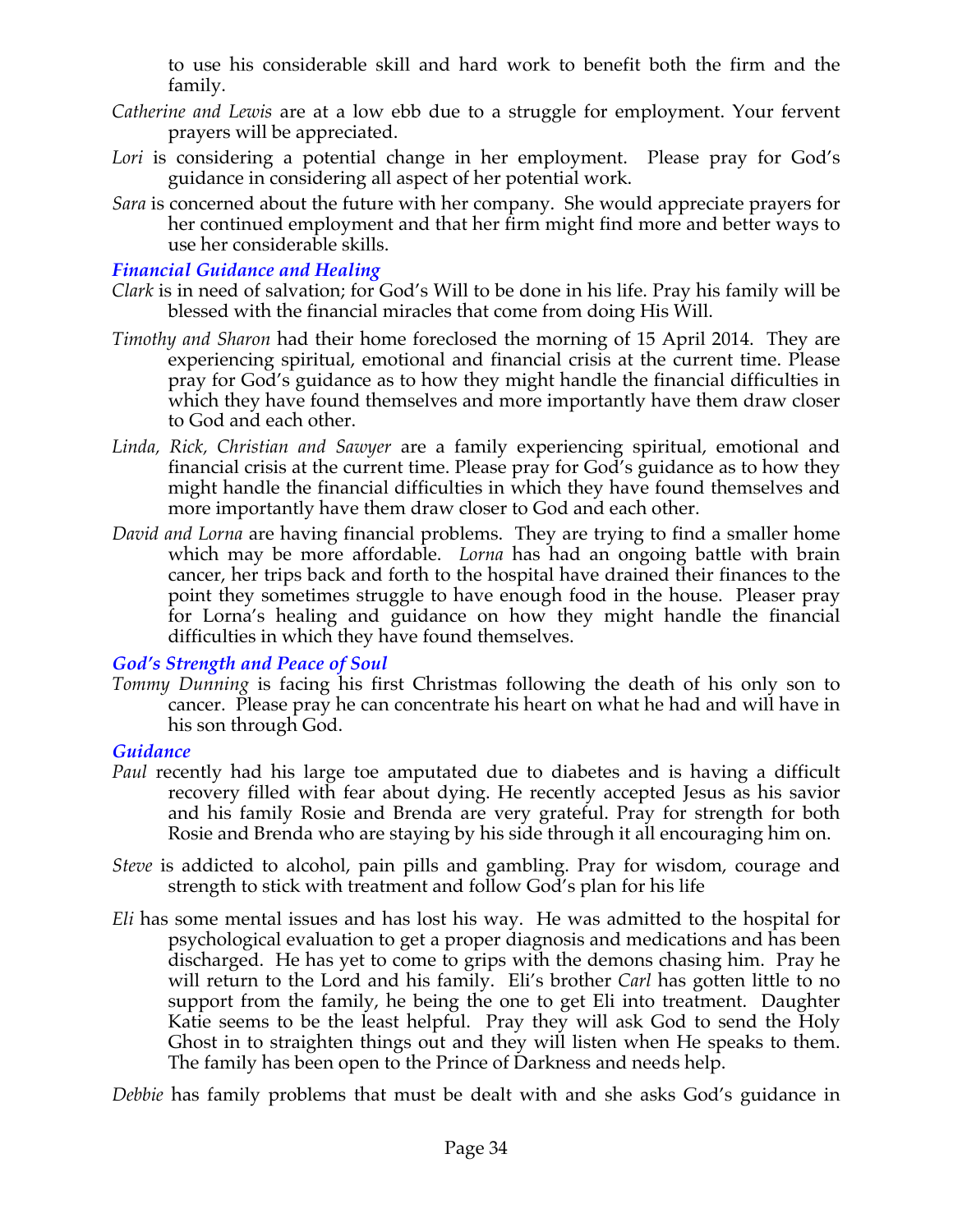making the correct decisions and how to stand.

- *Edward (45)* had the opportunity to meet with a Christian during the conversation she discovered Edward had some background about God but thought He was not relevant to this day. Edward asked many questions about the Bible and was surprised at the answers and continued to ask questions. They both went their separate ways and the Christian told Edward that she would pray for him. Will you join in prayer for Edward, please?
- *Michael and his Family* ask your prayers for wisdom as they are under trial and affliction to follow the law of the land and yet honor God in so doing.
- *Flora* is in remission with cancer, but has high blood pressure and fatigue. Flora's Mother recently died and this has caused added stress. Please pray that she will be able to let God carry her worry and sorrow so she can do the things she needs to do.
- *Elizabeth and Gunner* need your prayers for their general well being. Pray that they might see the Light of the Lord and let Him guide their lives. Pray they might open their hearts not only to the Lord, but to each other to become one in Him and happiness.
- *Eric and Betty* need your prayers for their general well being. Pray that they might see the Light of the Lord and let Him guide their lives. Pray they might open their hearts not only to the Lord, but to each other to become one in Him and happiness.
- *Eli* has lost his way both spiritually and mentally, please pray for him and his parents Ed and Barb, who are having great struggles seeing their son, go through these afflictions having brought up in a Christian home. Please pray his parents can find a way to help Eli.
- *Marie* has suffered the loss of her husband, her job and her pet all in a short period of time. Please pray for peace of mind for Marie, as well as for trust in the Lord for her and those around her that she might adjust to the changes in her life and move forward to the honor and glory of our Lord with His Help. (140607)
- *Mitten* has a Christian talking to him about Christ. Mitten does not believe and does not seem to care. Please pray Mitten will see the light.
- *Kristen, Rickey and their two children* ask you to pray for grace, wisdom and understanding as they attempt to cope with infidelity, separation and possibly divorce as a result of backsliding from the Lord into the World.
- *Aaron* has a problem seeing is where his life should be leading him. Please pray that he can listen to his father Paul and those around him who want him to work hard and obtain a real education now rather than just coast towards oblivion.
- *Helene and her family* ask your prayers for them as they deal with the loss of Alan, husband and father.
- *Stephanie* seems to be very deeply into post partum depression after her baby was born prematurely. Please pray for her Mother in Law who is going a great distance to help Stephanie and her new Grandson. Pray that Stephanie will be able to direct her attention outward, rather than inward.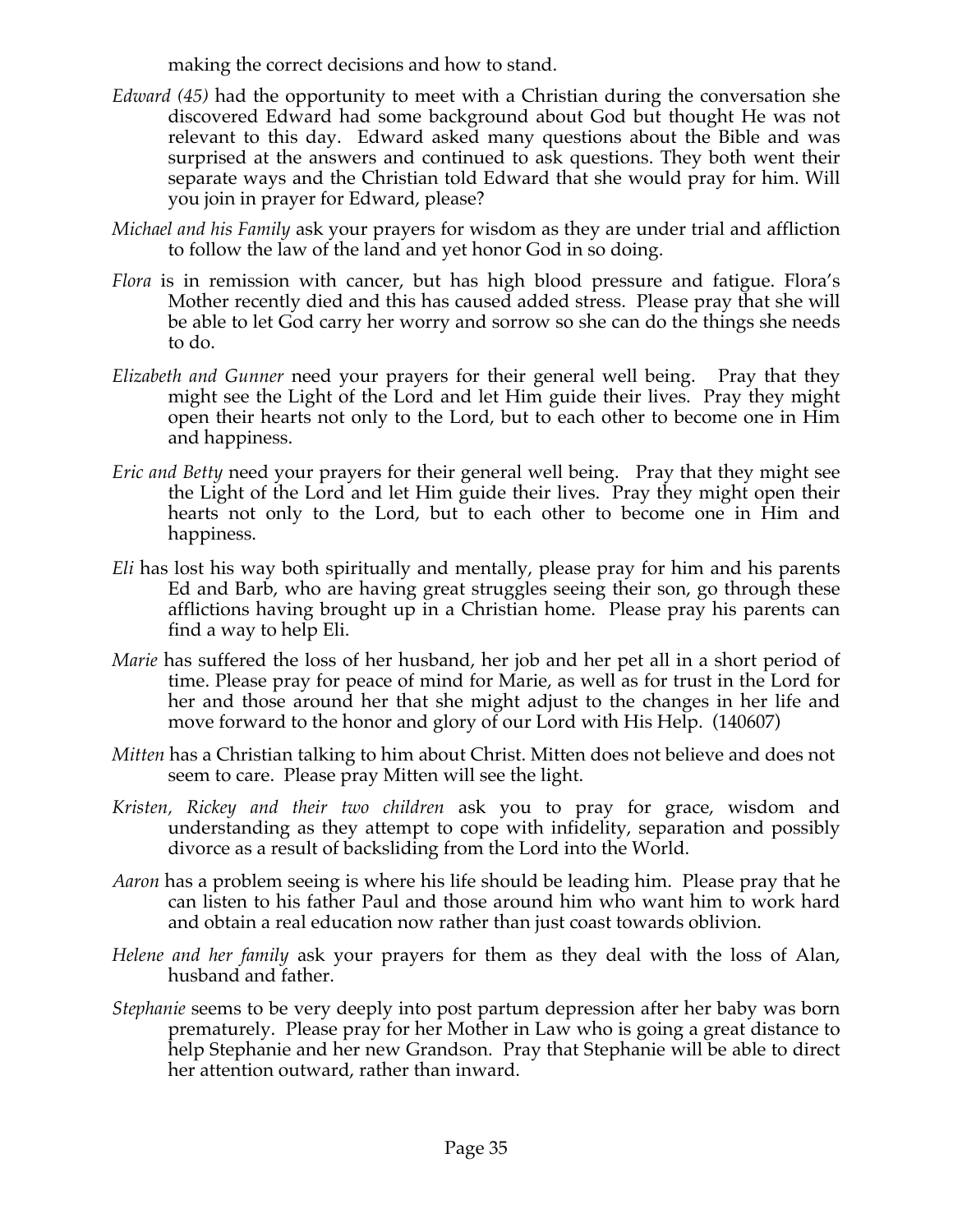- *William* is an elderly man living with his Son and Daughter in-law. William is causing trouble in the family because of his demanding ways and continually using bad language. The family is at wit's end to know how to handle him and will appreciate your guidance and prayers.
- *Caitlin* is in the grip of the Prince of Darkness; she thinks there is escape from reality in drugs. The saddest part is that reality is not as she sees it. Her family is despairing as they can do nothing to help her and ask that you pray for the Holy Ghost to enter into heart and show her the need for change before it is too late.
- *Nathaniel* is in spiritual turmoil. His family and friends will appreciate it if you will keep him in your prayers for him to find the root of his trouble and accept God's help to heal his heart.
- *Sam* and her *two children* that have been living in a shelter and are to lose their place there. Please pray a place will be found they can stay in and recover.
- Please pray *Darlene* will surrender her life to Christ.
- *Norrie* is facing daily exams in the weeks ahead. Pray for calmness and concentration and to do the best possible.
- *Jonathan* is addicted to drugs. He is now in jail awaiting trial. His parents and friends will appreciate it if you will keep him in your prayers for him to find the root of his trouble and accept God's help to heal addiction.
- *Beth* is suffering from ungodly treatment in her marriage. Please pray God will guide her in her behavior, actions and thoughts that she might be able to lead her husband to God so her marriage might prosper to the benefit of them.
- *Brandon* a young man from a Christian family who married a year ago and almost immediately became estranged from him family. As a result he has had a serious problem with keeping the civil law. Please pray for Brandon that he will return to the Lord and the many problems will be eventually settled. Pray the hurt he has caused so many will be helped with our Lord's care and love.

*Dennis* has some decisions to make and will appreciate our Lord's guidance.

- *Jeanette* has had many members of her family die from diabetes and several are near death now. Jeanette does not know the Lord and is despondent and perplexed about her family and herself. Please pray she can open her heart to allow the Holy Ghost in to bring her knowledge and understanding.
- *Dr. Elizabeth Raj* is teaching a biblical approach to the psychological problems facing many in our society today. She is battling against the growing influence of worldly psychology adopted by the churches themselves. Elizabeth constantly stresses answers are found between the covers of that precious Book, the Holy Bible. Please pray for encouragement, strength, fortitude and courage for her.
- *Abigail* is a teenager who has behavior problems. She feels she is in an area of mental darkness. Please pray that she might look to God for help and not within herself.
- *Sara* asks that you pray for guidance for her as she deals with the stresses of her family and life. Pray that she can separate those things which she can affect from those things which she cannot and give her grace to accept that she cannot do everything and can only change those things within her control. She asks for God's help for her business so that she might remain gainfully employed while keeping up with the needs of her mother and husband and healing her own problems.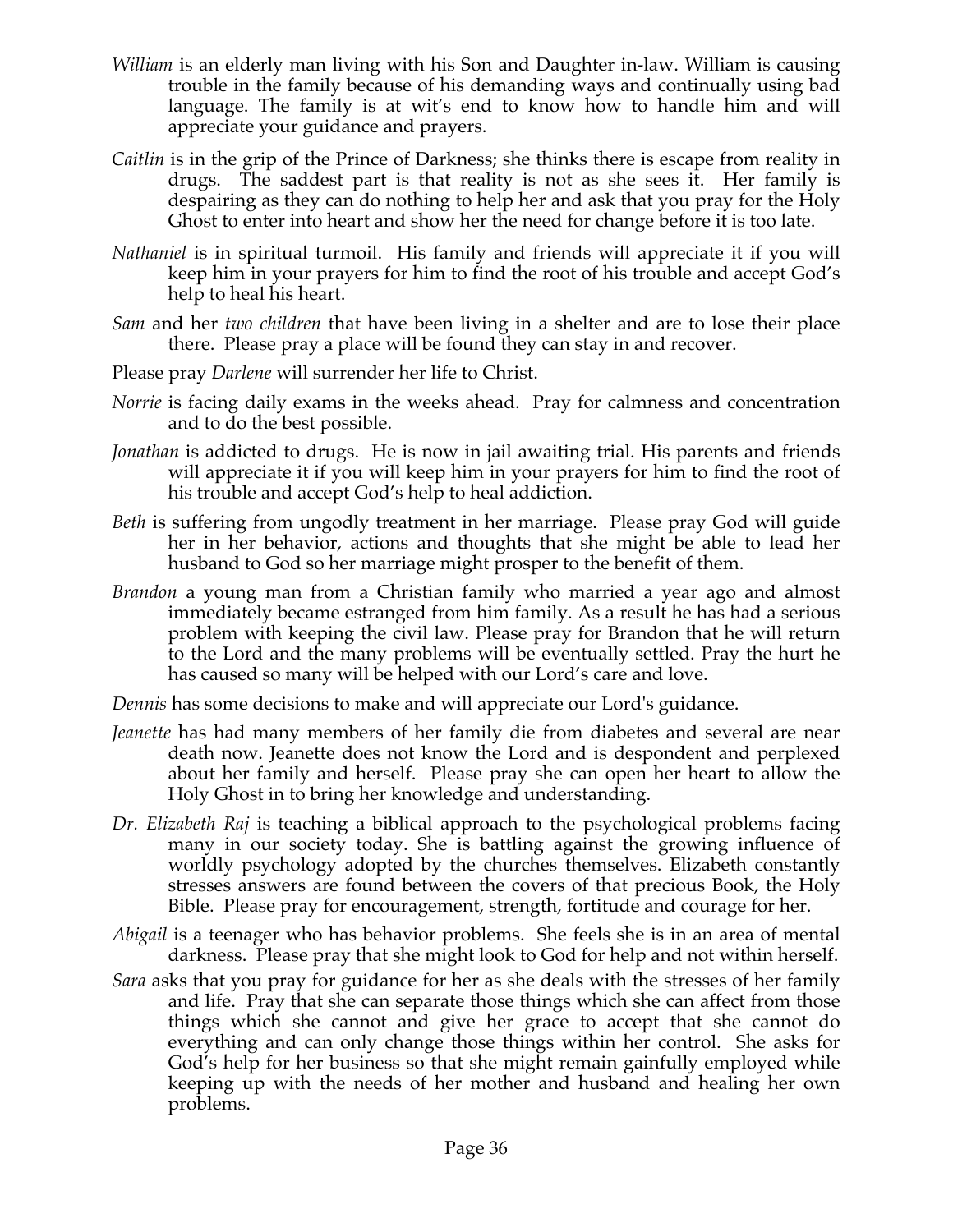*Jacquie* to open her heart to God and accept His Love and Grace.

*Hap* asks you to pray he might be able to trust God will help him make the right decisions at the right time and not to worry uselessly, to change those things he can change, accept those things he cannot change, sleep well to be able to do the correct things with a clear head and that he will open his heart to the Holy Ghost so that His Light can penetrate into the far corners of his heart and eradicate the darkness lingering there.

# *School Challenges*

Destiny, Blake and Janet

# *Anglican Orthodox Church*

### *Kenya*

The Anglican Orthodox Church is making plans for establishment of a presence in *Kissi, Kenya.* There are six parishes, a total of 161 members, 68 adults, 93 children with two ministers:

- Raphael Ondara
- Johnson Otara

• Please pray for the church there and guidance for the people involved.

## *India*

*Nepal* has experienced a 8.3 earth quake and it has reached *India* where we have members of The Anglican Orthodox Church. Please pray now and continue your prayers as they experience the many problems

### *Indonesia*

Please pray for the Lord's will regarding the establishment of an AOC church in Indonesia.

# *Pakistan*

The forces of evil are strong in Pakistan. The force of God stronger. Pray for our Christian family there.

### *Serbia*

Rev. Igor Djurcik leader of Anglican Orthodox Church in Serbia asks us to pray for his students. He has excellent young people in Belgrade who are having services and classes on the Bible.

### *Philippines*

Please pray a *Minister* will be found who would like to serve in Tabuk, in the Philippine Islands. The Anglican Orthodox Church has an established Church there and in the surrounding areas and need a Shepherd to lead the flock*.*

# *Diocese of the Epiphany*

*Saint Paul's, Moberly, Missouri* would like your prayers that the Holy Ghost might enter more fully into their hearts so that they might be more effective in spreading the Word of God.

### *Atlanta*

*Bishop Jerry* was in Atlanta, preaching at a church who has in attendance many members of another church founded in 1887 that has closed. Many of those are older, in their late 70s and early 80s. Please pray they will see this is a parish where they can be one with other believers. Please pray the Holy Ghost might enter more fully into their hearts so that they might see their way to come together.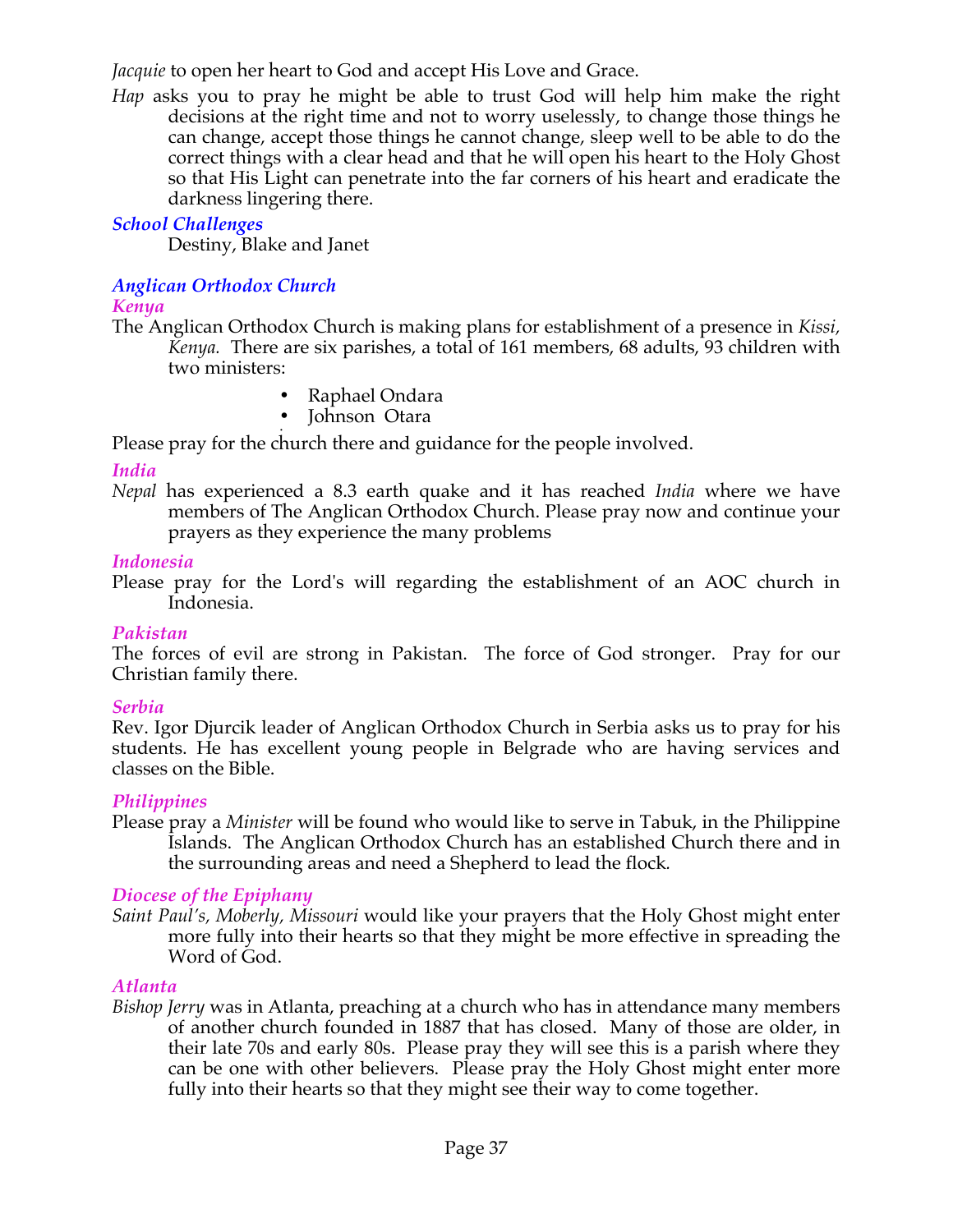### *Diocese of Virginia*

*Saint Joseph of Arimathea Anglican Orthodox Church* is under a lot of stress. We all are, but they need even more prayer. Rev Roger Jessup, their wonderful minister, had to retire as he was so pressed by the duties of a primary care giver, in addition to all the worries of this world. Pray for trust in God for each member of the parish and for them to find economic relief.

#### *Armed Forces & Contractors*

Dustin (Middle East)., Kristyna Thomas (Army – Camp Walker - Taegu / Daegu, ROK), Airman Donny Patton (USAF - Hulbert Field, Florida), Jordan Brown (USMC – Fleet Marine Force - Pacific), Trevor Jennings (USAF - KC-10 Boom Operator – New Jersey), Trevor Di Marco (USN – Whidbey Island, EF-18 Pilot), Kurt Thomas (USN – Camp Foster, Okinawa), Ethan (US Army Airborne – Southwest Asia)

#### *For Our Country*

Our country has lost its way. Over half the people that vote, voted for a government that promises them things it cannot deliver in return for their souls which it can, will and does take. Our foreign policy backs the rise of Islam, we turn our backs on those who would follow God and arm those who murder them. Pray God will raise up a leader from among the people who can turn the country's course 180° and attempt to come back to God. Pray the people will recognize that they are headed down a smooth wide road into the pit, a road that will get smoother and smoother, steeper and steeper until the only possible way is down. Down, into the depths of the pit. Pray people will recognize there is:

- One True and Triune God who is goodness in and of Himself
- All religions are not equal
- All ways of life are not equal;
- The Bible holds the Key to Life;
- All rights come from God, not the State;
- Good;
- Bad;
- Evil;
- Right;
- Wrong;
- Allah is the Devil;<br>• Abortion is no mo
- Abortion is no more than sacrifice of children to Baal.

Pray this recognition will not come too late. Pray we will, each of us, do our duty to God, Country and Family, putting His Honor above all.

#### *Persecuted*

- The Islamist group (ISIS) just took over Quaragosh, the biggest Christian city in Iraq; 164 men, women and children were beheaded. People ask where is God? The real question is where are the people to enforce God's will. Pray the people of the world will see Allah for who he is, the Devil. Pray for those who remain behind that they might find a way to safety.
- Around the world, Christians are under attack, not only in the Muslim world, but from Hindus and others in India. Also, they are under continual attack in the name of "Separation of Church and State" in the western world, as it becomes actively atheist or pro-devil buddy. Please pray for God's guidance and protection for all persecuted Christians and those around them.

### *Various Special Requests*